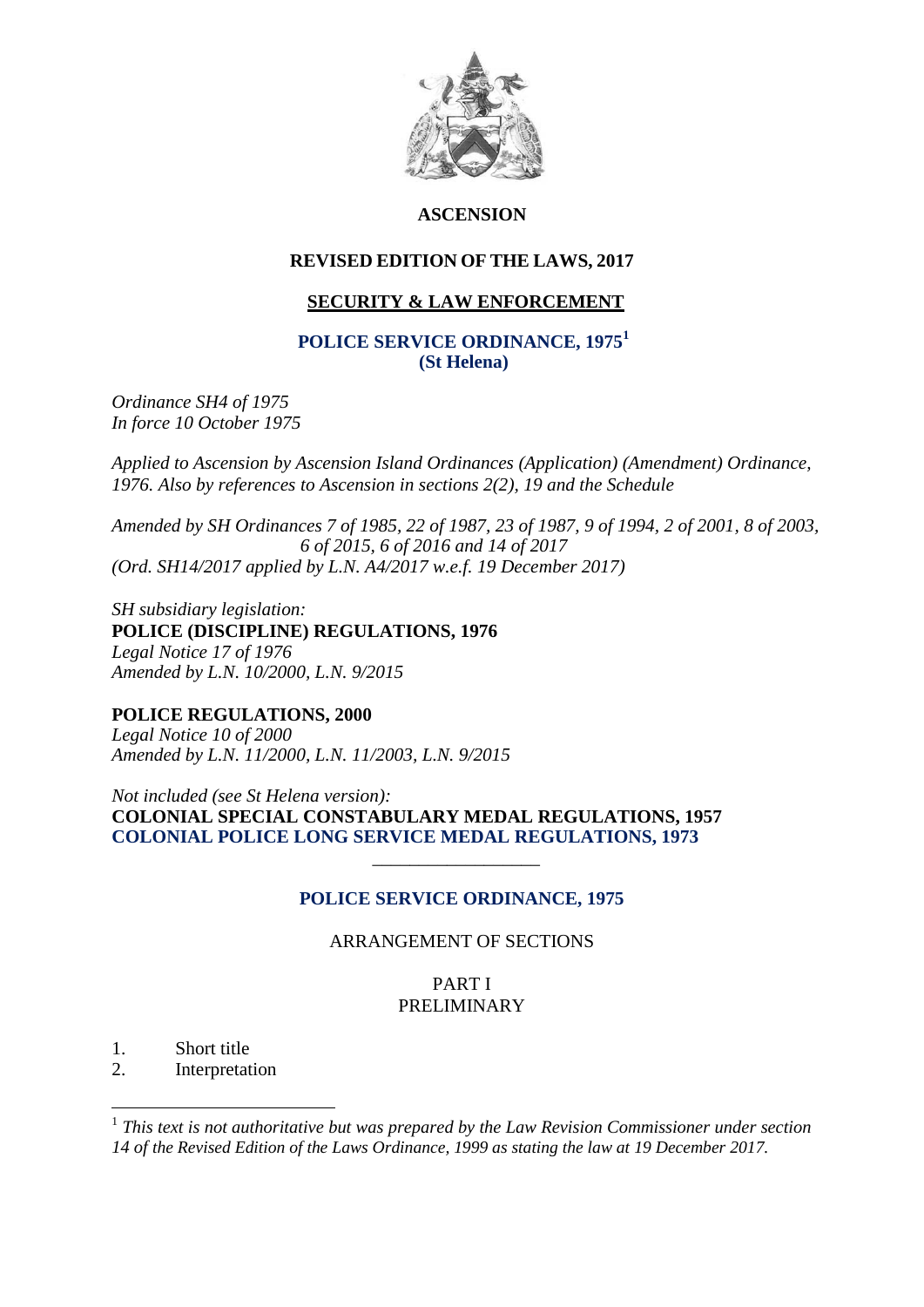## 3. Continuance of service

# PART II

2

# CONSTITUTION AND APPOINTMENTS

- 4. Constitution and maintenance of Service
- 5. Appointment of Director of Police
- 6. Appointment of acting Director of Police
- 7. Power of Director of Police to delegate authority
- 8. Affirmation on appointment
- 9. Requisites for appointment
- 10. Probation and term of service
- 11. Dismissal during probation
- 12. Discharge or dismissal from Service
- 13. Warrant card
- 14. Training of members of Service
- 15. Uniform, clothing and equipment
- 16. Status of members of Service
- 17. Every police officer to be a constable
- 18. General powers of police officers
- 19. Liability for service on Ascension Island
- 20. Motor vehicles for use by Service

# PART III

# RECRUITMENT OF SPECIAL CONSTABLES

- 21. Engagement of special constables
- 22. Powers of special constables
- 23. Clothing etc. of special constables
- 24. *Repealed*
- 25. Termination of services of special constables

# PART IV

# DUTIES AND POWERS OF MEMBERS OF THE SERVICE

- 26. Duties of the Service
- 27. *Repealed*
- 28. Power of searching persons on or about ships or aircraft
- 29. Director of Police may designate detention centres
- 30. Police protection by Justices' warrant
- 31. Summonses
- 32. Proof of service of process
- 33. *Repealed*
- 34. Power to prevent congestion in public place
- 35. Power to control traffic
- 36. Power to regulate traffic
- 36A. Removal of motor vehicle
- 37. Assaulting police officer, obstruction, etc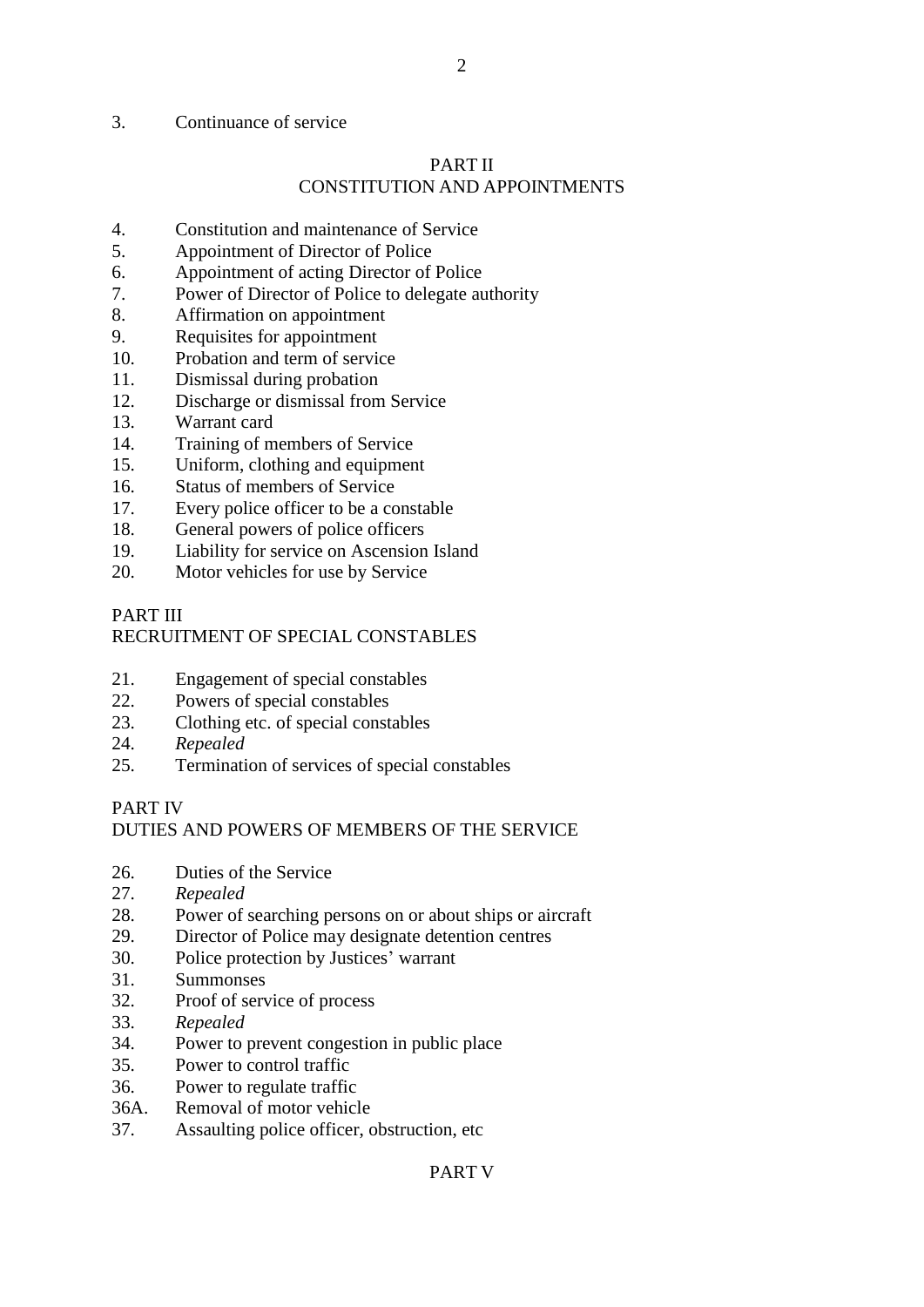## DISPOSAL OF STOLEN OR UNCLAIMED PROPERTY IN CUSTODY OF POLICE

- 38. Disposition or detention of property alleged to be stolen, etc.
- 39. Power to detain and sell unclaimed property
- 40. Advertisement of property to be sold
- 41. *Repealed*

#### PART VI

# RECORDING, MANAGEMENT AND INVESTIGATION OF COMPLAINTS AGAINST POLICE OFFICERS

- 42. *Repealed*
- 43. Police officers to obey lawful orders
- 43A. Complaints Register
- 44. Hearing and determination of charge or complaint in disciplinary proceedings
- 44A. Verbal warning (Stage One)
- 44B. Written warning (Stage Two)
- 44C. Final written warning (Stage Three)
- 44D. Dismissal with notice
- 44E. Dismissal without notice
- 44F. Referral of complaint
- 45. Appeals to the Governor
- 46. *Repealed*
- 47. Suspension from duty
- 48. Members of Service to return arms and equipment

#### PART VII

# **MISCELLANEOUS**

- 49. Power to make regulations
- 50. Right of officer to prosecute police cases
- 51. *Repealed*
- 52. Powers of Director of Police to issue standing orders
- 53. Power to take photographs, etc.
- 54. Member of Service not to engage in private business
- 55. Members of Service not to be members of political society or union
- 56. Causing disaffection among members of Service
- 57. Offence of making false report of commission of offence, etc
- 58. *Repealed*
- 59. Non-exemption from ordinary course of law
- Schedule: Forms

AN ORDINANCE to make provision for the police service in St Helena and Ascension.

# **PART I PRELIMINARY**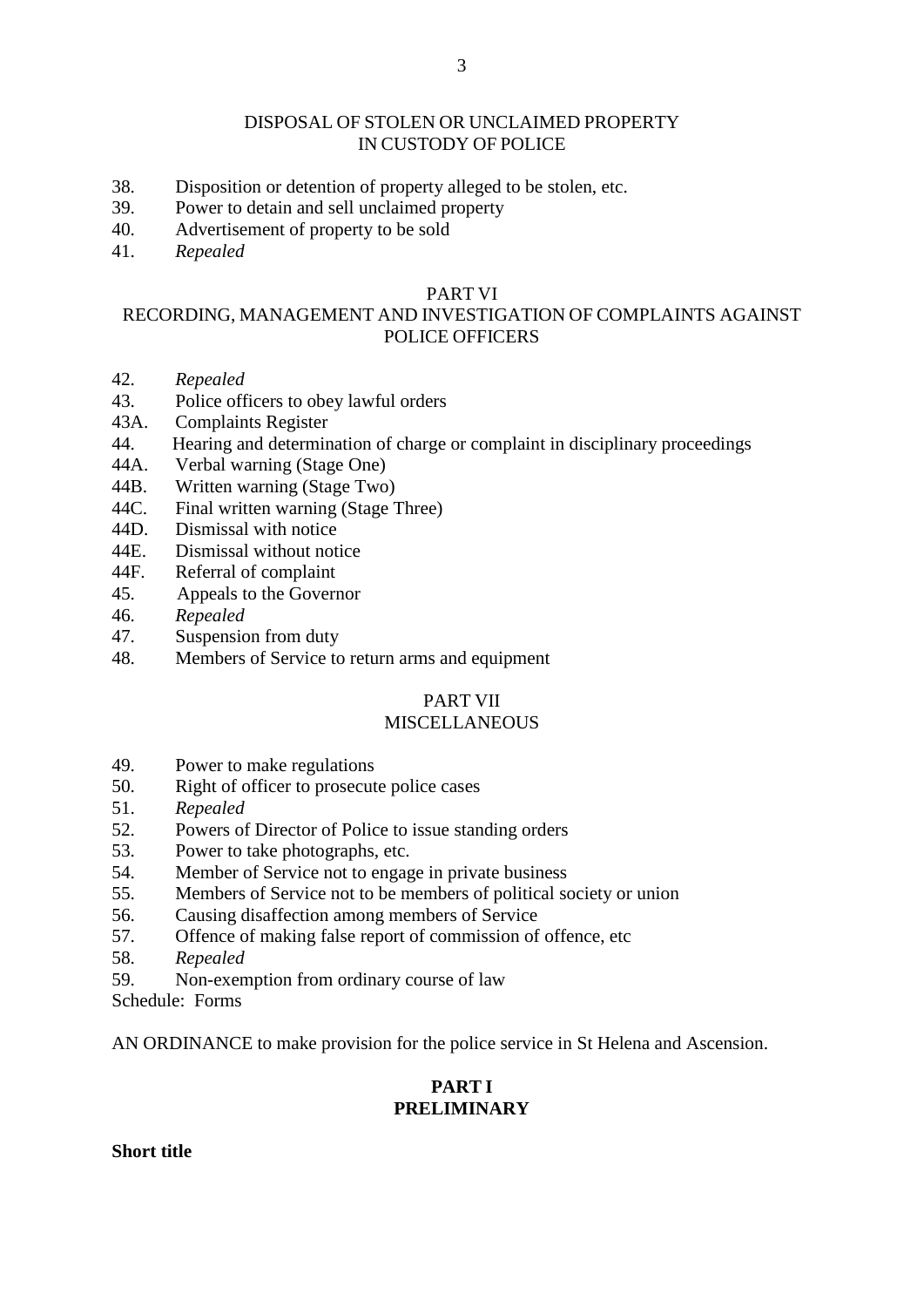**1.** This Ordinance may be cited as the Police Service Ordinance, 1975.

# **Interpretation**

- **2. (1)** In this Ordinance, unless the context otherwise requires—
- **"officer"** means a police officer below the rank of sergeant but excluding a police cadet;
- **"Director of Police"** means the officer appointed under section 5 of this Ordinance to command the Service;
- **"function"** includes powers and duties;
- **"Justice"** means a Justice of the Peace or Magistrate;
- **"member of the service"** has the meaning given to that term by section 16;
- **"police cadet"** means a member of the Service who has not attained the age of 18 years;
- **"police officer"** includes any member of the Service having the powers of a constable, and includes a special constable, where the context so admits, but does not include a police cadet;
- **"Police Welfare Fund"** means the fund established under section 51(3);
- **"public place"** includes any highway and any other premises or place to which at the material time the public have or are permitted to have access, whether on payment or otherwise;
- **"Senior Police Officer"** means any police officer of and above the rank of Chief Inspector;
- **"Service"** means the St Helena Police Service for which provision is made in this Ordinance.

**(2)** Any reference to 'Assistant Superintendent' or above in any St Helena or Ascension Island Ordinance is to be construed as a reference to 'Senior Police Officer'.

## **Continuance of service**

**3.** Any person who, on the date of the commencement of this Ordinance, is serving in the Service of St Helena is deemed to be employed under the provisions of this Ordinance without any break in his or her service as a police officer.

# **PART II CONSTITUTION AND APPOINTMENTS**

# **Constitution and maintenance of Service**

**4. (1)** The Service is to be constituted and maintained in accordance with the provisions of this Ordinance and with Headquarters in St Helena.

**(2)** The Service is to consist of a Director of Police, and as many other police officers and police cadets as the Governor from time to time appoints.

**(3)** The costs and expenses of constituting and of maintaining the Service are to be charged on the Consolidated Fund to the amounts and in the proportions from time to time by annual vote or otherwise voted by the Legislative Council or granted by other lawful authority.

# **Appointment of Director of Police**

**5.** The Governor must appoint some fit and proper person to be Director of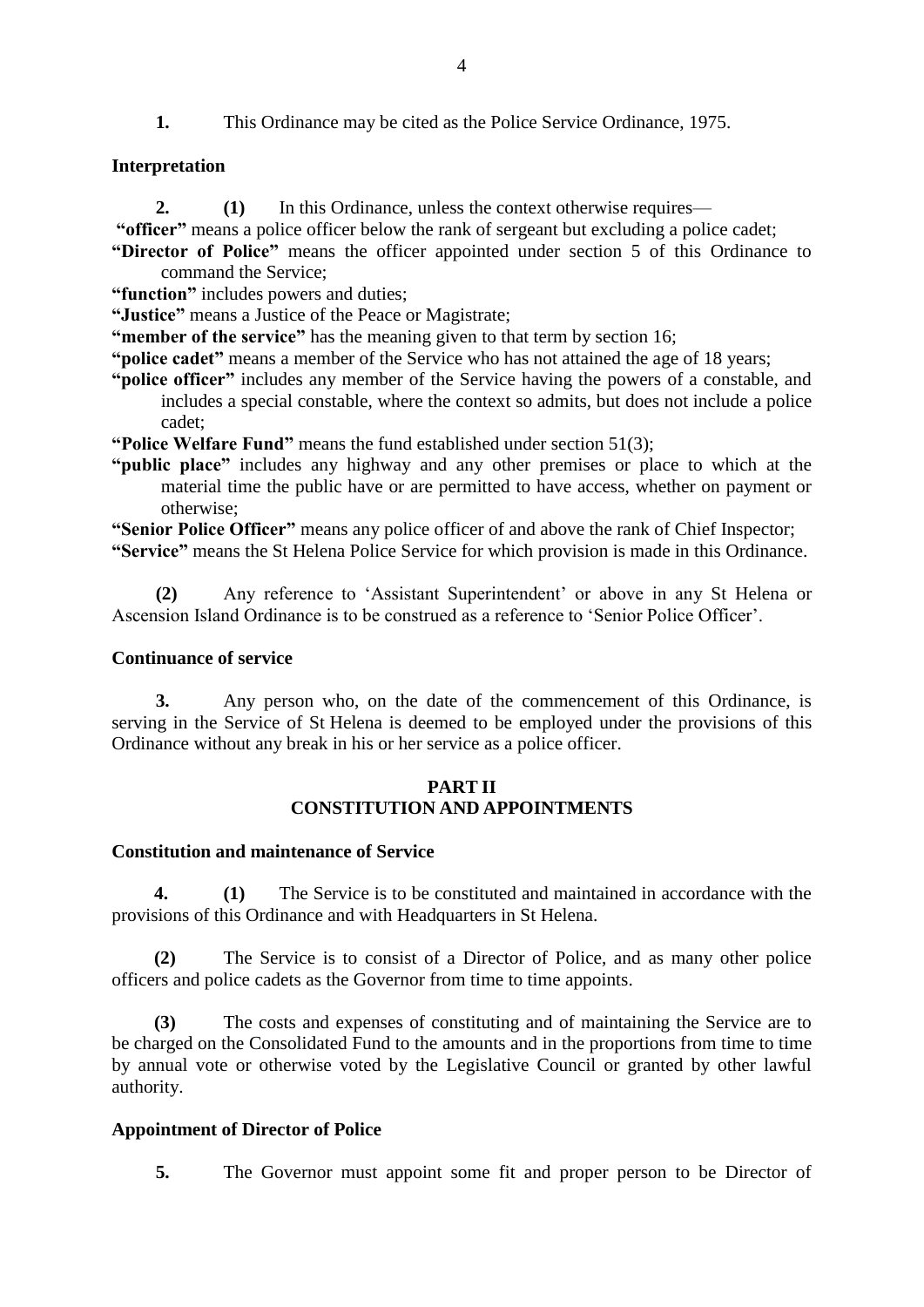Police, who, subject to the general orders of the Governor, has the sole command of the Service and is responsible to the Governor for the proper expenditure and use of all public funds and property specially appropriated by the Legislative Council for the service thereof.

# **Appointment of acting Director of Police**

**6.** The Governor may appoint a member of the Service as the acting Director of Police to act as Director of Police when required and to have the same powers as the Director of Police when performing that function.

# **Power of Director of Police to delegate authority**

**7. (1)** If by any law the Director of Police is designated by rank to perform any function –

- *(a)* the Director of Police may, subject to the approval of the Governor, and unless by law expressly prohibited from so doing, depute any member of the Service by name to perform that function on his or her behalf (except this power of delegation), and subject to any conditions, exceptions, and qualifications the Governor directs; and
- *(b)* thereupon, or from a date specified by the Director of Police, the person deputed must perform that function subject as aforesaid.
- **(2)** *Repealed*

# **Affirmation on appointment**

**8.** A person appointed to a post in the Service under this Ordinance is not capable of holding that post until he or she takes and subscribes an affirmation as set out in Form 1 in the Schedule.

# **Requisites for appointment**

**9.** A person must not be appointed to the Service unless he or she is of good Character and—

- *(a)* in the case of police cadets is above the age of 16 years; or
- *(b)* in the case of all other officers is above the age of 18 years.

# **Probation and term of service**

**10. (1)** Every member of the Service must on appointment by the Governor serve a period of 2 years on probation or any longer or shorter period the Governor requires.

- **(2)** Subject to sections 11 and 12, any member of the Service —
- *(a)* may continue to serve in the Service until he or she has attained the age of 60 years; and
- *(b)* on reaching the age of 60 years, may apply for continuance of his or her service beyond that age.

**(3)** An application made under subsection (2)*(b)* may be granted by the Governor only if such continuance is recommended by the Director of Police: Provided that but the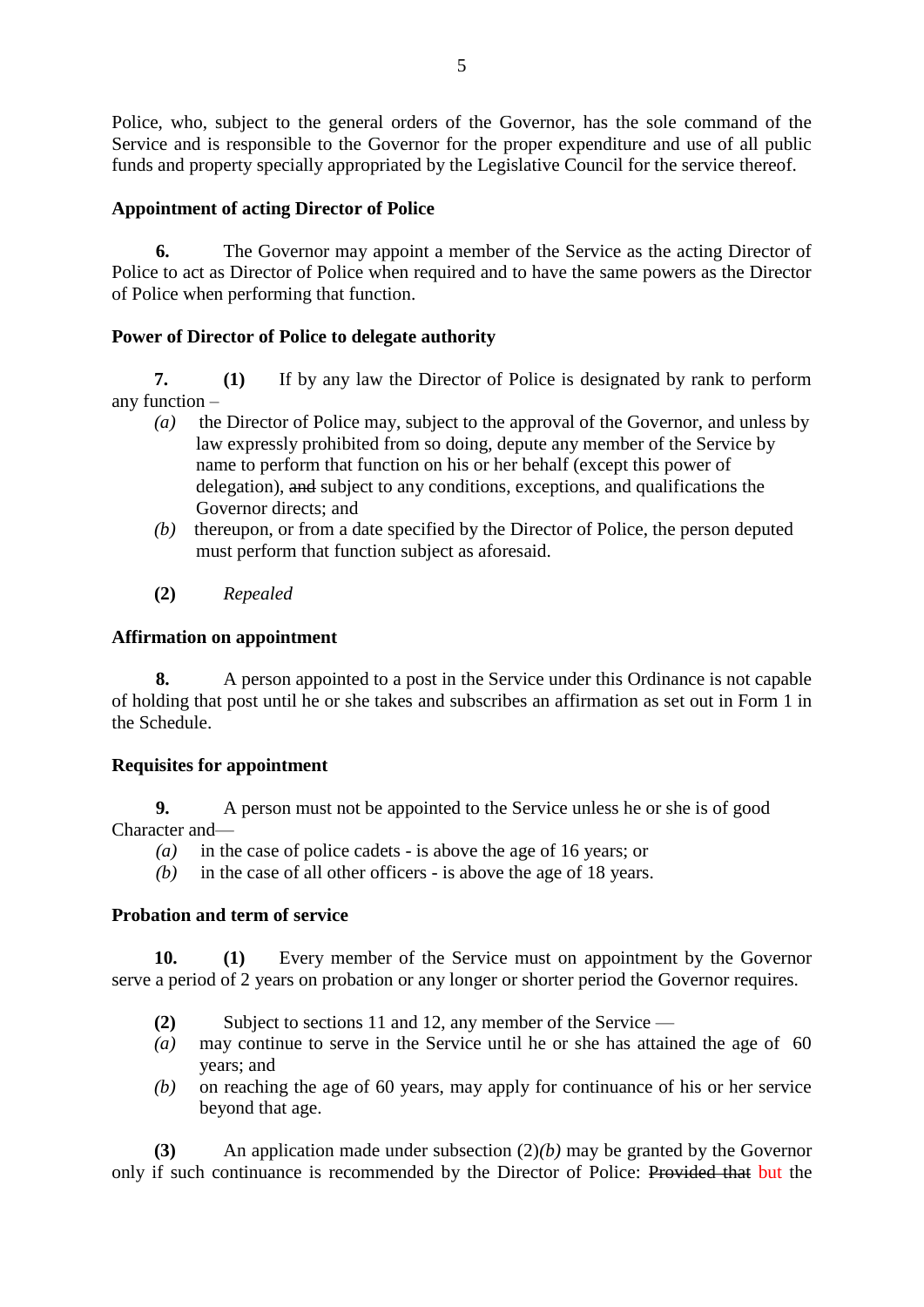continuance so granted must not exceed 5 years.

**(4)** Any reference in this section to a period of probation does not apply to a police officer whose first appointment in the Service was that of a Senior Police Officer, without affecting the terms upon which that officer was appointed.

## **Dismissal during probation**

**11. (1)** During the period of probation, the services of any police officer or police cadet may be dispensed with at any time if the Director of Police, with the concurrence of the Governor, considers that he or she is not fitted, physically or mentally, to perform the duties of the office or that he or she is not likely to become an efficient and well-conducted police officer.

**(2)** If at the end of the period or probation, the services of the officer or cadet have not been dispensed with, he or she must be confirmed in his or her appointment.

## **Discharge or dismissal from Service**

**12.** Any member of the Service below the rank of Senior Police Officer may at any time during the period of his or her employment in the Service—

- *(a)* be discharged, if he or she has—
	- (i) been pronounced by a medical officer to be physically or mentally unfit for further service;
	- (ii) been generally inefficient in the discharge of his or her duties and it is in the public interest that he or she should cease to perform his or her duties as a police officer; or
	- (iii) applied for his or her discharge, or been permitted by the Director of Police to resign;
- *(b)* be dismissed if—
	- (i) offending against the provisions of this Ordinance; or
	- (ii) convicted of any criminal offence before any court of law exercising criminal jurisdiction whether within or outside St Helena.

## **Warrant card**

**13.** A warrant card must be issued to every police officer and is evidence of his or her appointment under this Ordinance.

## **Training of members of Service**

**14.** All members of the Service must undergo any training courses within or outside St Helena that the Governor from time to time directs.

## **Uniform, clothing and equipment**

**15.** Every member of the Service must be issued with the articles of uniform, clothing and equipment necessary for the effectual discharge of his or her duties; such articles must be kept and used in accordance with regulations made under this Ordinance.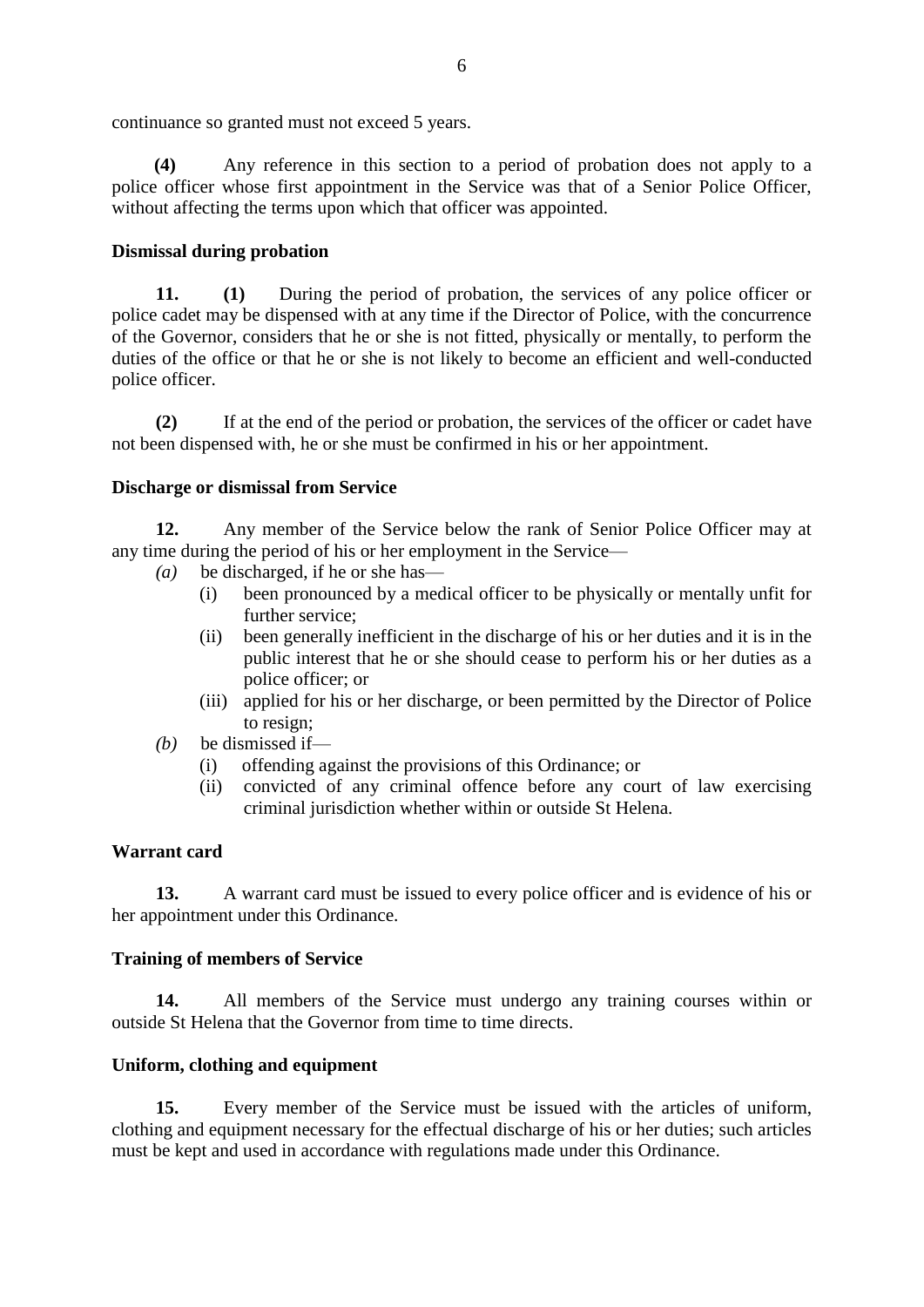#### **Status of members of Service**

**16.** Every person for the time being serving in the Service is deemed a member of the Service and has and may enjoy all the rights, privileges, powers, authorities and immunities conferred on a member of the Service by any law which is now in force or may hereafter be enacted.

## **Every police officer to be a constable**

**17.** Every police officer has all such rights, powers, authorities, privileges and immunities and is liable to all such duties and responsibilities, as a police constable duly appointed now has or is subject or liable to, either at common law or by virtue of any law which now is or may hereafter be in force in St Helena.

# **General powers of police officers**

**18.** If by any law, powers are conferred upon police officers of a certain rank, such powers may lawfully be exercised by police officers of any higher rank.

## **Liability for service on Ascension Island**

**19.** Any member of the Service who has attained the age of 18 years may be required to serve on Ascension for a period specified by the Director of Police.

## **Motor vehicles for use by Service**

**20.** There must be provided out of funds appropriated by the Legislative Council a sufficient number of motor vehicles to be used by the Service as the exigencies of the Service require and to be distributed throughout St Helena as the Director of Police may direct.

## **PART III RECRUITMENT OF SPECIAL CONSTABLES**

## **Engagement of special constables**

**21. (1)** The Director of Police may engage men and women as special constables for full or part time employment with the Service when it is necessary to augment the regular Service for the preservation of the public peace and the prevention and detection of crime.

**(2)** The Governor may prescribe the terms and conditions of service of special constables and may prescribe different terms and conditions for different classes of special constables as may be necessary.

**(3)** The Director of Police must issue to each special constable on appointment a notice of appointment as set out in Form 2 in the Schedule.

## **Powers of special constables**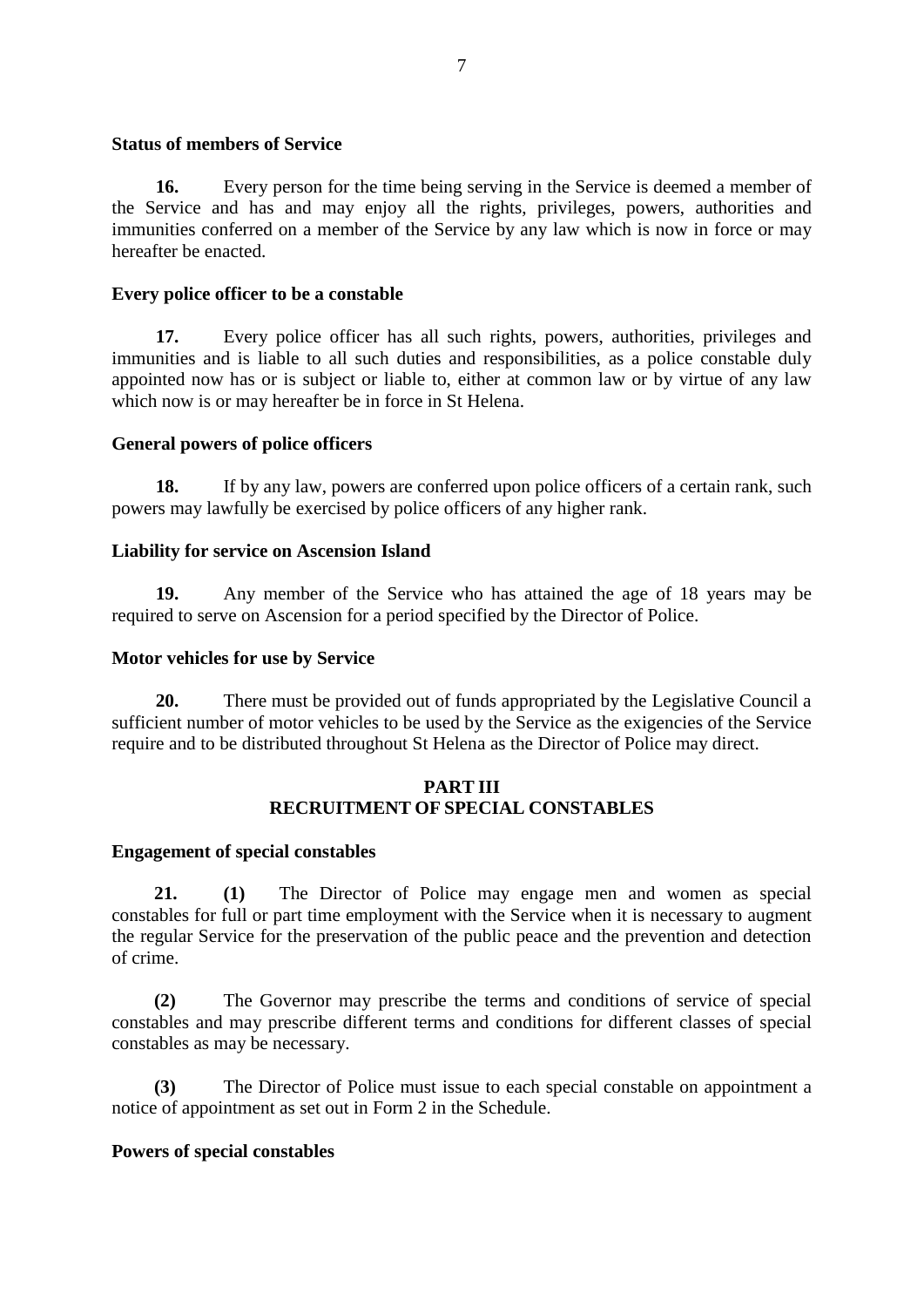**22. (1)** Every special constable has the same powers, enjoys the same privileges and protection, is liable to perform the same functions, is subject to the same penalties and answerable to the same authorities as any other member of the Service.

**(2)** Every special constable has a rank as assigned to him or her by the Director of Police.

## **Clothing, etc. of special constables**

**23.** The Governor may provide at public expense for the issue to special constables of clothing and equipment for the due performance of their functions as special constables.

# **Neglect, etc. by special constables**

**24.** *Repealed*

# **Termination of services of special constables**

**25.** The Director of Police may terminate the services of any special constable, and must give the special constable concerned written notice of the termination as set out in Form 3 in the Schedule.

# **PART IV DUTIES AND POWERS OF MEMBERS OF THE SERVICE**

# **Duties of the Service**

- **26. (1)** It is the duty of every police officer—
- *(a)* to preserve the peace and prevent and detect crime and other offences against the law;
- *(b)* to arrest persons found committing any offence rendering them liable to arrest without warrant, or whom the officer reasonably suspects of having committed any such offence<sup>2</sup>;
- *(c) Repealed*
- *(d)* to stop, search and detain any aircraft, vessel, (excluding a ship of war or having the status of a ship of war) boat, motor vehicle, cart or other conveyance in or on which there is reason to suspect that anything stolen or unlawfully obtained or any smuggled goods may be found, and also any person who is reasonably suspected of having or conveying in any manner anything stolen or unlawfully obtained or any smuggled goods;
- *(e) Repealed*
- *(f)* to execute summonses, subpoenas, warrants, commitments and other process issued by the courts;
- *(g)* to keep order in and within the precincts and in the vicinity of all courts during the sittings of such courts;
- *(h)* to deal with disturbances of the peace;

<sup>&</sup>lt;sup>2</sup> See Part IV of the Police & Criminal Evidence Ordinance, 2003 for powers of arrest without warrant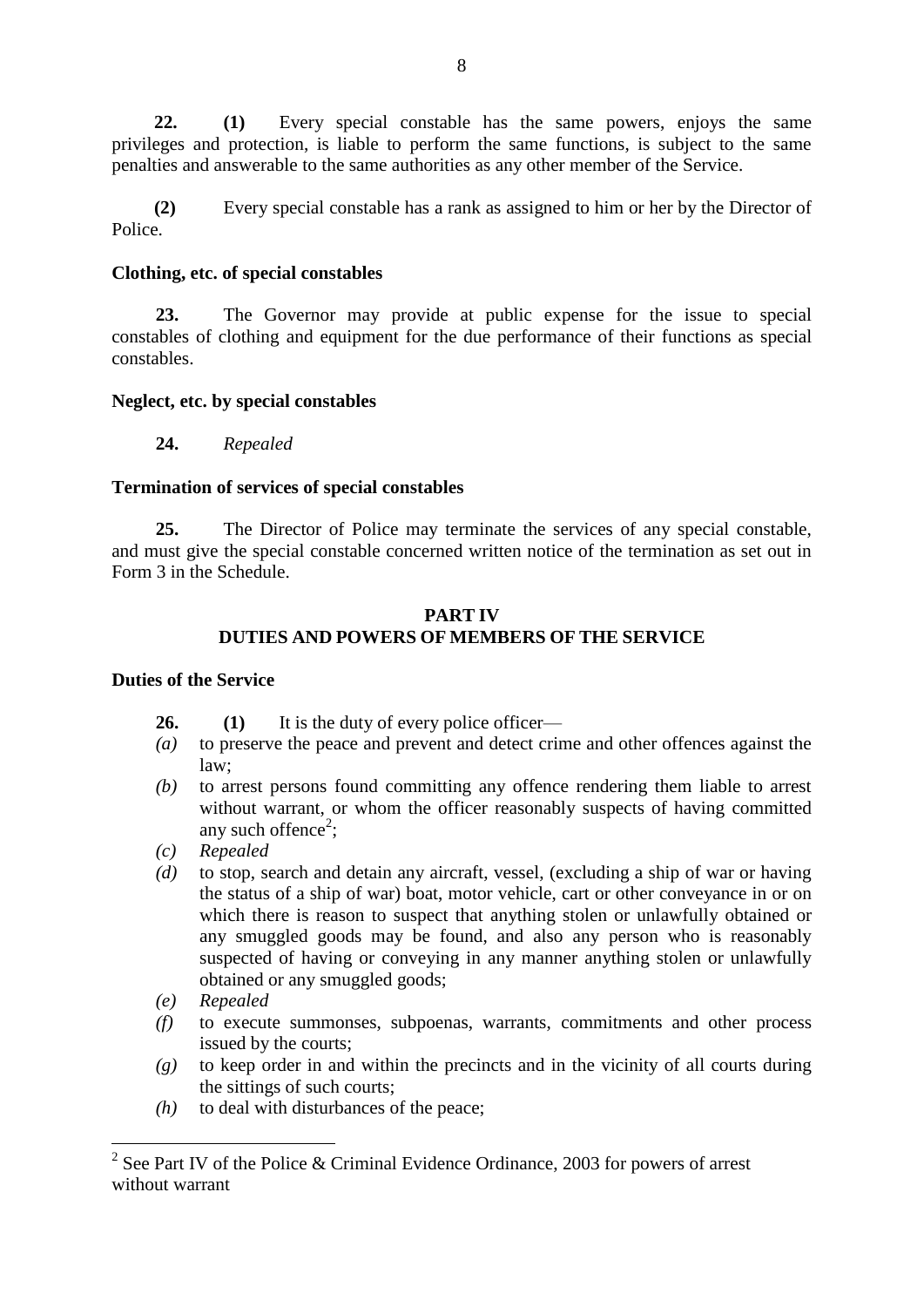- *(i)* to assist in carrying out any revenue, excise, quarantine, immigration and aliens registration laws;
- *(j)* to act as an officer and warder of any prison;
- *(k)* to escort and guard prisoners;
- *(l)* to perform any other functions that the police officer is from time to time required to perform by the Governor or under any law, rule or regulation:

**(1A)** All searches of persons pursuant to subsection (1) must be carried out under relevant legislation and with strict regard to decency and if any person to be searched is a female the search must only be carried out by another female acting as, or under the direction of, a member of the Service.

**(2)** For the performance of the duties and functions prescribed in subsection (1), any police officer may carry arms in accordance with standing orders issued under section 52 or any other order issued by the Director of Police or by the Governor.

**27.** *Repealed.*

## **Power of searching persons on or about ships or aircraft**

**28. (1)** If a member of the Service has reasonable grounds to believe that any person on board or about to board any ship, (excluding a ship of war or having the status of a ship of war) boat or aircraft within the territorial waters or airspace of St Helena, or any person who has landed from any ship, boat or aircraft (whether or not the person has travelled on that ship, boat or aircraft) has any firearm or uncustomed or prohibited goods about his or her person –

- *(a)* the member of the Service may search the person without warrant; and
- *(b)* any person may be detained for a period not exceeding 6 hours for the purpose of being searched under this subsection.
- **(2)** It is an offence for a person as mentioned in subsection (1) to –
- *(a)* rescue or destroy or attempt to destroy any goods to prevent seizure; or
- *(b)* obstruct any member of the Service in going, remaining or returning from on board any ship, boat or aircraft or in searching such ship, boat, aircraft or person or otherwise in the execution of his or her duty.

Penalty: A fine of £500 or imprisonment for 6 months, or both.

## **Director of Police may designate detention centres**

**29. (1)** The Director of Police may designate any secure place to be a detention centre for the temporary confinement of persons under arrest.

**(2)** A person under arrest may be detained in a place designated in accordance with subsection (1) until-

- *(a)* he or she is admitted to bail; or
- *(b)* if he or she is not admitted to bail he or she can be brought before a Justice of the Peace to be dealt with according to law.

## **Police protection by Justices' warrant**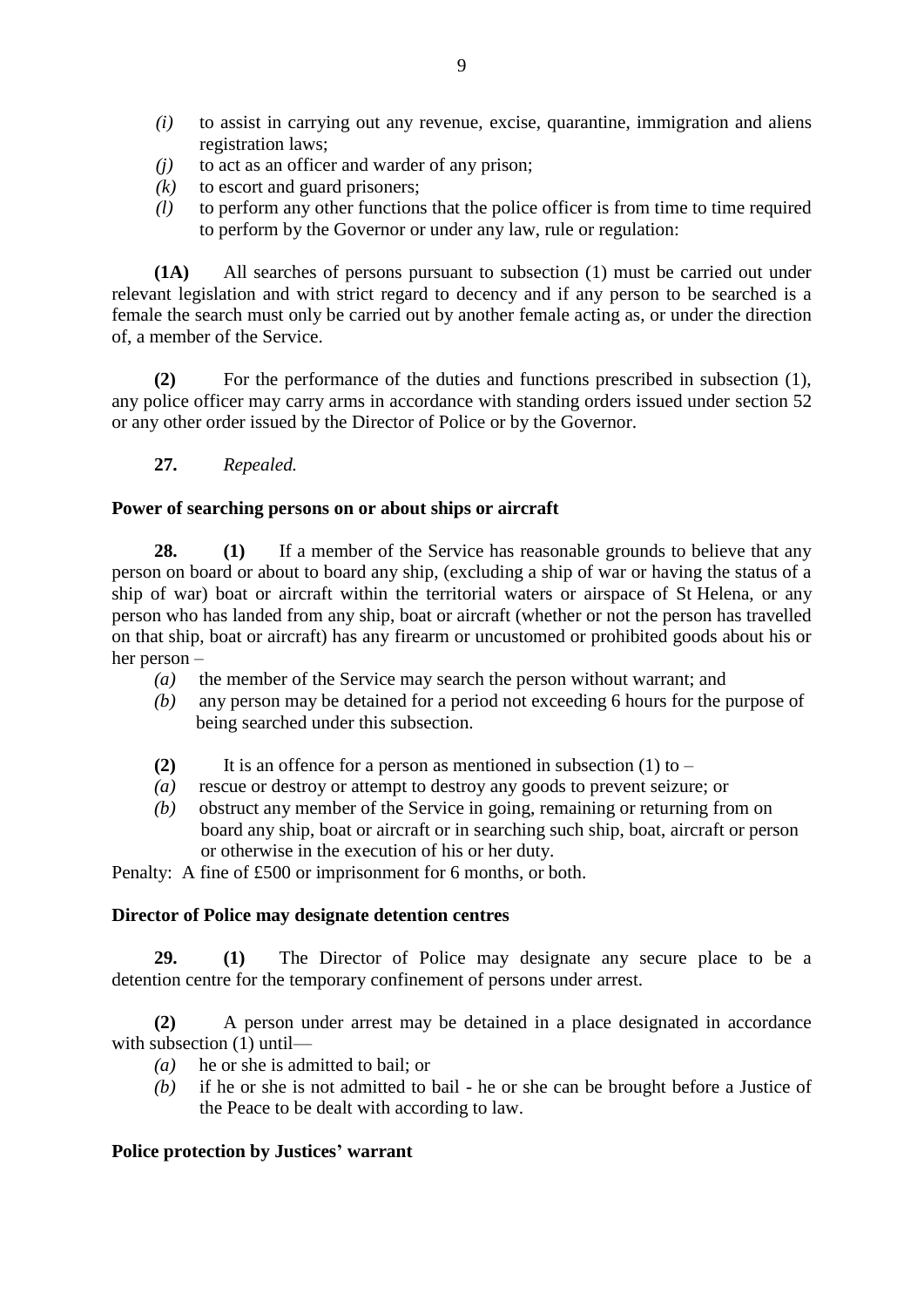**30. (1)** If any action is brought against any member of the Service for any act done in accordance with the warrant of any Justice of the Peace –

- *(a)* the member is not responsible for any irregularity in the issuing of the warrant or for any want of jurisdiction of the Justice issuing it, but may plead the general issue and give the warrant in evidence at the trial; and
- *(b)* upon proof that the signature to the warrant is the hand-writing of the person whose name appears subscribed to it and that that person was reputed to be and acted as a Justice of the Peace and that any act complained of was done in accordance with the warrant, there must be a verdict for the member of the Service, who is entitled to recover his or her costs of the action.

**(2)** A police officer, if required to do so while executing a warrant directed to him or her, to produce the warrant to any person taken into custody under it and to permit a copy of it to be taken by that person or on behalf of that person either at the time of arrest or at any time afterwards so long as the warrant remains in the officer's custody.

## **Summonses**

**31.** Any summons lawfully issued by a Justice or by a court may be served by any member of the Service at any time.

# **Proof of service of process**

**32. (1)** If any summons or other process of a court is served by a member of the Service, the service may be proved by endorsement on the original or on a copy of the summons or process under the hand of any such person effecting the service, showing the fact, mode and date of the service of the summons or process.

**(2)** A person who wilfully and corruptly endorses any false statement on the original or a copy of a summons or other process served or to be served by the person commits an offence.

Penalty: A fine of £500 or imprisonment for 6 months, or both.

# **Dispersal of assembly and related offences**

**33.** *Repealed*

## **Power to prevent congestion in public place**

**34. (1)** Any member of the Service may order any person or persons causing an obstruction in any public place or thoroughfare to remove, or cause to be removed, the obstruction.

**(2)** A person who fails to obey an order under subsection (1) commits an offence. Penalty: A fine of £250 or imprisonment for one month, or both.

# **Power to control traffic**

**35. (1)** A member of the Service in uniform may control traffic either orally or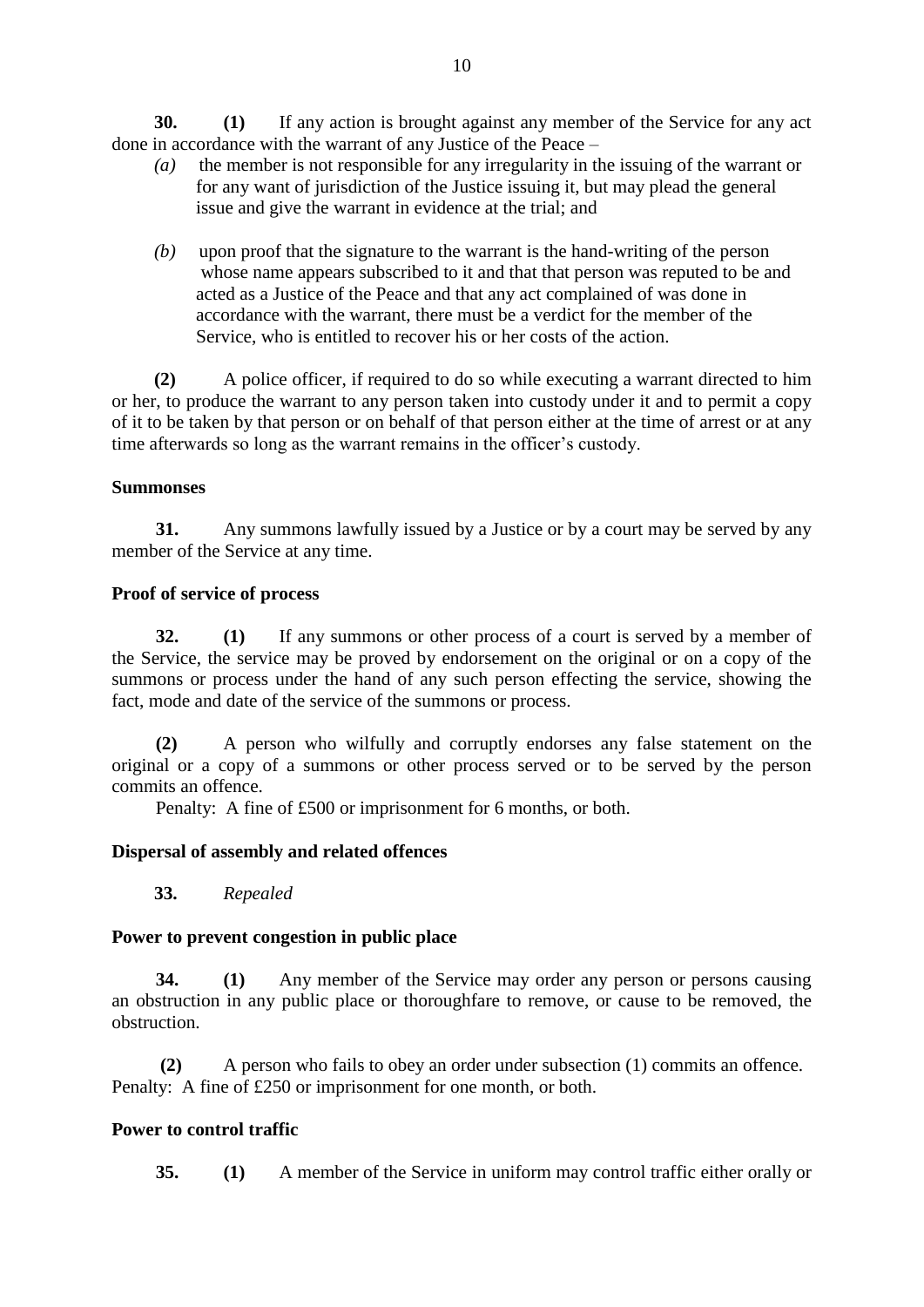by hand or mechanical device.

**(2)** A person who disobeys any instruction or any signal contemplated by subsection (1) commits an offence.

Penalty: A fine of £250 or imprisonment for one month, or both.

# **Power to regulate traffic**

**36. (1)** Whenever, in the opinion of the Director of Police, a street is liable or likely to be thronged or obstructed, the Director or any other member of the Service acting under his or her authority may—

- *(a)* direct the route to be observed by motor vehicles or carts which are in use or are being driven or propelled in or near to such streets, or by persons riding or driving any animal in or near to such streets;
- *(b)* prevent motor vehicles or carts or persons riding or driving any animal from entering such street;
- *(c)* prescribe the lane to be kept by persons riding, driving or walking in any such street;
- *(d)* generally do all that is necessary to prevent a congestion of the traffic and provide for the safety and convenience of the public.

**(2)** A person who disregards or fails to obey any reasonable order of the Director of Police or any other member of the Service acting under the Director's authority given with the object of carrying out the provisions of this section commits an offence. Penalty: A fine of £250 or imprisonment for one month, or both.

## **Removal of motor vehicle**

**36A. (1)** A police officer may remove to a convenient place of safety any motor vehicle or other property found unattended in any public place, the removal of which the officer reasonably believes to be necessary or desirable—

- *(a)* for preventing the obstruction of any highway; or
- *(b)* in order to protect the vehicle (or anything in it or on it) or property from any danger of theft or damage, whether or not the danger is an immediate one.

**(2)** Subsection (1) applies to any vehicle or property in the possession, custody or control of a person arrested as if such property had been found unattended.

## **Assaulting police officer, obstruction, etc.**

- **37.** It is an offence for a person to—
- *(a)* assault, obstruct or resist any police officer acting in the execution of his or her duty;
- *(aa)* aid or incite any person so to assault, obstruct or resist; or
- *(b)* by the giving of false information with intent to defeat or delay the ends of justice, wilfully mislead or attempt to mislead any such officer.

Penalty: A fine of £500 or imprisonment for 6 months, or both.

# **PART V DISPOSAL OF STOLEN OR UNCLAIMED PROPERTY**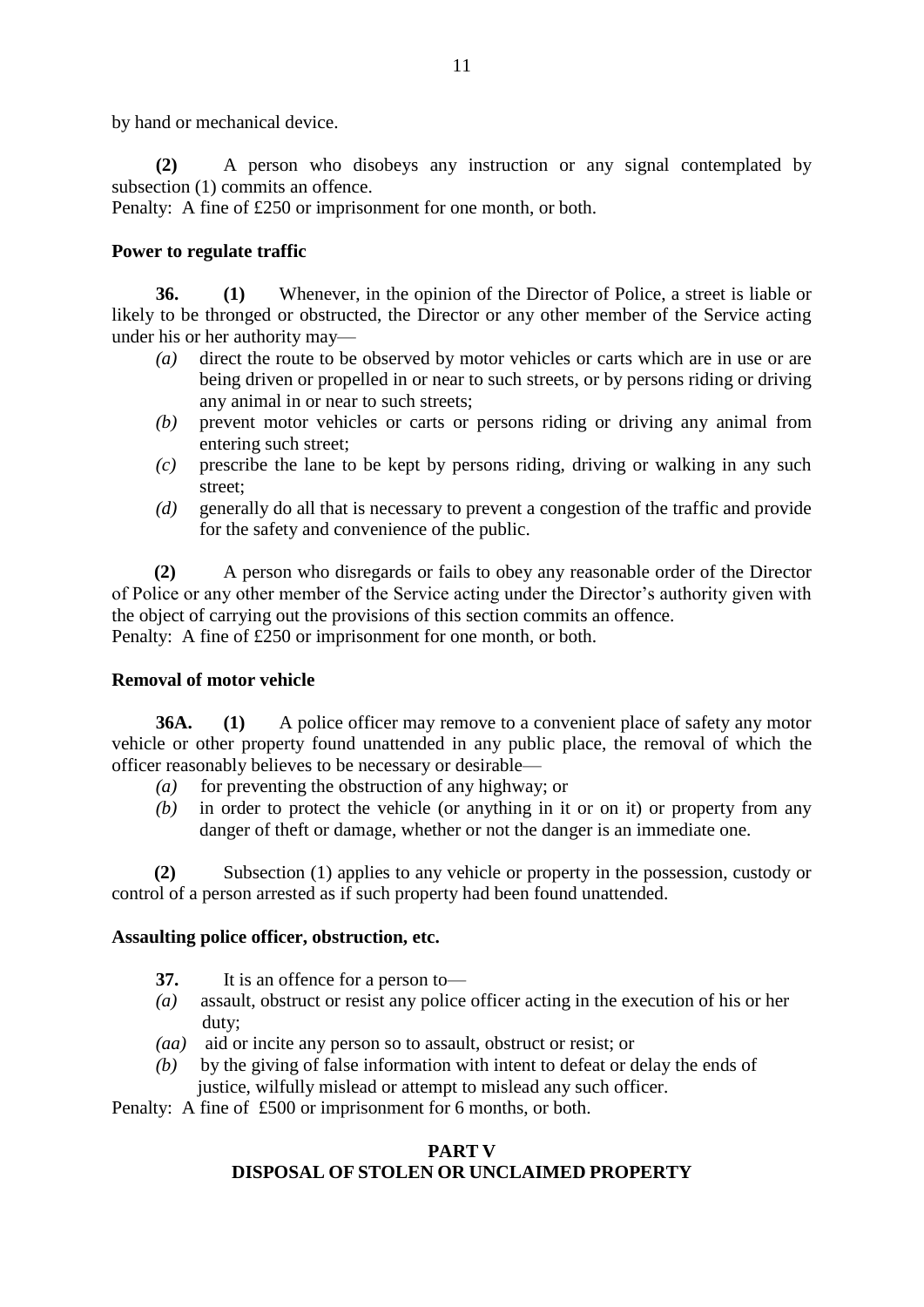# **IN CUSTODY OF POLICE**

#### **Disposition or detention of property alleged to be stolen etc**

- **38. (1)** If –
- *(a)* any goods or money alleged to be stolen or fraudulently obtained are in the custody of any member of the Service by virtue of any warrant of a Justice or in prosecution of any charge of an offence in regard to the stealing or obtaining possession of the property; and
- *(b)* the person charged with stealing or obtaining possession cannot be found, or has been discharged, or tried and acquitted or convicted, the Magistrates' Court may –
	- (i) make an order for the delivery of the goods or money to the party who appears to be the rightful owner of them; or
	- (ii) if the owner cannot be ascertained, then if the goods are of a perishable nature, make such order with respect to them as the court thinks fit, but if the goods are not of a perishable nature, order them to be detained in the custody of the Director of Police to be dealt with as hereinafter provided.

**(2)** An order made under subsection (1) is not a bar to the right of any person to take any action at law to establish the person's ownership or right to the goods or money, on condition however that such action must be commenced within 12 months next after the order is made.

#### **Power to detain and sell unclaimed property**

**39.** If any goods or money found or otherwise taken charge of by any member of the Service, or alleged to be stolen or unlawfully obtained, and of which the owner is unknown, are delivered to the Director of Police by order of the Magistrates' Court or otherwise, the goods or money may, after the expiration of 6 calendar months during which no owner appears to claim the same, be sold or disposed of by the Director of Police or under his or her written order and the proceeds of such sale or such money must be paid forthwith to the Consolidated Fund.

## **Advertisement of property to be sold**

**40. (1)** All goods sold pursuant to section 39 must be sold by public auction after the requirements of subsection (2) have been met..

**(2)** The Director of Police must cause details of the items to be sold to be published, and an advertisement giving notice of the sale and containing also a statement of all bank notes, coins and monies, plate, jewellery or other valuable property (if any) ordered to be disposed of as provided by section 39, must be inserted in some public newspaper or a Government notice published in St Helena one month at least before the day of the sale and must again be inserted in such newspaper or Government notice not more than one week before the day of sale.

## **Effect of other law**

**41.** *Repealed*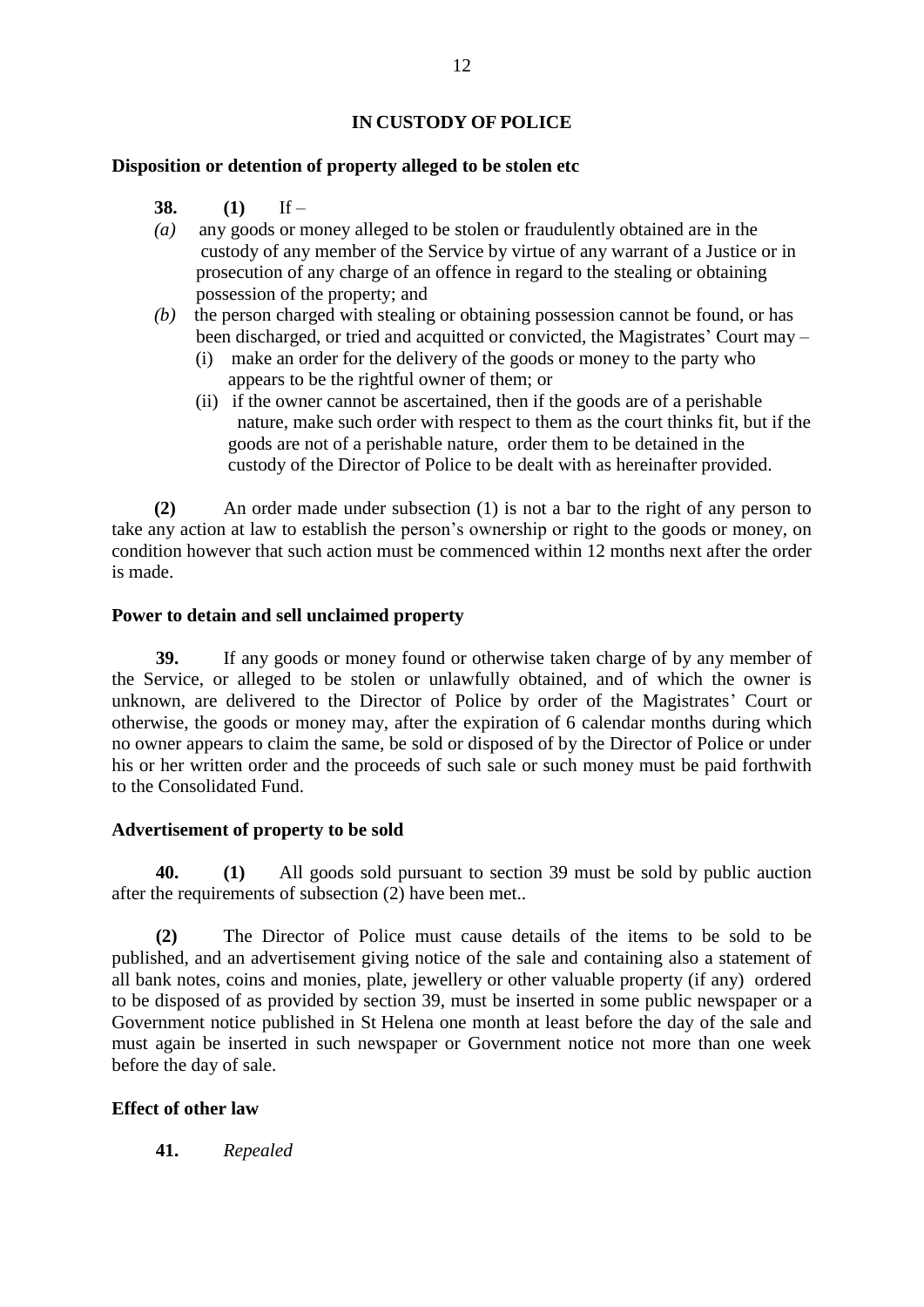## **PART VI RECORDING, MANAGEMENT AND INVESTIGATION OF COMPLAINTS AGAINST POLICE OFFICERS**

#### **Inciting rioting in Service**

#### **42.** *Repealed*

#### **Police officers to obey lawful orders**

**43.** Every member of the Service must obey all lawful orders of his or her senior officers, whether given orally or in writing, and must obey and conform to police regulations made and standing orders issued under this Ordinance.

#### **Complaints Register**

**43A.** All complaints against police officers must be recorded in the Police Service Complaints Register.

#### **Hearing and determination of charge or complaint in disciplinary proceedings**

**44. (1)** When any member of the Service, other than a Senior Police Officer, is charged with a breach of any disciplinary regulations made under this Ordinance, any Senior Police Officer may hear and determine the charge or complaint and may, if he or she finds the member of the Service guilty, impose any one of the sentences referred to in subsection (4).

**(2)** When any Senior Officer within the Service, other than the Director of Police, is charged with a breach of any disciplinary regulations made under this Ordinance, the Director of Police and Head of Human Resources may hear and determine the charge or complaint and may, if they find such member of the Service guilty, impose any one of the sentences referred to in subsection (4).

**(3)** If the Director of Police is charged with a breach of any disciplinary regulations made under this Ordinance, the Governor must appoint one or more persons to hear and determine the charge or complaint (**"the Panel"**). If the panel finds the Director of Police guilty, it may impose any one of the sentences referred to in subsection (4).

**(4)** The sentences which may be imposed under subsections (1), (2) and (3) are the following:

- *(a)* formal verbal warning (stage one) as provided in section 44A;
- *(b)* written warning (stage two) as provided in section 44B;
- *(c)* final written warning (Stage Three) as provided in section 44C;
- *(d)* dismissal with notice as provided in section 44D;

*(e)* dismissal without notice as provided in section 44E:

But no punishment imposed under paragraph *(c)*, *(d)* or *(e)* becomes effective until confirmed by the Governor.

**(5)** Any sanction imposed under subsection (4)*(b)* or *(c)* can be accompanied by a recommendation to the Governor for a reduction in rank for the officer concerned.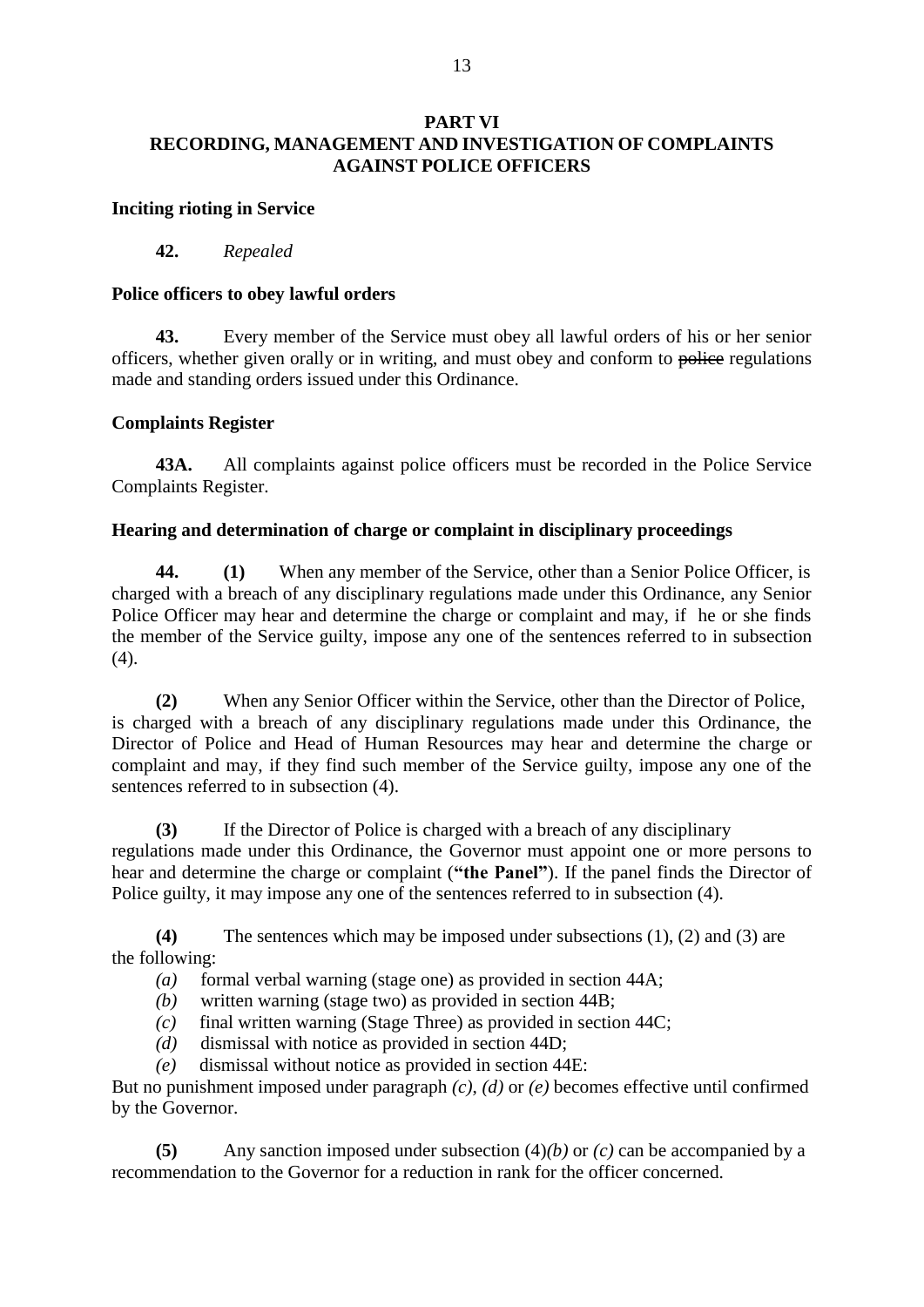**(6)** For the purposes of this Part, a Senior Police Officer, the Director of Police and the Panel referred to in subsection (3) have the same powers in respect of securing and compelling the attendance of witnesses and their examination upon oath and otherwise as are conferred upon a Justice of the Peace under the Magistrates' Court Ordinance.

## **Verbal warning (Stage One)**

**44A. (1)** For minor offences, a formal verbal warning will be issued, making clear that it constitutes the first step of the disciplinary procedure and that further misconduct may result in more serious consequences.

**(2)** A copy of the verbal warning will be placed in the employee's personal file and remains valid for 6 months (after which it should be disregarded for disciplinary purposes, subject to satisfactory conduct).

# **Written warning (Stage Two)**

**44B. (1)** For a more serious offence, or where a lesser or minor offence follows a formal verbal warning that has been issued and remains valid, a written warning will be issued and the written warning must state that a final written warning may be considered if there are further acts of misconduct when the written warning is valid.

**(2)** A copy of the written warning will be placed in the officer's personal file and remains valid for 12 months (after which it should be disregarded for disciplinary purposes, subject to satisfactory conduct).

## **Final written warning (Stage Three)**

**44C. (1)** For a serious offence, or where an offence follows a written warning that remains valid, a final written warning will be issued and the written warning must state that further acts of misconduct during the period when a final written warning is valid may lead to dismissal.

**(2)** A copy of the final written warning will be placed in the officer's personal file and will remain valid for 18 months (after which it should be disregarded for disciplinary purposes, subject to satisfactory conduct).

## **Dismissal with notice**

**44D. (1)** For acts of further misconduct, other than gross misconduct, by an officer under a final written warning, dismissal is the final step that will be taken if, despite warnings, conduct does not improve.

**(2)** An officer must, in such circumstances, be notified of the date on which his or her employment will terminate, and the appropriate notice period.

**(3)** The decision to dismiss must be confirmed in writing within 5 working days of the disciplinary hearing by the person conducting the disciplinary hearing under section 44.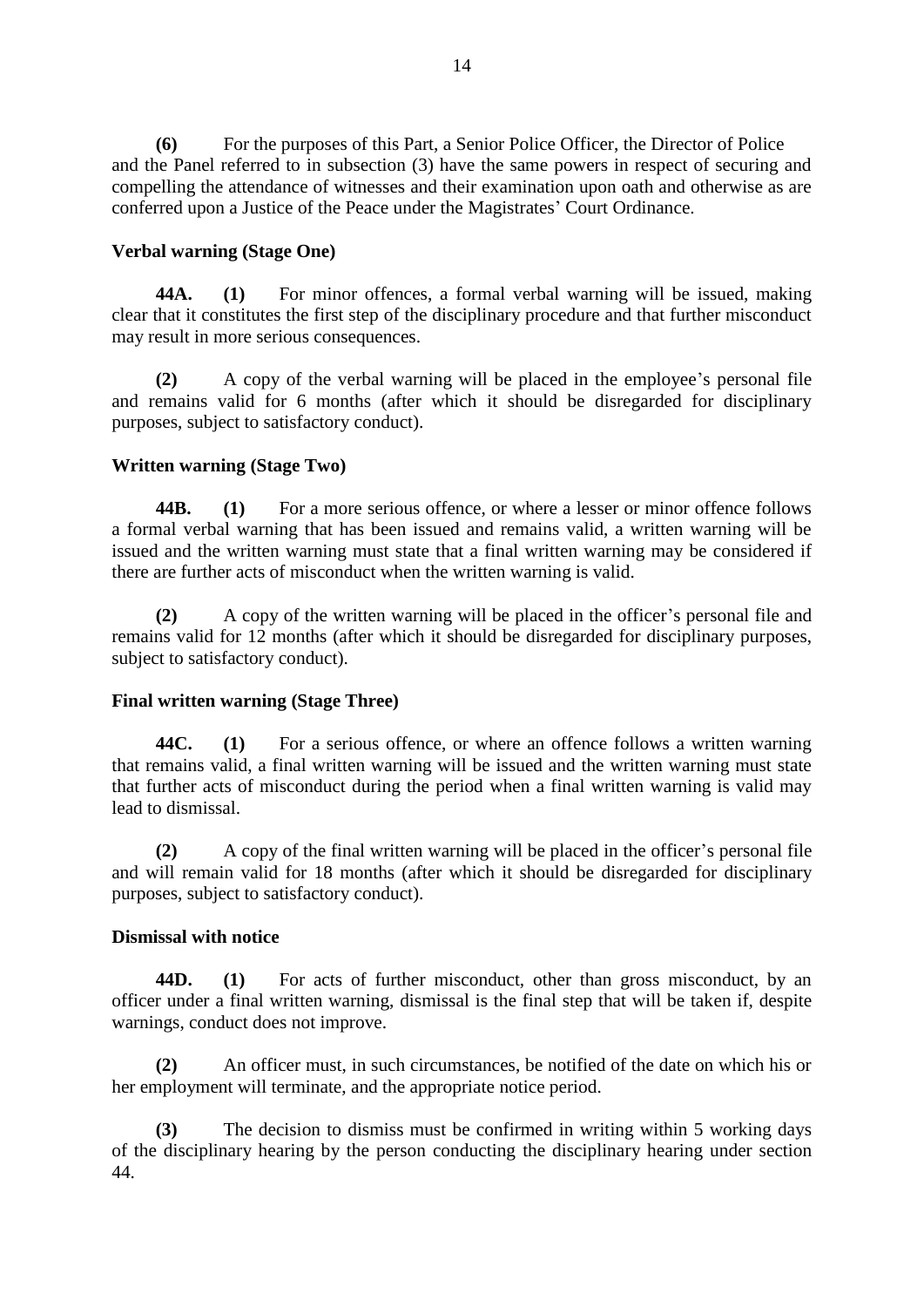#### **Dismissal without notice**

**44E. (1)** For offences deemed to be gross misconduct an officer will have his or her employment terminated with immediate effect (subject to confirmation by the Governor) and will not receive pay in lieu of notice:

Provided that he or she will be entitled to pay for any leave entitlement earned but not taken within the current holiday year and any other outstanding monies due to him or her.

**(2)** The decision to dismiss must be confirmed in writing within 5 working days of the disciplinary hearing by the person conducting the disciplinary hearing under section 44.

# **Referral of complaint**

**44F. (1)** If the member of the Service referred to in section 44(1) is found guilty of a charge or complaint which is heard by a Senior Police Officer other than the Director of Police, the record of the proceedings must be sent to the Director of Police, who may, after giving the officer or cadet the opportunity of being heard—

- *(a)* return the proceedings for the taking of further evidence;
- *(b)* quash the proceedings and re-hear the charge or complaint himself or herself (and on such re-hearing may take further evidence);
- *(c)* reverse or vary the findings;
- *(d)* confirm the punishment if it is one under section 44(4)*(a)* or *(b)*; or
- *(e)* if the punishment is one under section 44(4), *(c) (d)* or *(e)*, recommend to the Governor that the punishment be confirmed*.*

**(2)** If a Senior Officer referred to in section 44(2) is found guilty of a charge or complaint which is heard by the Director of Police, the record of the proceedings must be sent to the Governor, who may, after giving the Senior Officer the opportunity of being heard—

- *(a)* return the proceedings for the taking of further evidence;
- *(b)* quash the proceedings and re-hear the charge or complaint himself or herself (and on such re-hearing may take further evidence);
- *(c)* reverse or vary the findings; or
- *(d)* confirm the punishment.

## **Appeals to the Governor**

**45. (1)** A member of the Service who is dissatisfied with a decision given by the Director of Police may, within 14 days after the decision has been communicated to the member, appeal to the Governor.

**(2)** A member of the Service who is dissatisfied with the decision of a Senior Police Officer other than the Director of Police may, within 14 days after the decision has been communicated to the member, appeal to the Director of Police; and if dissatisfied with the decision of the Director of Police, the member may appeal to the Governor within 14 days after the decision of the Director of Police has been communicated to the member.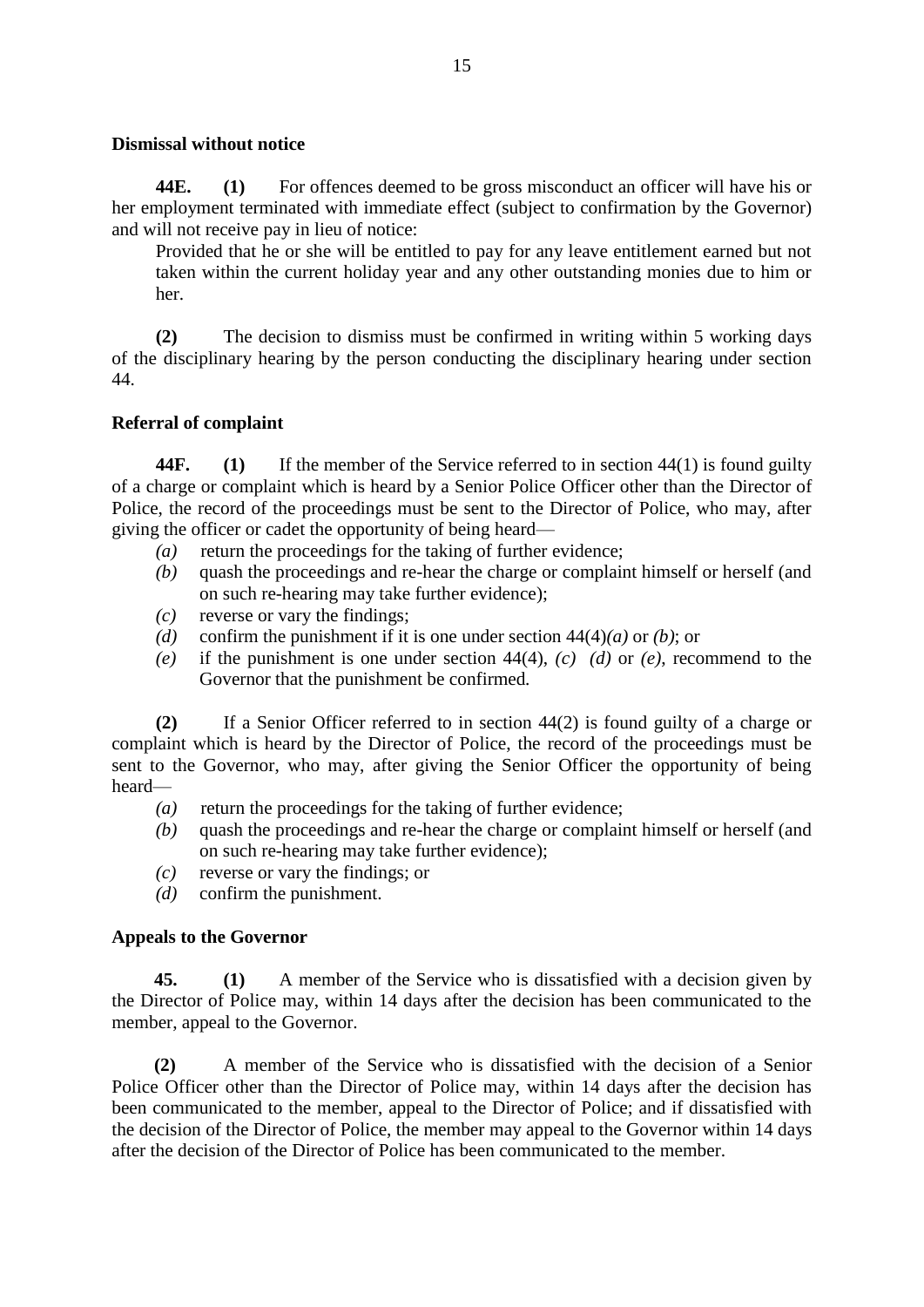**(2A)** If the Director of Police is dissatisfied with a decision given by the Panel under section 44(3), he or she may, within 14 days after the decision has been communicated to him or her, appeal to the Governor.

**(3)** The Governor after considering any appeal made under this section and the notes of evidence and statements and any other documents submitted to him or her, must—

- *(a)* allow the appeal;
- *(b)* dismiss the appeal; or
- *(c)* vary the punishment by substituting some other punishment which the relevant Senior Officer or the Panel might have imposed.

**(4)** All punishment by a Senior Officer or the Panel under section 44 must within 7 days after the decision be communicated to the Governor for consideration of the punishment.

**(5)** Every application for consideration of punishment under this section must be in writing.

**(6)** The decision of the Governor on an appeal or an application under this section is final.

## **Collection of fines by stoppages**

**46.** *Repealed*

#### **Suspension from duty**

- **47. (1)** If =
- *(a)* the Director of Police considers that the public interest requires that any member of the Police Service should cease to exercise the functions of his or her office immediately; and
- *(b)* disciplinary or criminal proceedings are being instituted or are about to be instituted against the member,

the Director may suspend the member from duty.

- (2) If –
- *(a)* the Governor considers that the public interest requires that the Director of Police should cease to exercise the functions of the office immediately; and
- *(b)* disciplinary or criminal proceedings are being instituted or are about to be instituted against the Director,

the Governor may suspend the Director from duty.

**(3)** A member of the Police Service or a Director of Police who has been suspended under this section must continue to receive full pay during the period of suspension.

#### **Members of Service to return arms and equipment**

**48. (1)** Every member of the Service who by resignation, dismissal, discharge or otherwise leaves the Service, must before leaving deliver up each and every article of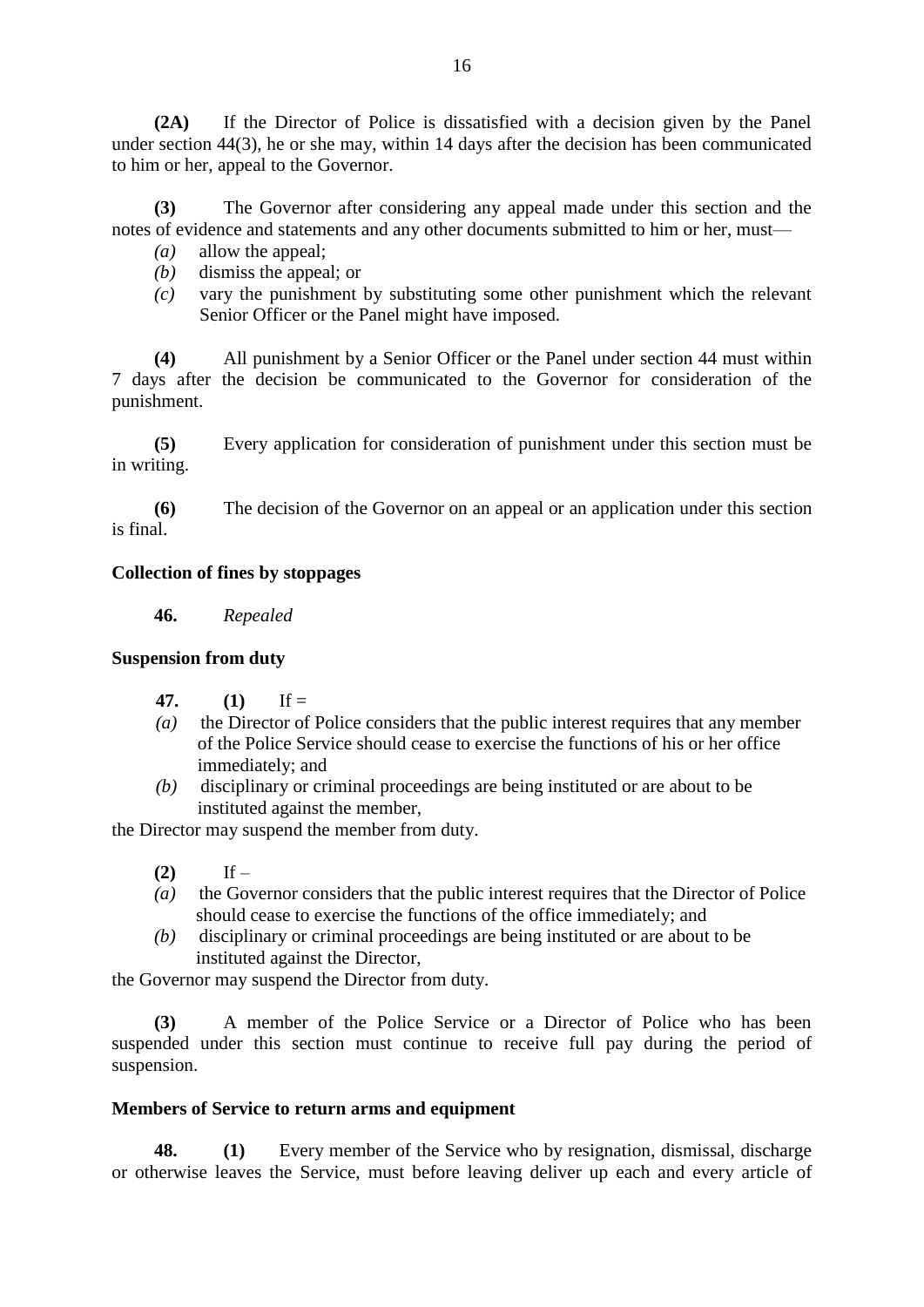uniform, clothing, arms, accoutrements and other Government property which may be is in his or her possession.

**(2)** A person who fails to deliver up such property as mentioned in subsection (1) commits an offence.

Penalty: A fine of £250 or imprisonment for 3 months.

 **(3)** A person convicted of an offence under subsection (2) is, in addition to any other penalty, liable to pay the value of the property not delivered up, which value must be ascertained by the court, which may thereupon make an order for payment.

## **PART VII MISCELLANEOUS**

## **Power to make regulations**

**49. (1)** The Governor may make regulations relating to all or any of the following matters, that is to say—

- *(a)* the description and issue of arms, accoutrements, badges of rank, uniforms and necessaries to be supplied to the Service;
- *(b)* the leave of absence which may be granted to members of the Service;
- *(c)* generally, for the good government of the Service and all such matters as may from time to time be considered expedient for rendering the Service efficient in the discharge of its duties and for securing proper discipline in the Service.
- **(2)** *Repealed*

## **Right of officer to prosecute police cases**

**50.** If any member of the Service lays an information or makes complaint against any person, the Director of Police or any member of the Service deputed by him or her –

- *(a)* may appear before the Magistrates' Court trying or enquiring into the matter of the said information or complaint; and
- *(b)* has the same privileges as to addressing the Court and as to examining the witnesses summoned in the matter as the member of the Service who laid the information or made the complaint would have had.

# **Rewards and gratuities**

**51.** *Repealed*

## **Powers of Director of Police to issue standing orders**

**52. (1)** The Director of Police, acting in his or her discretion but subject to any regulations or directions made or given by the Governor, may issue such standing orders as he or she thinks fit and proper for the good order and welfare of the Service.

**(2)** Standing orders issued under subsection (1) are binding upon all members of the Service, and, without limiting the power to issue them, must provide for the following matters—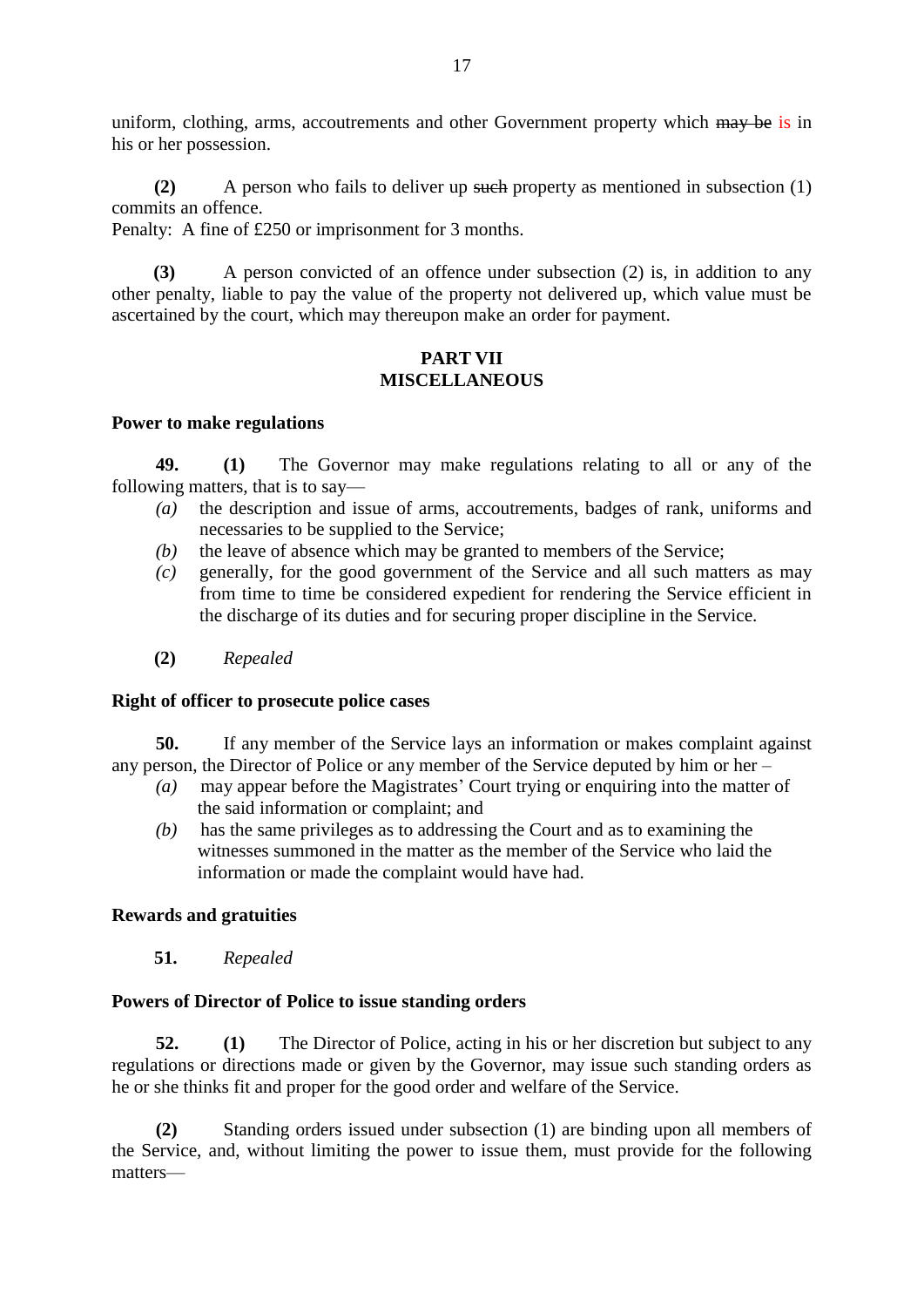- *(a)* the duties to be performed by members of the Service and matters for their guidance in the discharge of their duties;
- *(b)* the training of the Service;
- *(c)* the issue of arms, ammunition, accoutrements, uniforms and other necessities to be supplied to members of the Service;
- *(d)* the qualifications of persons who may be appointed in the Service, the form and method of their appointment, their general government with respect to their classification and rank, the services required of them and their conduct in the performance of those services;
- *(e)* the organisation and administration of the members of the Service;
- *(f)* general police duties;
- *(g)* the management and government of police offices and other estate;
- *(h)* the management and government of cells and lock-up rooms and of persons confined in them;
- *(i)* the distribution, posting and removal of members of the Service from station to station and the place or places in which they are to reside;
- *(j)* duties of members of the Service in connection with civil disturbances.

## **Power to take photographs, etc.**

**53. (1)** Subject to subsection (2), any member of the Service may take the photograph and DNA sample –

- *(a)* of any person who has been arrested under the powers conferred by this or any other law; and
- *(b)* of any person who has been convicted of any offence.

**(2)** If a person who has not previously been convicted of any offence has been photographed, or had a DNA sample taken pursuant to subsection (1) is acquitted upon his or her trial, or if the charge against such a person is withdrawn, all photographs (both negatives and copies) and DNA samples so taken must be forthwith destroyed or handed over to the person.

## **Member of Service not to engage in private business**

**54.** A member of the Service must not, while he or she holds such appointment, engage in any private business or trade, without the consent of the Governor.

## **Members of Service not to be members of political society or union**

**55. (1)** Members of the Service must not, except with the express approval of the Governor, be members of, or have any connection whatsoever with any political society in St Helena or elsewhere.

**(2)** A member of the Service who commits a breach of this section is liable to immediate dismissal from the Service.

#### **Causing disaffection among members of Service**

- **56.** It is an offence for a person to –
- *(a)* cause or attempt to cause, or do any act calculated to cause disaffection amongst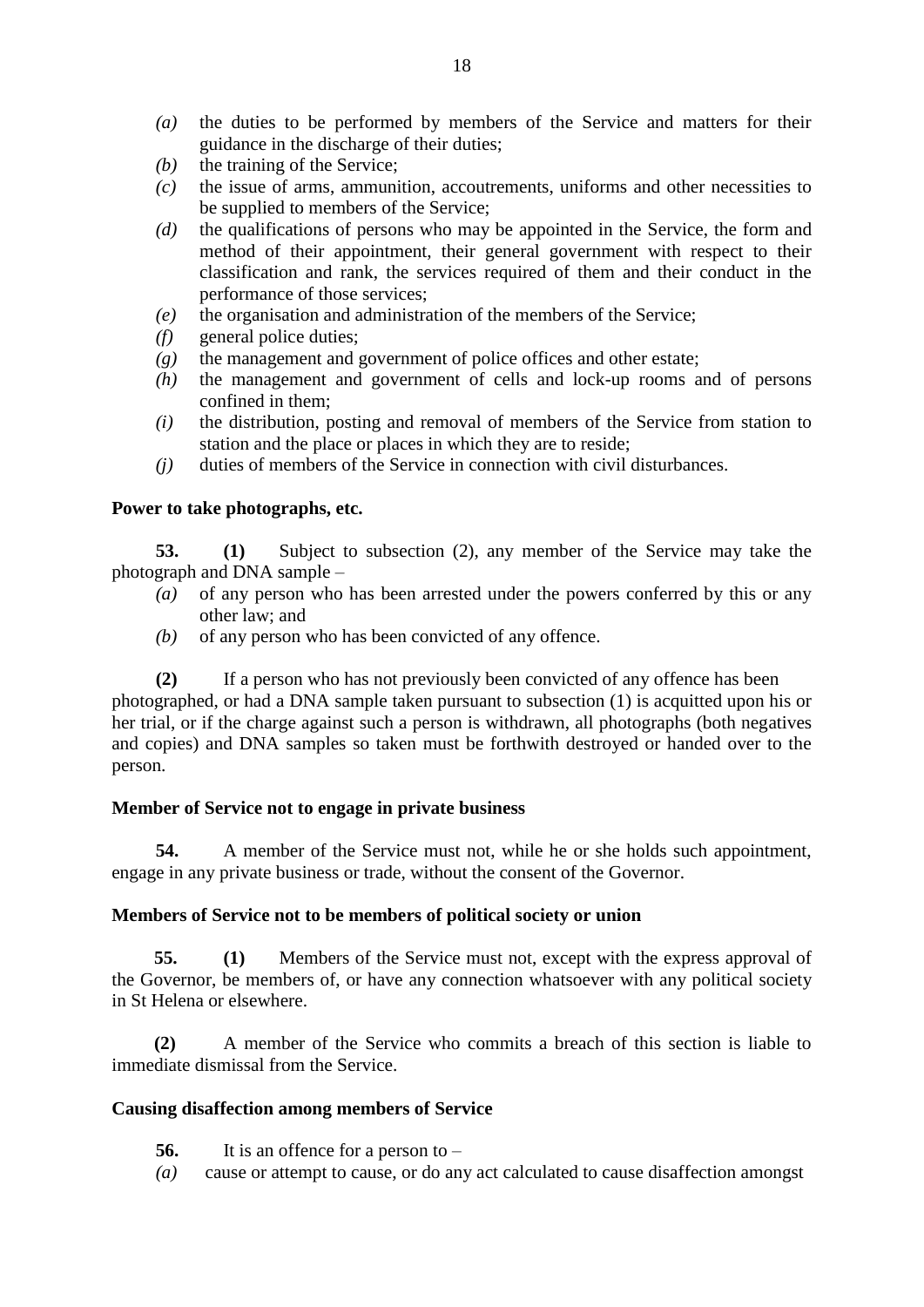the members of the Service; or

*(b)* induce, or attempt to induce, or do any act calculated to induce any member of the Service to withhold his or her services or to commit breaches of discipline. he

Penalty: A fine of £2,000 or imprisonment for 2 years, or both.

#### **Offence of making false report of commission of offence, etc.**

- **57.** It is an offence for a person knowingly to—
- *(a)* make or cause to be made to any member of the Service a false report of the commission of any offence; or
- *(b)* mislead any member of the Service by giving false information or by making false statements or accusations.

Penalty: A fine of £500 or imprisonment for 6 months, or both.

#### **Impersonation etc**

**58.** *Repealed*

#### **Non-exemption from ordinary course of law**

**59.** Nothing in this Ordinance exempts any member of the Service from being proceeded against in the ordinary course of law, when accused of any offence punishable under any other law in force in St Helena.

\_\_\_\_\_\_\_\_\_\_\_

## **SCHEDULE**

(Sections 8, 21(3) and 25)

#### **FORMS**

## **POLICE SERVICE ORDINANCE, 1975**

## **Form 1 AFFIRMATION ON APPONTMENT** (Section 8)

I ………………………………………..……… do hereby solemnly and sincerely affirm that I will well and truly serve our Sovereign Lady the Queen in the office of …………............. without favour or affection, malice or ill-will, and that I will cause Her Majesty's peace to be kept and preserved, and that I will prevent to the utmost of my power all offences against the same. AND that as long as I continue to hold the said office, or any other office in the St Helena Police Service, I will to the best of my skill and knowledge discharge all the duties thereof faithfully according to law.

\_\_\_\_\_\_\_\_\_\_\_

(Signature) I certify that the foregoing affirmation was taken and signed in my presence. This day of 20.

Justice of the Peace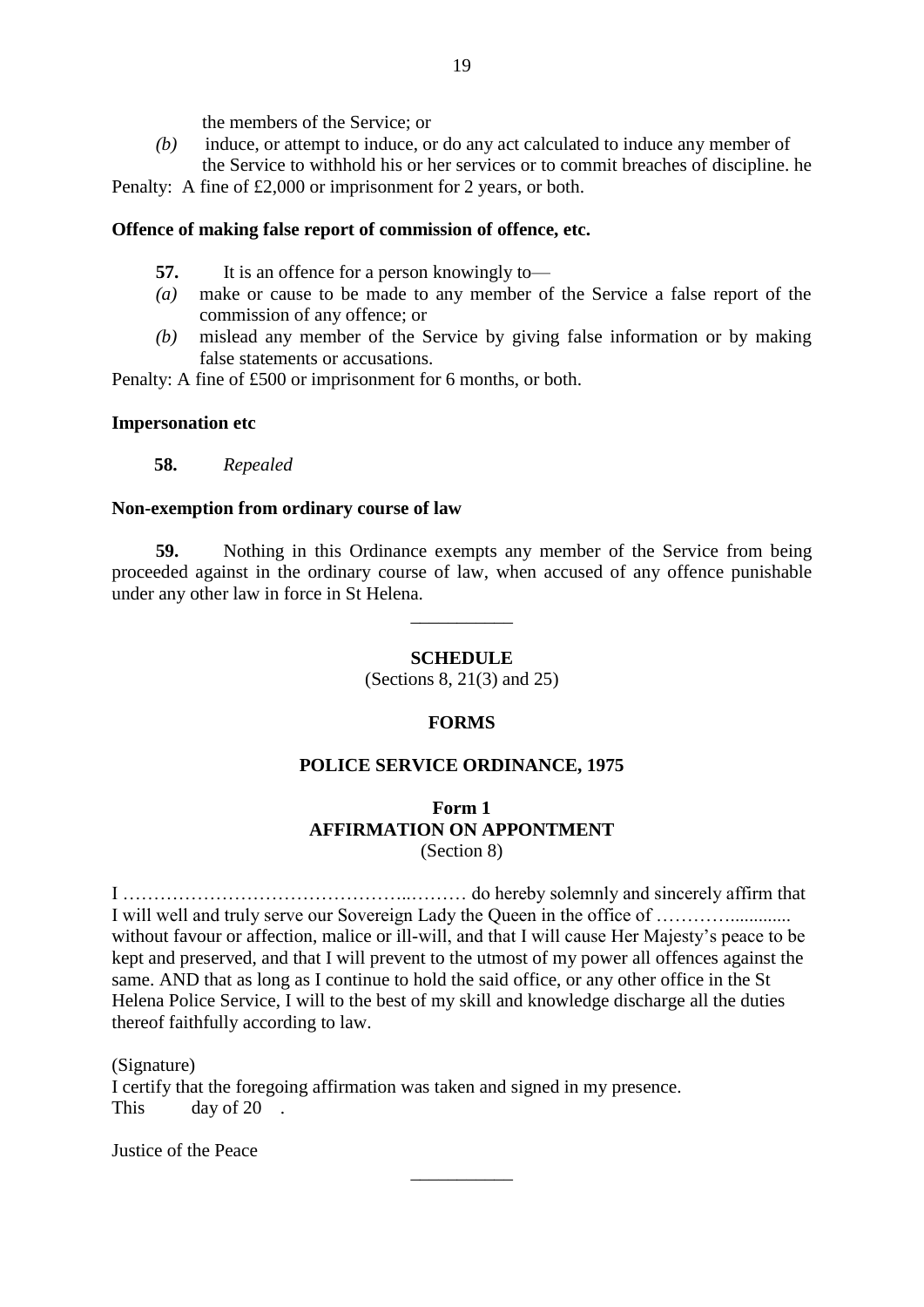#### **POLICE SERVICE ORDINANCE, 1975**

#### **Form 2 APPOINTMENT OF SPECIAL CONSTABLE**  $(Section 21(3))$

To .…………………………………………………………………………………. of .................................................................

I, the undersigned Director of Police, do under the powers conferred on me by section 21 of the Police Service Ordinance, 1975 hereby appoint you to be a Special Constable for St Helena for the period of ………………………………… from the date hereof or until further notice. Dated this day of 20.

(Signed) Director of Police

# **POLICE SERVICE ORDINANCE, 1975**

\_\_\_\_\_\_\_\_\_\_\_

**Form 3 NOTICE TO TERMINATE APPOINTMENT OF SPECIAL CONSTABLE** (Section 25)

To …………………………………………………… of ……..……..……..…...……..……..……..……

I, the undersigned, Director of Police, do in exercise of the powers conferred on me by section 25 of the Police Service Ordinance, 1975 hereby give you notice that your appointment as a Special Constable made on the …………….…………. day of ……………..……….., 20…… is terminated with effect from the date hereof. Your form of appointment, clothing and equipment must be delivered to the officer in charge of ................……………..….... police station within 7 days of the date of the service of this notice. Dated this day of 20.

(Signed) Director of Police

# **POLICE SERVICE ORDINANCE, 1975**

 $\overline{\phantom{a}}$ 

POLICE (DISCIPLINE) REGULATIONS, 1976 (Section 49)

> PART I PRELIMINARY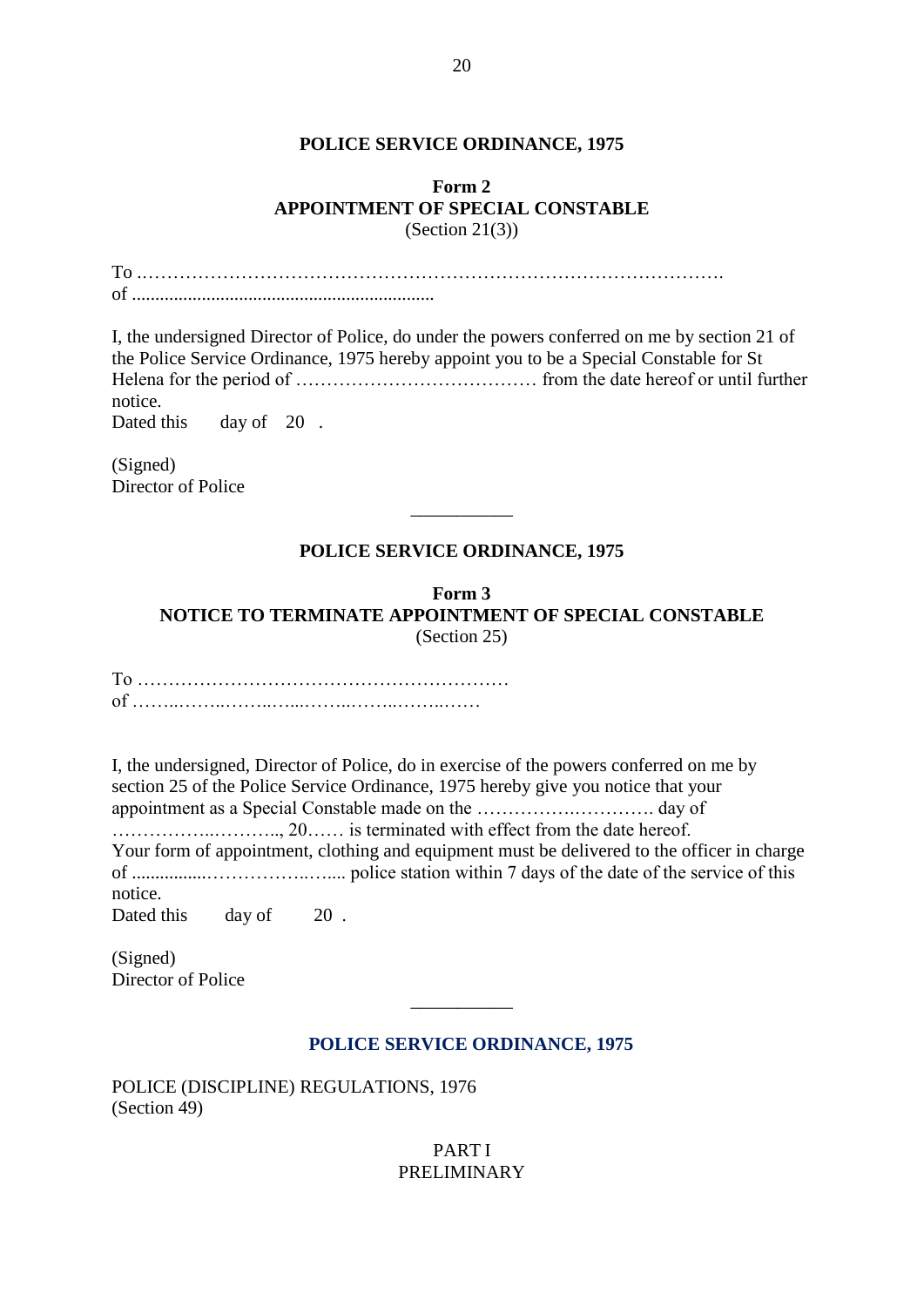- 1. Citation<br>2. Repealed
- 2. *Repealed*
- 3. *Repealed*

#### PART II OFFENCES AND DISCIPLINE

- 4. Kinds of offences and by whom triable
- 5. *Repealed*
- 6. Disciplinary offences created by these Regulations
- 7. Procedure in police disciplinary proceedings

Schedule: Standards of professional behaviour

# **PART I PRELIMINARY**

#### **Citation**

**1.** These Regulations may be cited as the Police (Discipline) Regulations, 1976.

#### **Application**

**2.** *Repealed*

#### **Interpretation**

**3.** *Omitted*

#### **PART II OFFENCES AND DISCIPLINE**

#### **Kinds of offences and by whom triable**

- **4.** Offences may be of two kinds, namely—
- *(a)* offences created by the Ordinance; and
- *(b)* disciplinary offences created by this Part of these Regulations.

#### **Offence created by the Ordinance**

**5.** *Repealed*

#### **Disciplinary offences created by these Regulations**

**6.** A member of the Service commits an offence against discipline if he or she fails to comply with the Standards of Professional Behaviour set out in the Schedule.

#### **Procedure in police disciplinary proceedings**

**7. (1)** When a complaint is received or an allegation of misconduct is made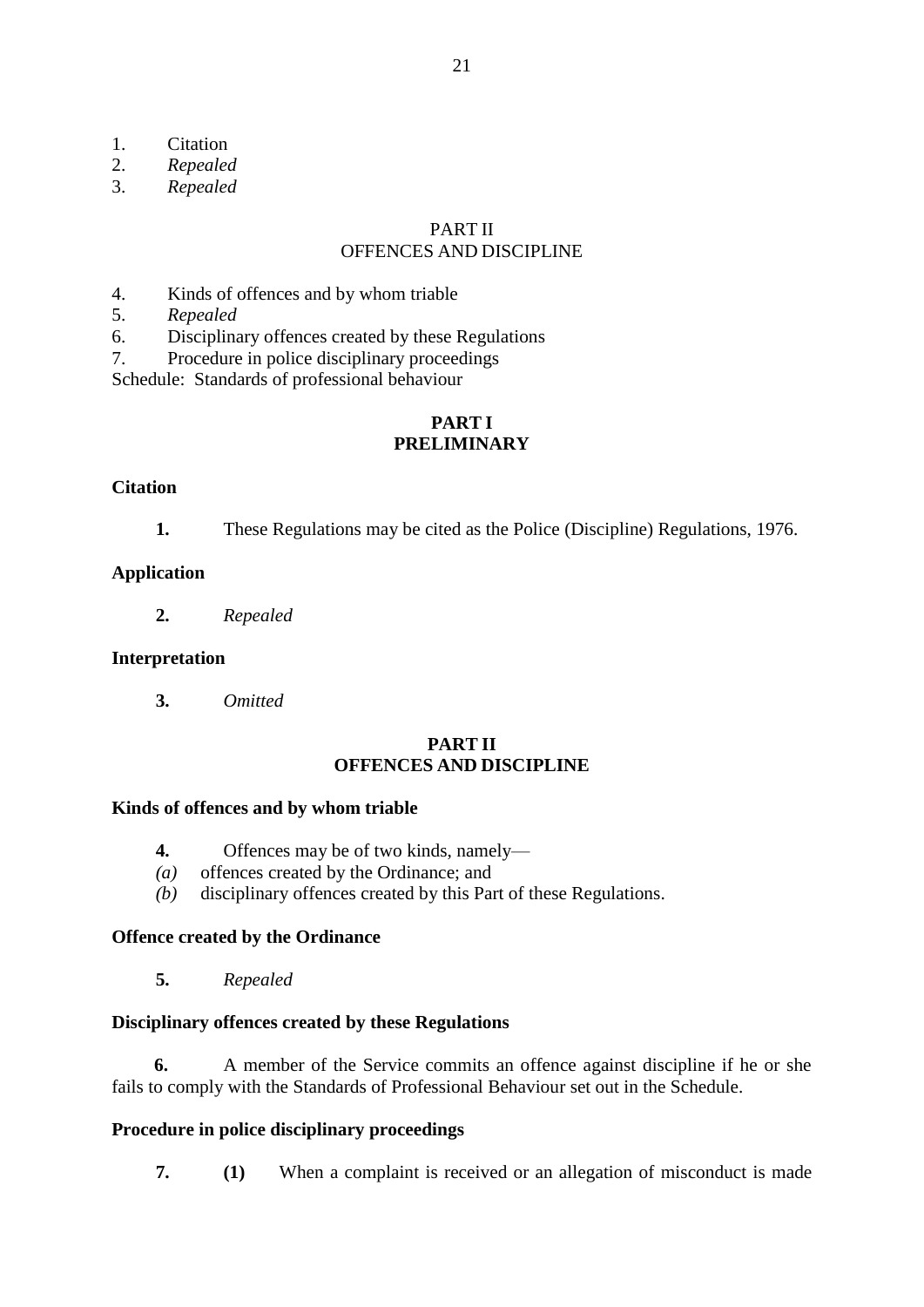against any officer a 'Notice of Alleged Breach of the Standards of Professional Behaviour' will be served on that officer by an officer of Inspector or above.

**(2)** This notice will set out the complaint or allegation of misconduct and must be served at the earliest possible stage of the investigation.

**(3)** The serving of the notice does not necessarily mean that misconduct proceedings will be taken against the officer, but the notice is given to safeguard the interests of the officer concerned and allow the officer the opportunity to secure any documentation or other material or make notes that may assist in responding to the allegations.

**(4)** Within 10 working days, starting on the day the officer is served with the notice, the officer may provide a written or verbal response to the investigator relating to any matter under investigation and the officer may provide any relevant documents to the investigator. Failure by the officer to provide a response to this notice may lead to an adverse inference being drawn in any subsequent misconduct hearings.

**(5)** At the conclusion of the investigation then, upon request, the officer must, subject to the harm test, be provided with a copy of the investigators report or such parts that refer to that officer.

# **SCHEDULE**

(Regulation 6)

# **STANDARDS OF PROFESSIONAL BEHAVIOUR**

## **1. Honesty and integrity**

Police officers are honest, act with integrity and do not compromise or abuse their position.

## **2. Authority, respect and courtesy**

Police officers act with self-control and tolerance, treating members of the public and colleagues with respect and courtesy.

## **3. Equality and diversity**

Police officers act with fairness and impartiality. They do not discriminate unlawfully or unfairly.

## **4. Use of force**

Police officers only use force to the extent that it is necessary, proportionate and reasonable in all the circumstances.

## **5. Orders and instructions**

Police officers only give and carry out lawful orders and instructions.

# **6. Duties and responsibilities**

Police officers are diligent in the exercise of their duties and responsibilities.

# **7. Confidentiality**

Police officers treat information with respect and access or disclose it only in the proper course of police duties.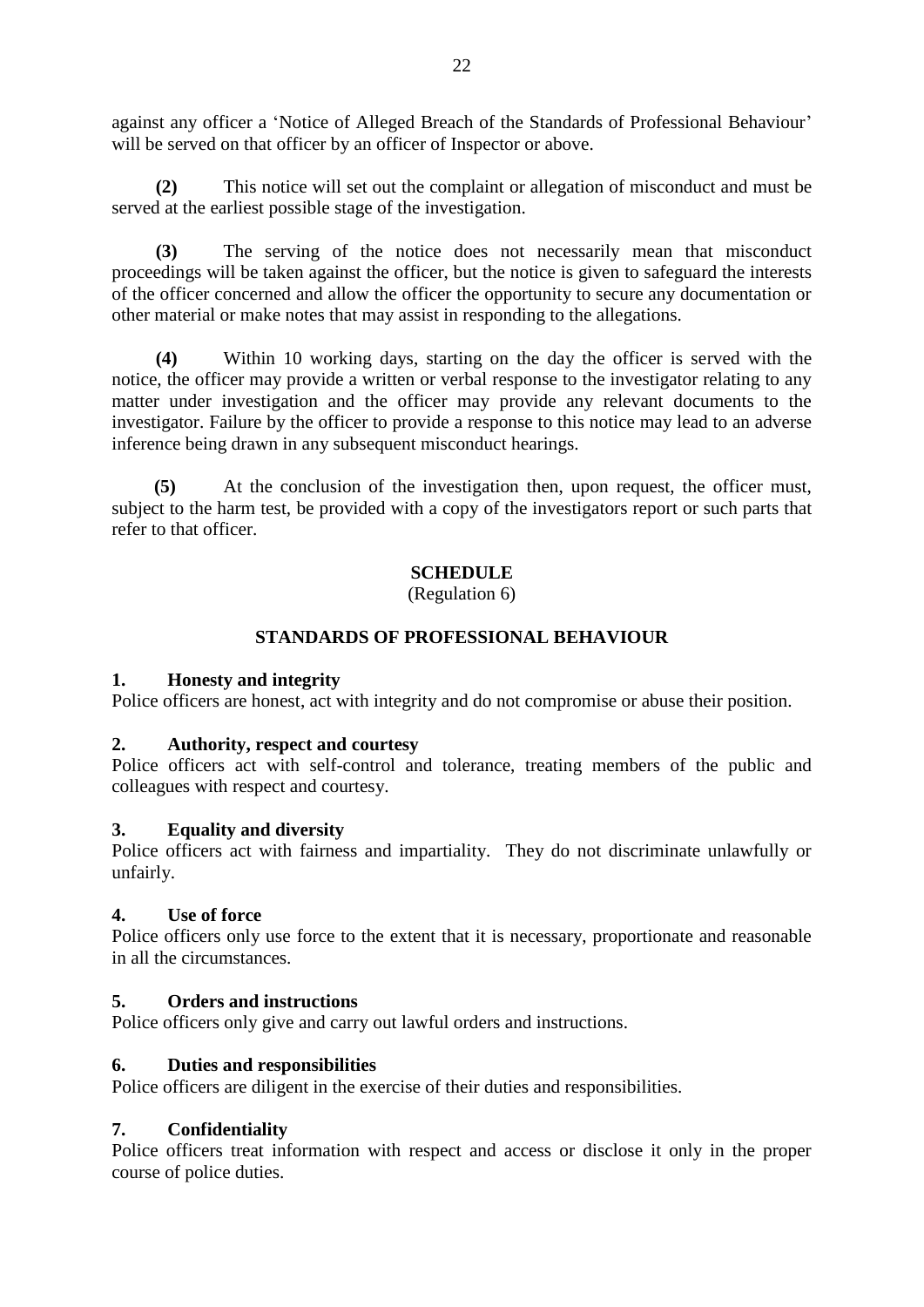## **8. Fitness for duty**

Police officers when on duty or presenting themselves for duty are fit to carry out their duties and responsibilities.

## **9. Discreditable conduct**

Police officers behave in a manner which does not discredit the police service or undermine public confidence, whether on or off duty.

#### **10. Challenging and reporting improper conduct**

 **\_\_\_\_\_\_\_\_\_\_\_\_\_\_\_\_\_\_\_\_\_\_\_\_\_**

Police officers report, challenge or take action against the conduct of colleagues which has fallen below the standards of professional behaviour expected.

## **POLICE SERVICE ORDINANCE, 1975**

#### **POLICE REGULATIONS, 2000**

#### TABLE OF CONTENTS

## PART 1 PRELIMINARY

- 1. Citation
- 2. Interpretation

#### PART<sub>2</sub> GOVERNMENT

## *Division 1 - Organisation*

- 3. Authorised Establishment
- 4. Ranks
- 5. Business interests

#### *Division 2 - Appointment and retirement*

- 6. Qualifications for appointment to the Service
- 7. Retirement and resignation

*Division 3 - Personal records*

- 8. Personal records to be kept of members of the Service
- 9. *Repealed*
- 10. Personal record of member leaving the Service
- 11. Fingerprints

# PART 3 DUTY, OVERTIME AND LEAVE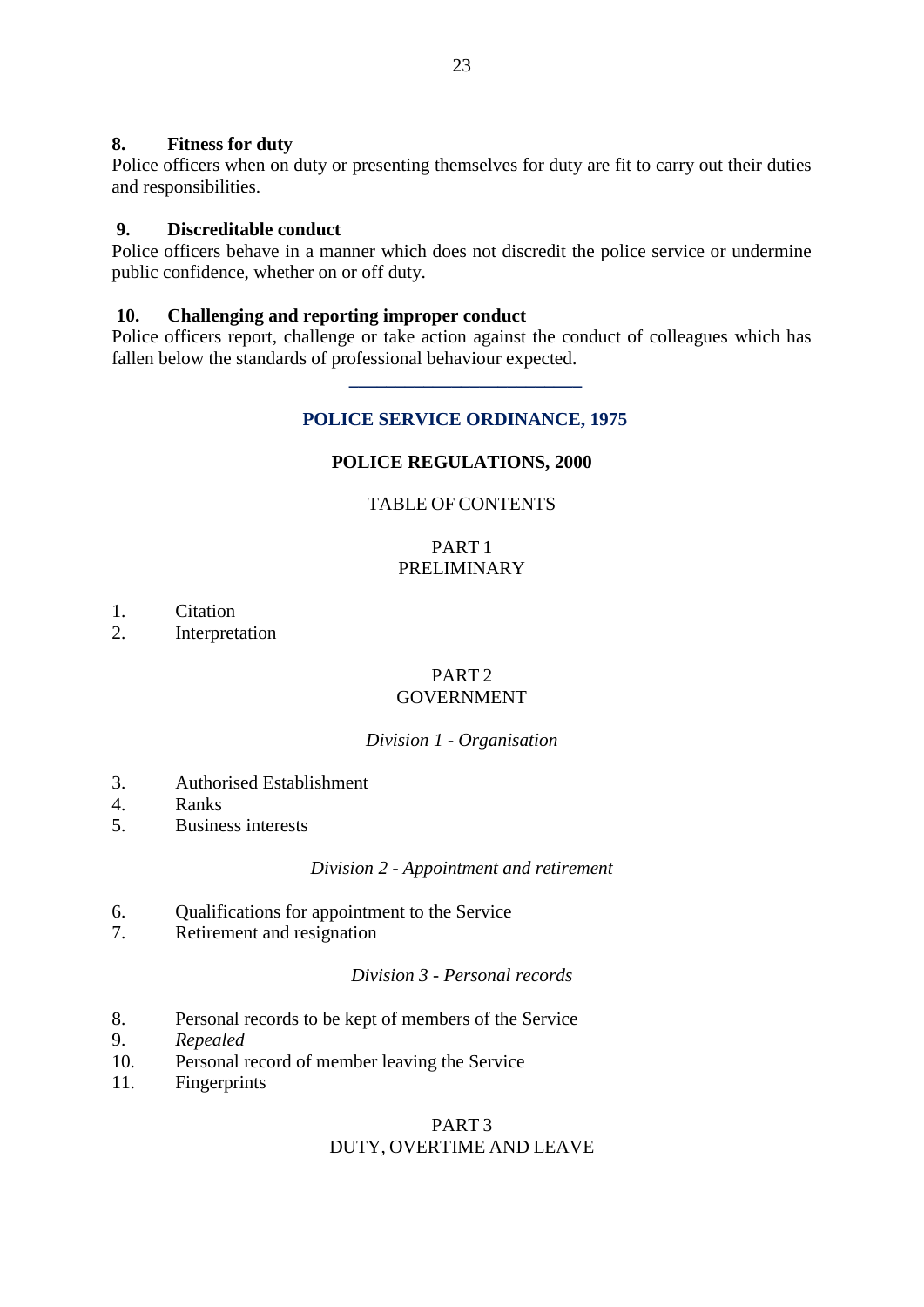- 12. Duty to carry out lawful orders
- 13. *Repealed*
- 14. Normal daily period of duty
- 14A. Variable shift arrangements
- 15. Rostering of duties
- 16. Overtime
- 17. Public holidays and rest days for officers below the rank of Inspector
- 18. Public holidays and monthly leave days for higher ranks
- 19. Annual leave
- 20. Sick leave
- 21. Maternity and paternity leave, etc.

# PART 4

## PAY

- 22. Rates of pay
- 23. Temporary salary
- 24. Pay during sick leave
- 25. Calculation of monthly, weekly and daily pay

#### PART 5 ALLOWANCES AND OTHER EMOLUMENTS

- 26. Restriction on payment of allowances
- 27. Restriction on payments for private employment of police
- 28. Plain clothes allowances
- 29. Refreshment
- 30. Motor vehicle allowances
- 31. Promotion examination allowances
- 32. Continuation of allowances when member is ill
- 33. Allowances in respect of periods of suspension

# PART 6 UNIFORM AND EQUIPMENT

- 34. Issue of uniform and equipment
- 35. *Repealed*
- 36. Ownership of uniform and equipment
- 37. Replacement of uniform and equipment

# PART 7

# PROMOTION

- 38. Promotions Board
- 39. Qualification for promotion
- 40. Holding of examinations
- 41. Period of probation for officer promoted to sergeant
- 42. Temporary promotion
- 43. Seeking influence prohibited

Schedule: Annual leave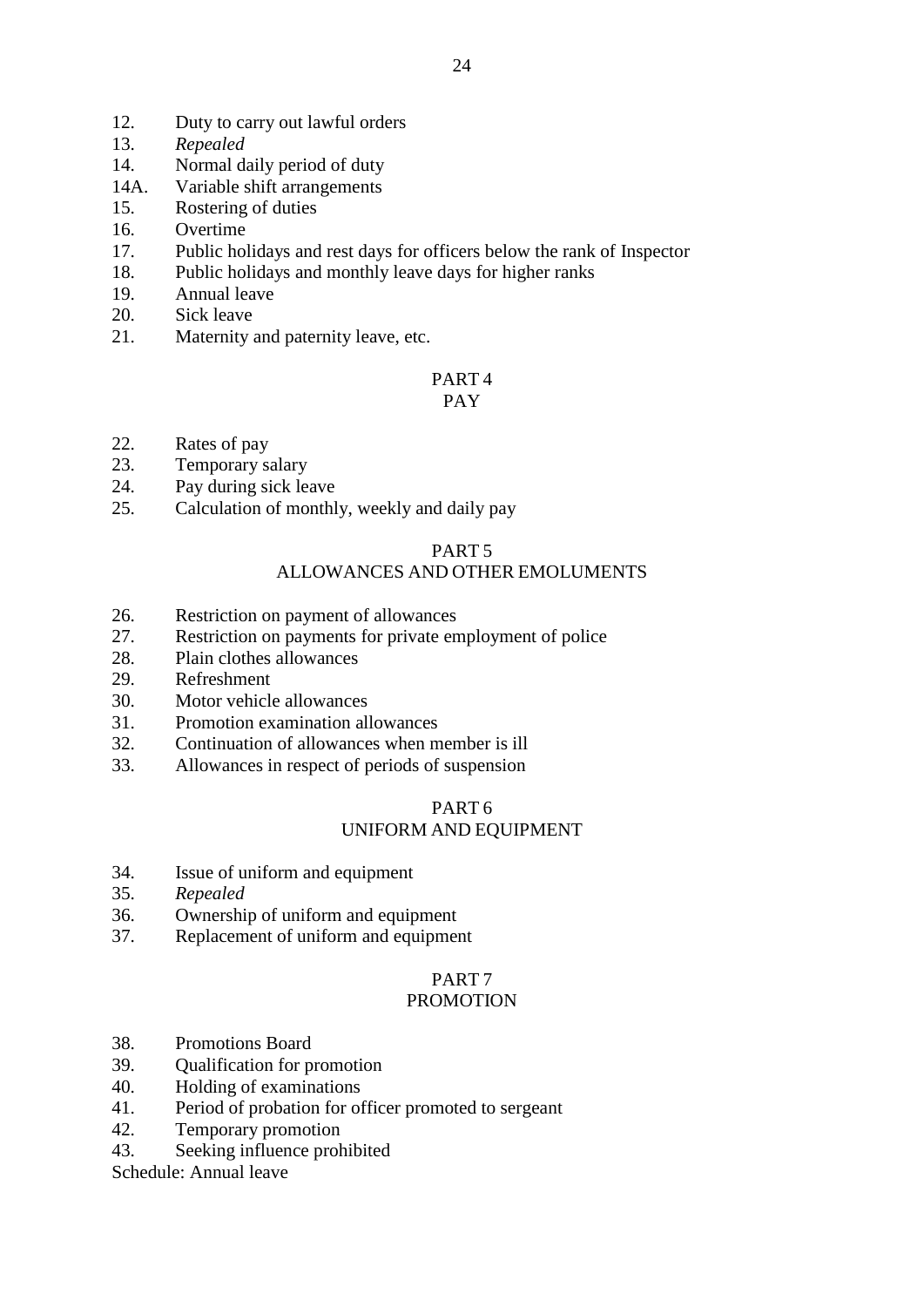#### **POLICE REGULATIONS, 2000**

# **PART 1 PRELIMINARY**

#### **Citation**

**1.** These Regulations may be cited as the Police Regulations, 2000.

#### **Interpretation**

**2. (1)** In these Regulations— **"Board"** means the Promotions Board established by regulation 38; **"Discipline Regulations"** means the Police (Discipline) Regulations, 1976; **"overtime"** has the meaning specified in regulation 16.

**(2)** Nothing in these Regulations authorises pay or allowances payable to a person to be reduced retrospectively.

## **PART 2 GOVERNMENT**

#### *Division 1- Organisation*

#### **Authorised establishment**

**3.** The authorised establishment of the several ranks of the St Helena Police Service and any change to that establishment is subject to the approval of the Governor but the establishment must be sufficient to provide for the carrying out of police duties under responsible supervision.

## **Ranks**

- **4.** The ranks of the Service are to be known by the following designations—
- *(a)* Director of Police;
- *(b)* Chief Inspector;
- *(c)* Inspector;
- *(d)* Sergeant;
- *(e)* Officer;
- *(f)* Cadet.

## **Business interests precluding appointment to the Service**

**5. (1)** Unless the Governor consents, on the request of the candidate concerned, a person is not eligible for appointment to the Service if he or she is currently engaged in any private business or trade.

**(2)** A member of the Service must not engage in any private business or trade without the written consent of the Governor first being obtained.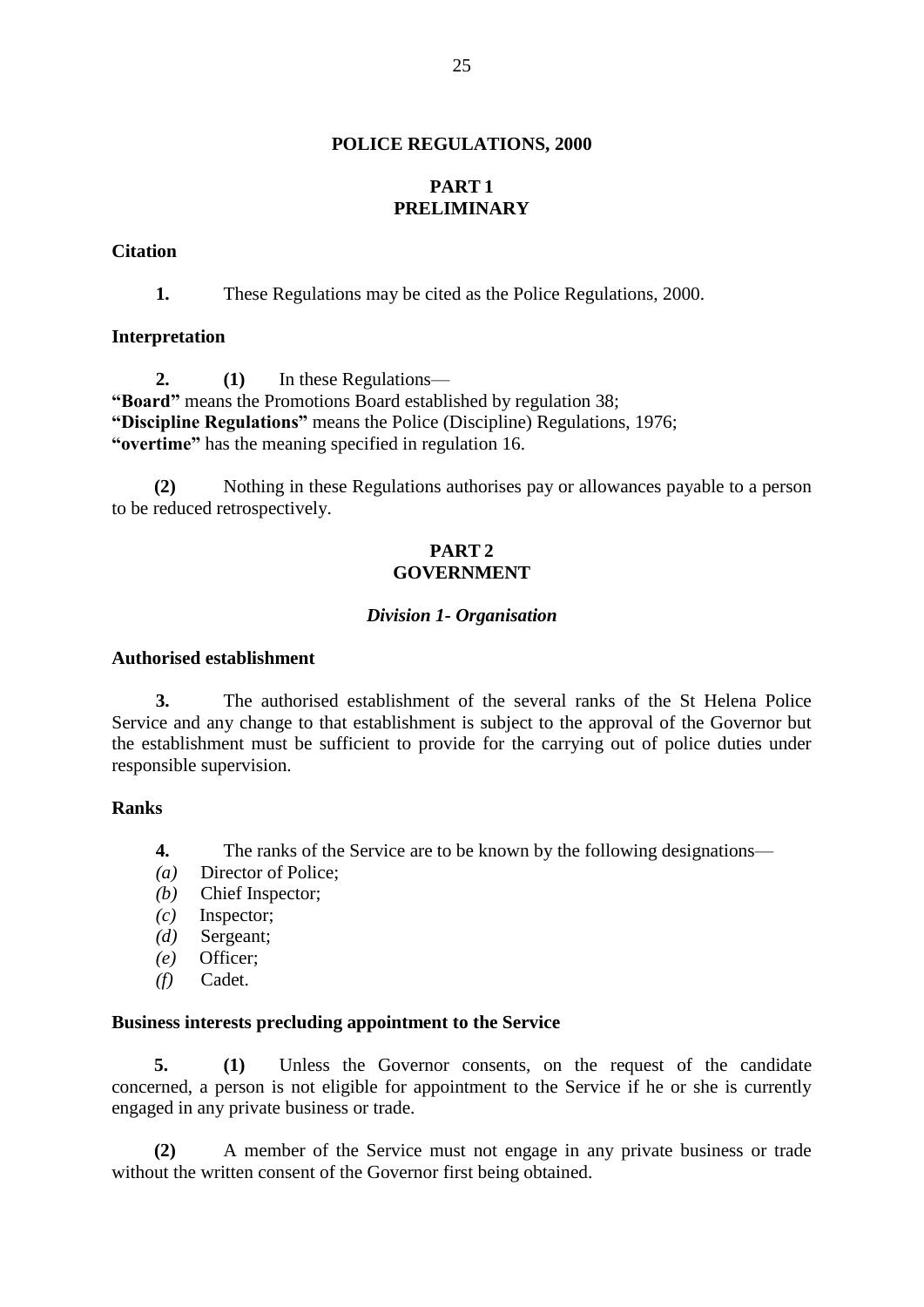## *Division 2 - Appointment and retirement*

# **Qualifications for appointment to the Service**

- **6. (1)** A candidate for appointment to the Service must—
- *(a)* produce satisfactory references as to character, and, if he or she has served in any other Police Force, in the armed forces, in the civil service or as a seafarer, satisfactory proof of his or her good conduct while so serving;
- *(b)* except in respect of an application for appointment as a cadet, have attained the age of 18 years;
- $(c)$  be certified by a medical officer approved by the Governor to be—
	- (i) in good health; and
	- (ii) both physically and mentally fit to perform the duties on which he or she will be employed after appointment;
- *(d)* if a candidate for appointment in the rank of officer, satisfy the Director of Police that he or she is sufficiently educated by passing a written or oral examination in reading, writing and simple arithmetic, or an examination of a higher standard, as prescribed by the Director of Police;
- *(e)* if a candidate for appointment in the rank of sergeant or inspector, be qualified for promotion to such rank;
- *(f)* give any information required as to his or her previous history or employment or any other matter relating to his or her appointment to the Service; and
- *(g)* be given a notice in terms approved by the Governor drawing attention to the conditions of service.

**(2)** In assessing the suitability of a candidate who has passed an examination in accordance with sub-regulation  $(1)(d)$ , the Director of Police must appoint suitable members from within the Service to be members of an interviewing panel for the purpose of interviewing potential candidates.

## **Retirement and resignation**

**7. (1)** Subject to sub-regulation (2), a member of the Service may not retire or resign from the Service unless the Member gives to the Director of Police—

- *(a)* a month's written notice of the member's intention to retire or resign; or
- *(b)* any shorter period of notice the Director of Police accepts.

**(2)** While a member is suspended in respect of an alleged breach of the Discipline Regulations, the member may not, without the consent of the Director of Police—

- *(a)* give notice for the purposes of sub-regulation (1); or
- *(b)* retire in pursuance of such a notice previously given.

# *Division 3 - Personal records*

## **Personal records to be kept of members of the Service**

**8. (1)** The Director of Police must ensure that there is kept a personal record of each member of the Service.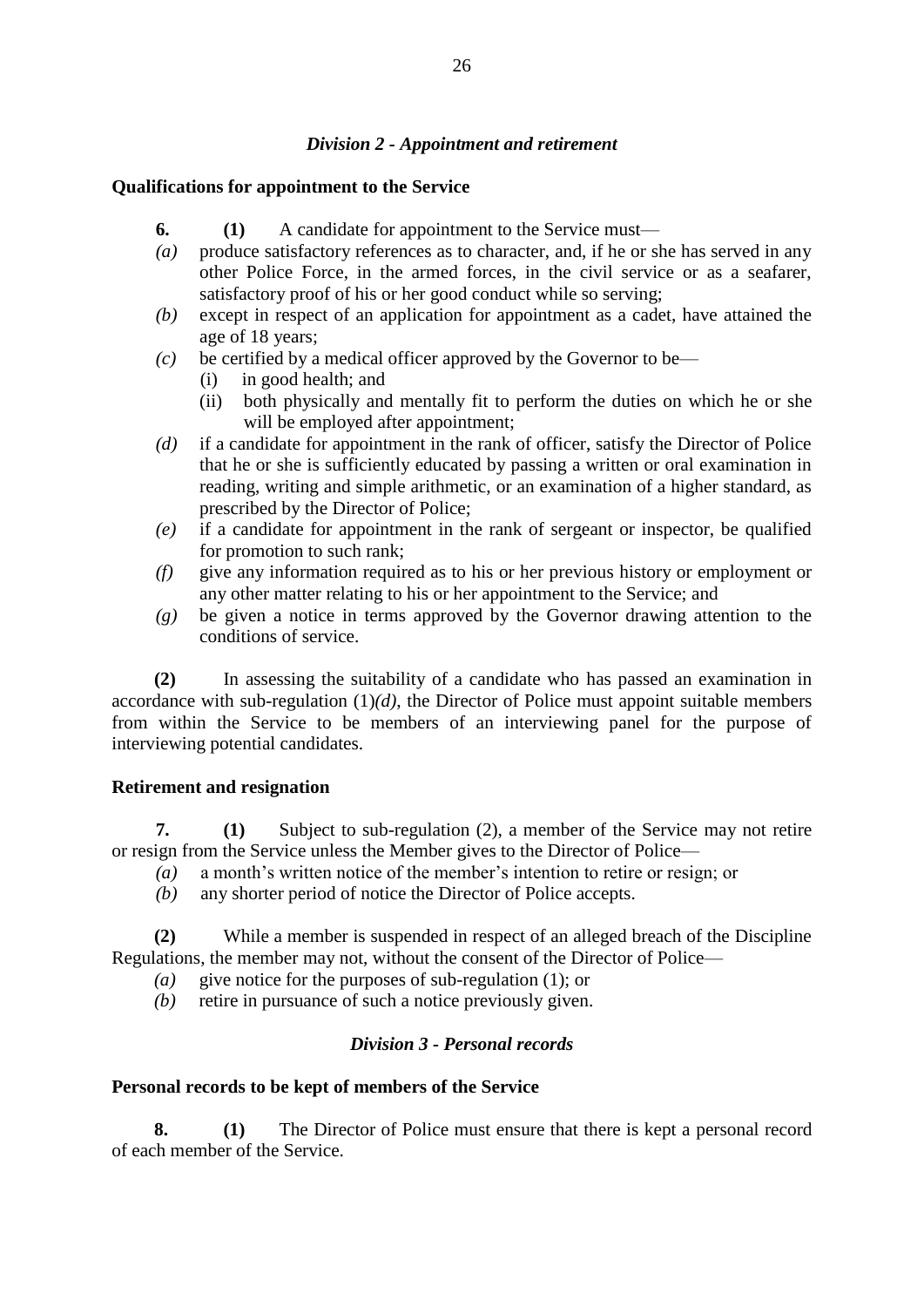- **(2)** Subject to sub-regulation (3), the personal record must contain—
- *(a)* a personal description of the member;
- *(b)* particulars of the member's place and date of birth;
- *(c)* particulars of the member's marriage (if any);
- *(d)* a record of the service of the member (if any) in any branch of Her Majesty's military forces, or in the civil service;
- *(e)* a record of the member's service (if any) in any other police force;
- *(f)* a record of whether the member passed any qualifying examination; and
- *(g)* a record of the member's service in the Service including particulars of—
	- (i) promotions;
	- (ii) postings;
	- (iii) removals;
	- (iv) injuries received;
	- (v) periods of illness;
	- (vi) commendations;
	- (vii) rewards;
	- (viii) discipline record;
	- (ix) the date the member ceased to be a member of the Service with the reason, cause or manner.
- **(3)** *Repealed*

**(4)** A member who so requests is entitled to inspect his or her personal record and be provided with a copy of it. Any costs incurred in such provision must be borne by the member.

## **Transfer of personal records**

**9.** *Repealed*

#### **Personal record of member leaving Service**

**10. (1)** A member of the Service who ceases to be a member of the Service must be given a certificate showing—

- *(a)* his or her rank on ceasing to be a member of the Service and setting out the period of the member's service; and
- *(b)* the reason, cause or manner of the member leaving the Service.

**(2)** If the member was required to resign or was dismissed, the certificate must not contain any description of the circumstances in which the member was required to resign or was dismissed.

**(3)** The Director of Police may append to the certificate any recommendation that he or she feels justified in giving, such as that the member's conduct was exemplary, very good or good.

**(4)** If a member of the Service ceases to be such a member his or her personal record must be kept until the person concerned reaches the age of 60 years and must then be destroyed.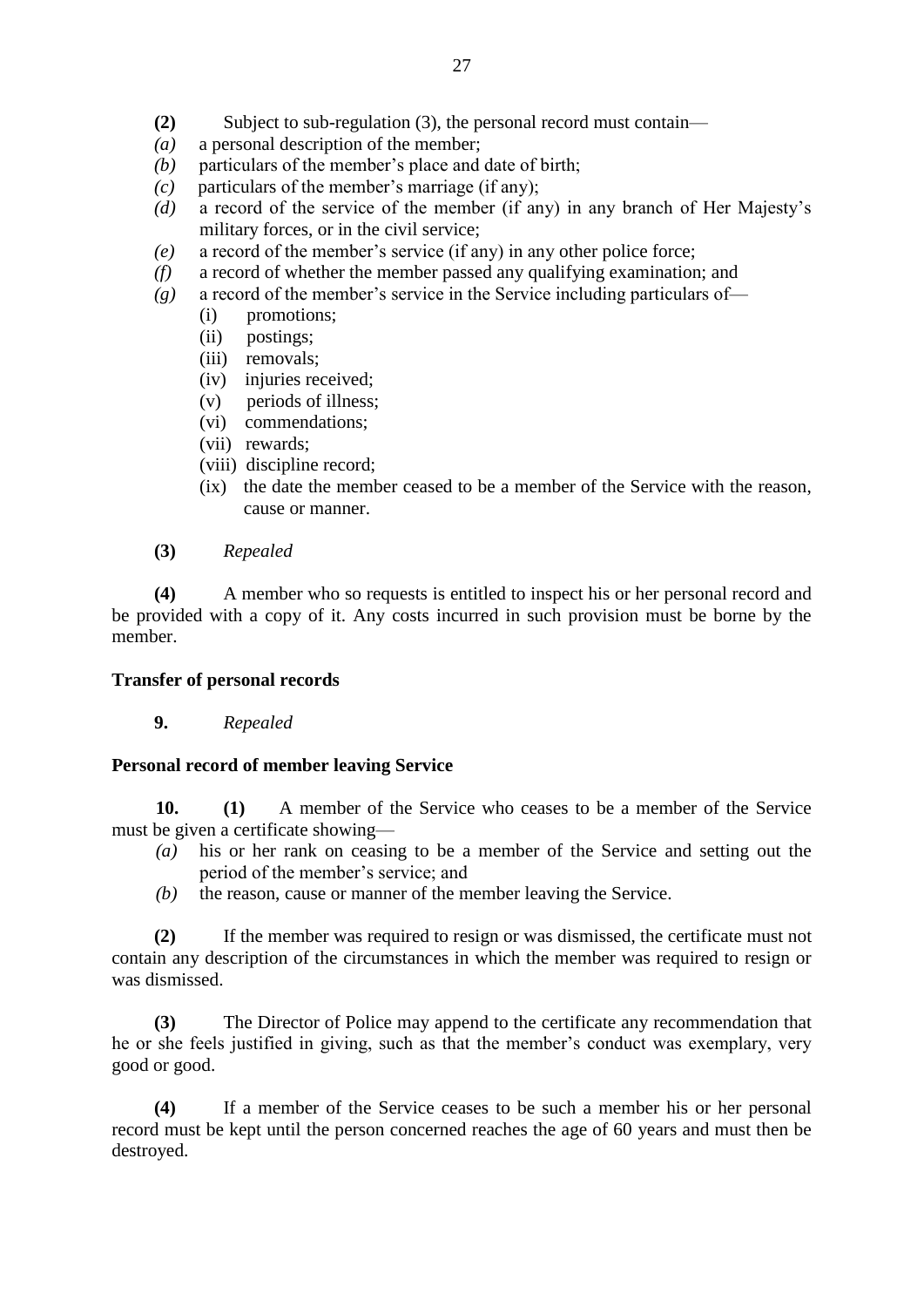# **Fingerprints**

**11. (1)** Each member of the Service must in accordance with the directions of the Director of Police have his or her fingerprints taken.

**(2)** Fingerprints of members of the Service taken in accordance with subregulation (1) must be kept separate from the fingerprints of persons whose fingerprints have been taken otherwise than in accordance with that sub-regulation.

**(3)** The fingerprints of a member of the Service taken in accordance with subregulation (1) and all copies and records of them must be destroyed on the member ceasing to be a member of the Service.

#### **PART 3 DUTY, OVERTIME AND LEAVE**

#### **Duty to carry out lawful orders**

- **12.** Each member of the Service must—
- *(a)* carry out all lawful orders;
- *(b)* at all times punctually and promptly perform all appointed duties; and
- *(c)* at all times punctually and promptly attend to all matters within the scope of the member's office.

#### **Work not required to be performed**

**13.** *Repealed*

## **Normal daily period of duty**

**14. (1)** This regulation applies to each member of the Service below the rank of Inspector, who has not been assigned to specific duties by the Director of Police.

**(2)** The normal daily tour of duty (including the period of refreshment referred to in sub-regulation (3)) of a member of the Service to whom this regulation applies is 8 hours.

- **(3)** As far as the exigencies of duty permit—
- *(a)* the normal daily period of duty is to be performed in one tour of duty; and
- *(b)* an interval of 30 minutes is to be allowed for refreshment.
- **(4)** If a member—
- *(a)* is required to perform his or her normal daily period of duty in more than one tour of duty; and
- *(b)* does not travel to and from his or her home between tours,

an interval for refreshment and rest is to be normally included at the beginning or end of one of those tours.

**(5)** In this Part **"daily"**, in relation to members of the Service, means a period of 24 hours commencing at a time or times the Director of Police fixes. The Director of Police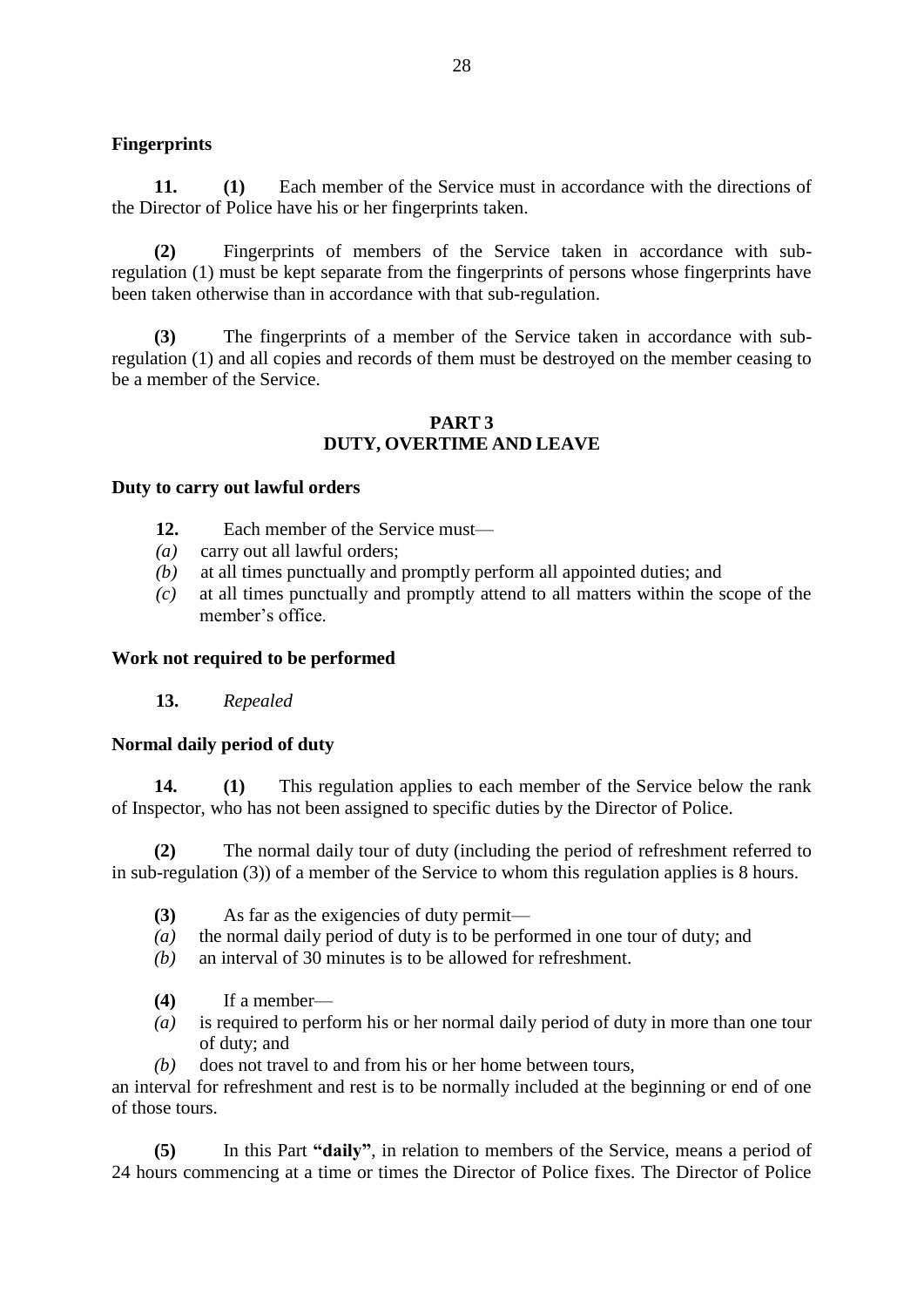may fix different times in relation to different groups of members.

# **Variable shift arrangements**

**14A. (1)** This regulation applies to every member of the Service below the rank of Inspector.

**(2)** The Director of Police may bring into operation variable shift arrangements.

**(3)** Variable shift arrangements must provide; as respects members for whom they are in operation—

- *(a)* for hours of duty equivalent to those resulting from the application of regulations 14(2) and 17(2); and
- *(b)* for annual leave equivalent to that resulting from the application of regulation 19(1) and the Schedule.

# **Rostering of duties**

**15. (1)** The Director of Police must in accordance with this regulation compile duty rosters for members of the Service below the rank of Inspector.

- **(2)** In these Regulations—
- *(a)* a reference to a rostered rest day is to be construed, in relation to a member of the Service who is required to do duty on that day, as a reference to a day which according to the duty roster was, immediately before the member was so required to do duty, to have been a rest day for the member; and
- *(b)* a day off granted *in lieu* of a rostered rest day is to be treated as a rostered rest day.
- **(3)** A roster referred to in sub-regulation (1) must be compiled—
- *(a)* at intervals not exceeding 3 months; and
- *(b)* not later than one month before the date on which it is to come into force.

**(4)** A roster must set out, for the 3 months following the date on which it is to come into force, in relation to each member of the Service to which it relates—

- *(a)* his or her rest days; and
- *(b)* those days, being public holidays, on which the member may be required to do duty; and
- *(c)* the times at which the member's scheduled daily periods of duty are to begin and end.
- **(5)** Subject to sub-regulation (6), a duty roster must make provision for—
- *(a)* an interval of not less than 8 hours between the ending of each of a member's daily periods of duty and the beginning of the next; and

*(b)* an interval between each of his or her rostered rest days not exceeding 7 days, unless the Director of Police determines otherwise.

**(6)** If, owing to the exigencies of duty, it is necessary to alter a duty roster, the officer responsible for making the alteration must endeavour, so far as practicable, to avoid requiring a member to do an additional daily period of duty such that the condition in sub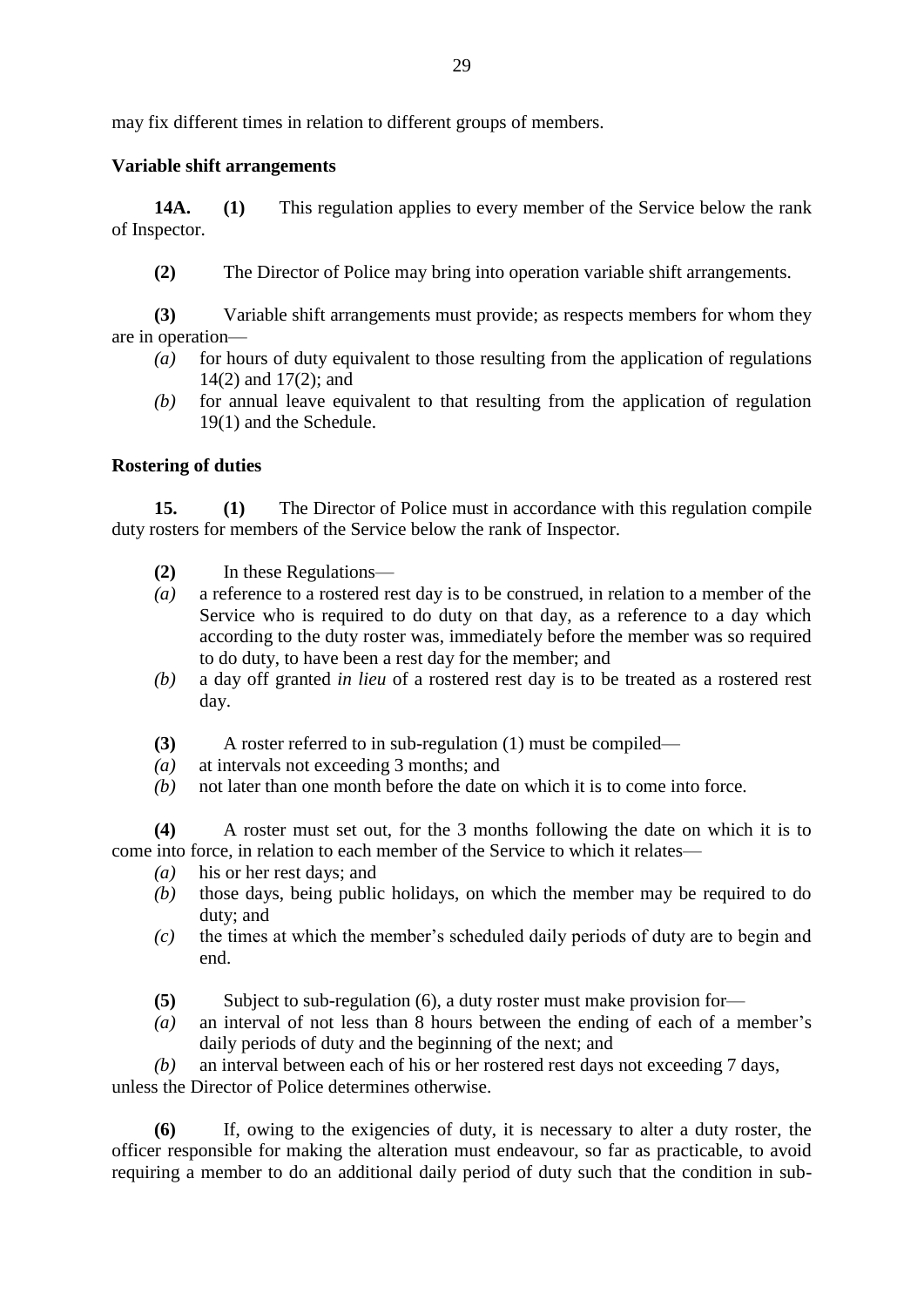regulation (5)*(a)* would not be satisfied.

# **Overtime**

**16. (1)** Subject to and in accordance with this regulation, a member of the Service below the rank of Inspector is to be compensated in respect of time for which the member—

*(a)* remains on duty after the member's tour of duty ends; or

*(b)* is recalled between two tours of duty,

(in these Regulations referred to as **"overtime"**).

**(2)** A member must not be compensated for overtime for which he or she received an allowance or time off under regulation 17.

**(3)** Subject to sub-regulation (6), a member of the Service, of the rank of sergeant or below, is to be granted an allowance in respect of each week at the rate of one twenty fourth 1/24 of a day's pay for each completed period of 15 minutes of overtime worked by the member on any occasion during that week

- **(4)** If such a member—
- *(a)* before the expiry of a pay period, elects in respect of specified overtime worked by the member during the weeks ending within that period, to be granted in lieu of an allowance time off subject to and in accordance with sub-regulation (5); and

*(b)* in accordance with the election receives time off in respect of the overtime, no allowance in respect the overtime is payable under sub-regulation (3).

**(5)** Subject to the exigencies of duty, if by virtue of an election under subregulation (4) time off fails to be granted to a member in respect of overtime worked by the member in any week, then within such time (not exceeding 3 months) after that week as the Director of Police fixes, the Director must grant to the member time off—

- *(a)* equal, subject to sub-regulation (6), to the period of that overtime worked by the member during that week; and
- *(b)* for each completed 45 minutes of such overtime, an additional 15 minutes off.

**(6)** For the purpose of sub-regulations (3) and (5), no account is to be taken of any period of less than 30 minutes of overtime worked on any occasion.

**(7)** For the purpose of this regulation—

"**a day's pay**" means the member's pay for the week in question divided by 5;

"**member recalled to duty**" does not include a member who is only warned to be in readiness for duty if required:

"**pay period**" means the period for which, pursuant to regulation 25, a member is paid; "**week**" means the period of 7 days beginning with a day fixed by the Director of Police.

# **Public holidays and rest days for officers below the rank of Inspector**

**17. (1)** This regulation applies to every member of the Service below the rank of Inspector.

**(2)** Subject to the following provisions of this regulation, a member must, so far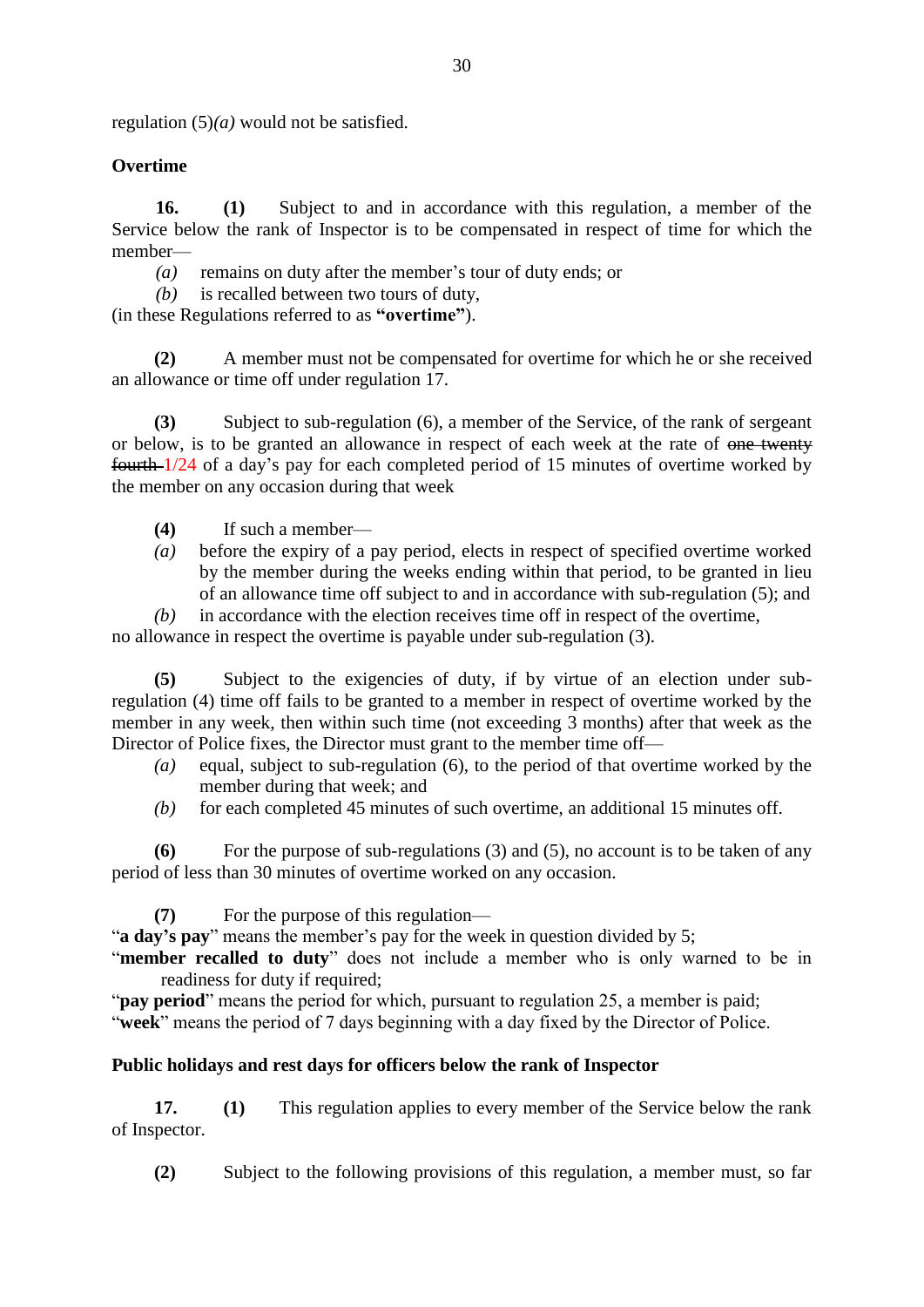as the exigencies of duty permit. be—

- *(a)* allowed a day's leave on each public holiday; and
- *(b)* granted rest days at the rate of 2 rest days in respect of each week.
- **(3)** A member, if required to do duty on a day that is a rostered rest day—
- *(a)* with less than 42 days notice must be granted—
	- (i) an allowance at the appropriate rate;
	- (ii) another rest day in lieu of the rostered rest day; or
- *(b)* with at least 42 days notice must be granted another rest day in lieu of the rostered rest day.

**(4)** A member required to do duty on a day that is a public holiday must be granted—

- *(a)* if the public holiday is rostered as a working day an allowance at the appropriate rate;
- *(b)* if the public holiday is rostered as a rest day an allowance at the appropriate rate and a day off *in lieu*.

**(5)** The appropriate rate for rest day and public holiday is 1/16 of a day's pay for each completed 15 minutes of duty on that day.

**(6)** If at a member's request a member works on a day that is a public holiday or a rostered rest day the member is not to be treated for the purposes of this regulation as having been required to do duty on that day but is to be granted another day off *in lieu* of that day, which is to be treated as a public holiday or a rostered rest day as the case may be.

## **Public holidays and monthly leave days for higher ranks**

**18. (1)** Police officers of the rank of inspector and above must be allowed—

- *(a)* a day's leave on each public holiday; and
- *(b)* the grant in any week of 2 rest days,

so far as the exigencies of duty permit.

**(2)** A police officer of and above the rank of Inspector who is required to do duty on a rest day or public holiday is to be granted a day's leave *in lieu* of each such day, unless the exigencies of duty do not permit such grant, within 12 months.

**(3)** In this regulation **"month"** means a period of 28 days beginning with a day as fixed by the Director of Police.

## **Annual leave**

**19. (1)** Each member of the Service must be granted annual leave in accordance with the Schedule to these Regulations so far as the exigencies of duty permit.

**(2)** The annual leave of a member of the Service is additional to the days upon which he or she is not required to perform police duties in accordance with—

*(a)* regulation 17, in the case of a member below the rank of Inspector; or

*(b)* regulation 18, in the case of a member of and above the rank of Inspector,

and a member who is below the rank of Inspector, so far as the exigencies of duty permit, is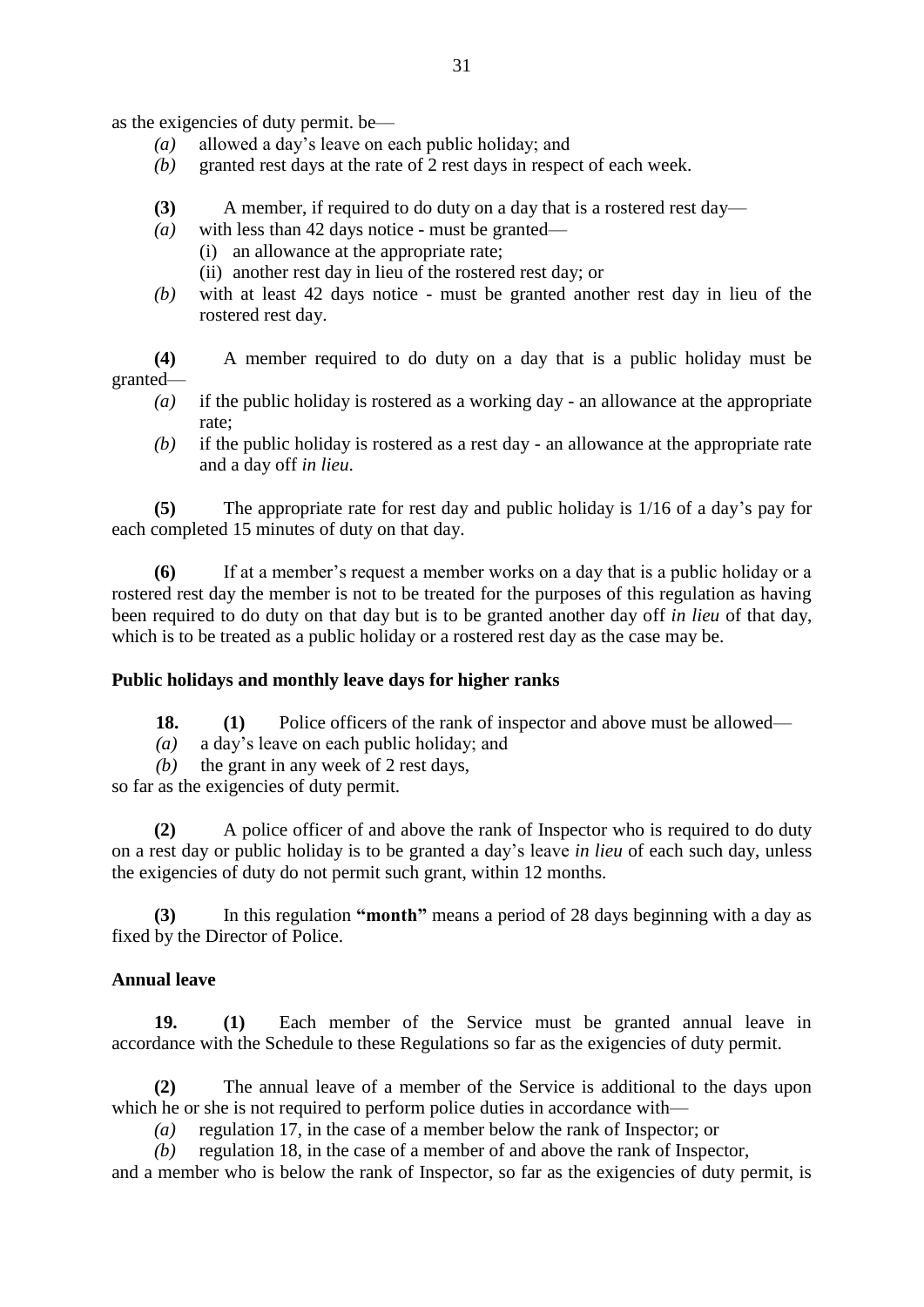to be allowed to take his or her annual leave in one period continuous with such days as aforesaid falling within the period in which the member desires to take annual leave.

## **Sick leave**

**20. (1)** A member of the Service is not entitled to be absent from duty on account of injury or illness unless a medical officer has certified the member to be unfit for duty.

- **(2)** Notwithstanding sub-regulation (1)—
- *(a)* with the consent of and subject to compliance with any conditions specified by the Director of Police, a member may be so absent without such certificate of unfitness if the period of unfitness for duty does not exceed 6 days, including any day on which, even if the member were fit to do so, the member would not have been required to perform police duty;
- *(b)* if, notwithstanding such certificate of unfitness for duty, a medical officer appointed or approved by the Governor has examined the member and certified the member to be fit for duty, the member is no longer entitled to be absent from duty.

#### **Maternity and paternity leave, etc.**

**21.** The Police Service conditions for maternity and paternity and similar leave will be those in place within the St Helena Government Code of Management, including those sections covering—

- *(a)* maternity leave
- *(b)* paternity leave
- *(c)* adoption leave
- *(d)* keeping in touch days.

#### **PART 4 PAY**

#### **Rates of pay**

**22. (1)** The rates of pay of members of the Service are to be in accordance with instructions issued by the Governor from time to time.

**(2)** In reckoning the service of a member of the Service in any rank for the purposes of the rate of pay—

- *(a)* account is to be taken of all the member's service in that rank; and
- *(b)* service in a higher rank, on temporary promotion to the higher rank or otherwise is to be treated as if it had been service in that lower rank.

**(3)** In reckoning a member's service in a rank, unless the Director of Police otherwise directs, no account is to be taken of any previous service in a rank which terminated in the member's reduction in that rank as a punishment, but any previous service in a higher rank which is so terminated is to be treated as if it had been service in the rank to which the member was reduced.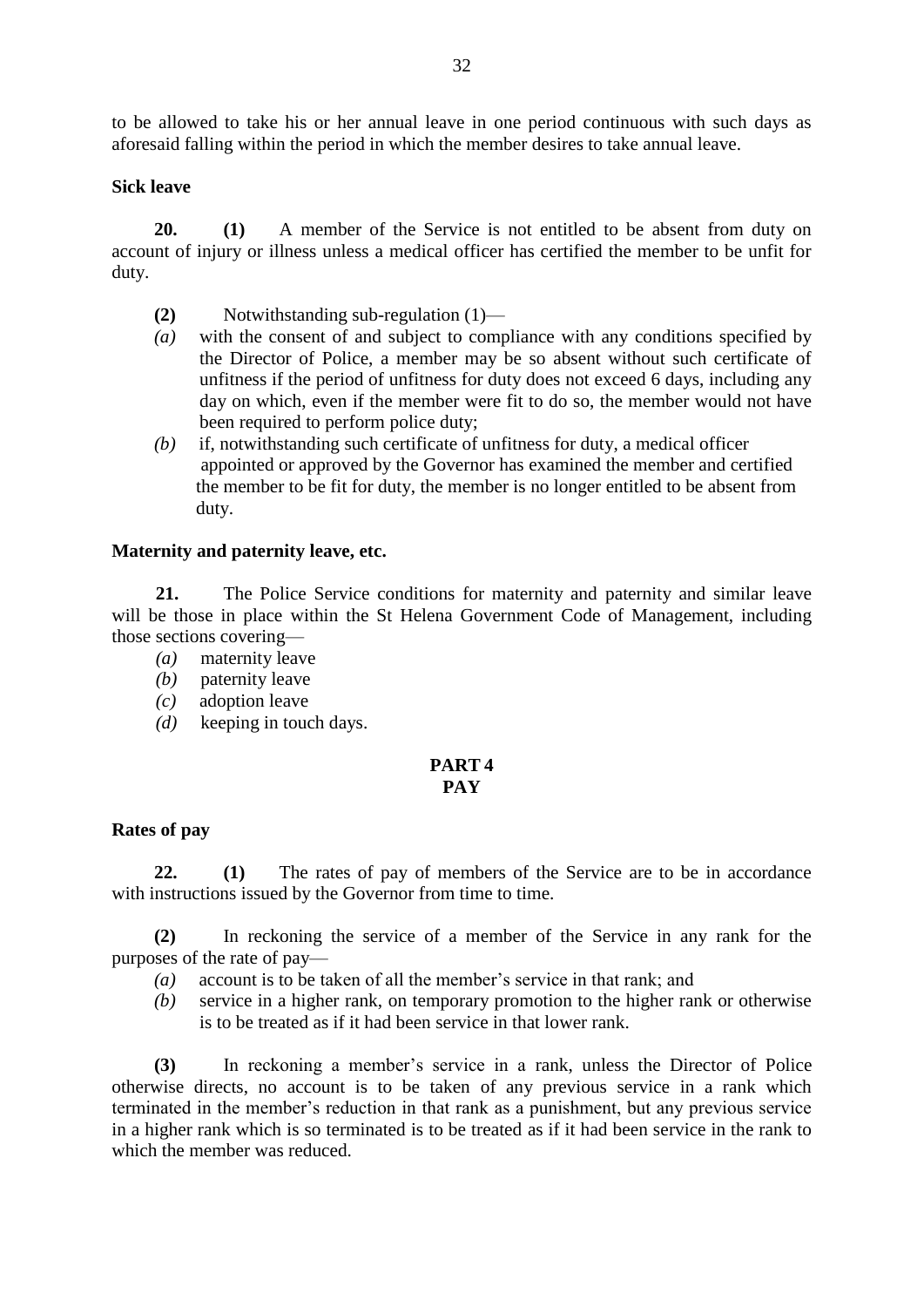## **Temporary salary**

**23. (1)** A member of the Service of and above the rank of Inspector who is required for a continuous period exceeding 7 days to perform duties normally performed by a member of the Service of a higher rank than his or her own, otherwise (subject to subregulation (2)) than as the direct or indirect result of the absence of a member of the Service on a monthly or other leave day granted under regulation 18, is to be paid in respect of that period, excluding the first 7 days of the period, at a rate equal to the lowest rate of pay for that higher rank.

**(2)** If a member of the Service is absent for a continuous period comprising both—

*(a)* monthly or other leave days granted under regulation 18; and

*(b)* one or more annual leave days granted under regulation 19,

sub-regulation (1) has effect as if the entire continuous period of absence were a period of annual leave.

**(3)** Subject to sub-regulation (4), a member of the Service below the rank of Inspector who, in any year, has been required to perform duties normally performed by a member of the Service of a higher rank than his or her own for 14 complete days is to be paid in respect of each further complete day in that year on which the member is required to perform such duties at a rate equal to the lowest rate of pay to which the member would be entitled on promotion to the higher rank.

**(4)** If a member is entitled to be paid under sub-regulation (3) and the higher rank is that of a member of the Service of and above the rank of Inspector, there is no entitlement to an allowance, or time off, under regulation 16 or 17 in respect of such duties, but if in such a case the member is required to do duty on a public holiday or rostered rest day, the member is to be granted a day's leave for each such day.

**(5)** In this regulation—

"**day**" means, in relation to a member of the Service below the rank of Inspector, the member's normal daily period of duty;

"**year**" means a period of 12 months beginning on 1st April.

## **Pay during sick leave**

**24. (1)** Subject to sub-regulations (2) and (3), if on any relevant day a member of the Service has during the period of 12 months ending with that day been on sick leave for 183 days, he or she ceases for the time being to be entitled to full pay, and becomes entitled to half pay while on sick leave.

**(2)** Subject to sub-regulation (3), if on any relevant day a member of the Service has been on sick leave for the whole of the period of 12 months ending with that day, he or she ceases for the time being to be entitled to any pay while on sick leave.

**(3)** The Director of Police may in a particular case determine that for a specified period a member who is—

*(a)* entitled to half pay while on sick leave - is to receive full pay;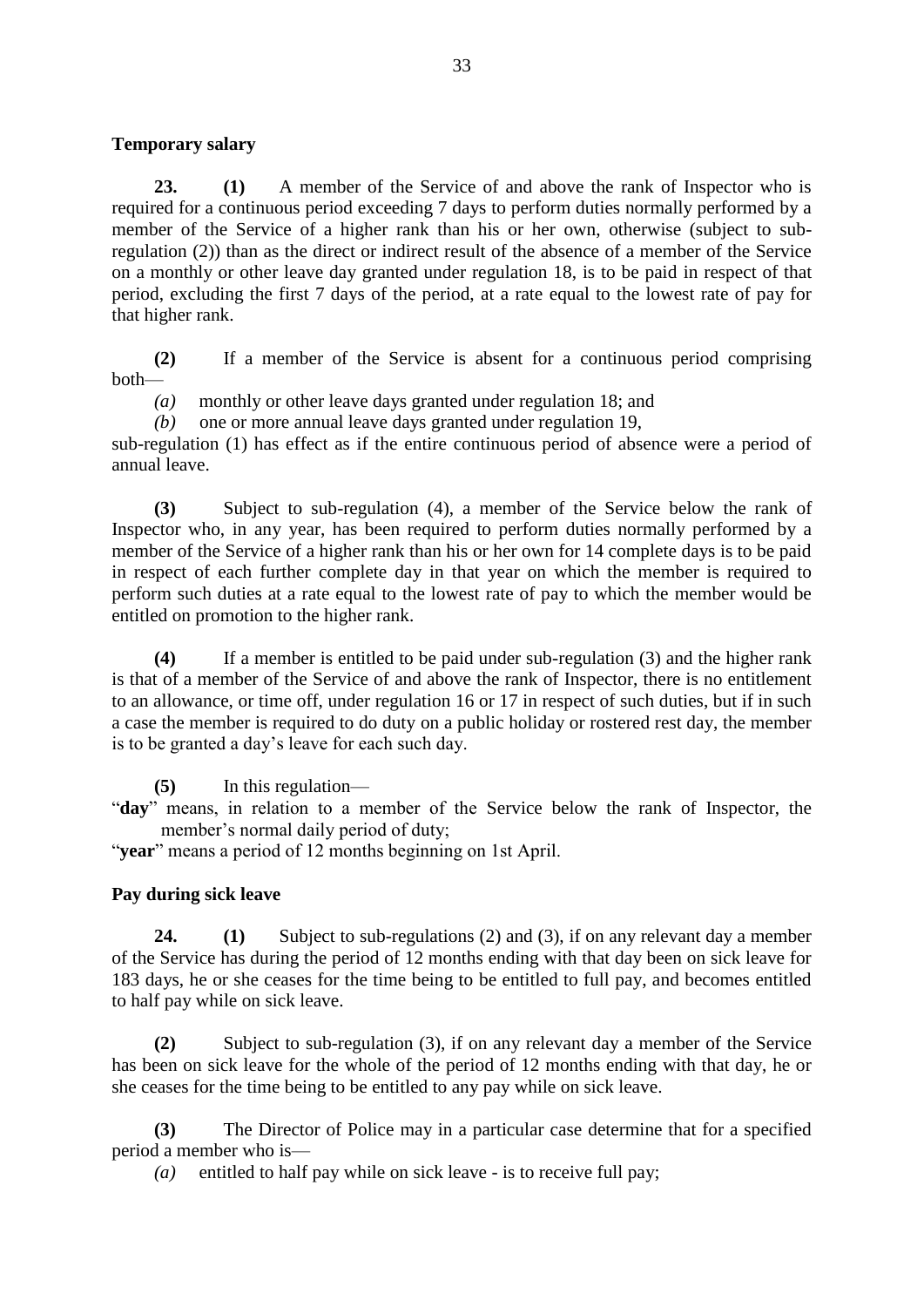*(b)* not entitled to any pay while on sick leave - is to receive either full pay or half pay,

and may from time to time extend the period.

# **Calculation of monthly, weekly and daily pay**

**25. (1)** A month's pay is to be calculated, for all purposes, at a monthly rate of pay determined by dividing by 12 the annual rate of pay.

**(2)** A week's pay is to be calculated, for all purposes, at a weekly rate of pay determined by dividing by 52 the annual rate of pay.

**(3)** A day's pay is to be calculated, except for the purposes of regulations 16 and 17, at a daily rate determined by dividing by 7 the weekly rate of pay, determined in accordance with sub-regulation (2).

## **PART 5 ALLOWANCES AND OTHER EMOLUMENTS**

# **Restriction on payment of allowances**

**26. (1)** An allowance is not to be paid to a member of the Service except as provided by these Regulations, and the amount and conditions of payment of an allowance is as so provided.

**(2)** Nothing in this regulation applies to the reimbursement of expenses incurred by a member of the Service in the execution of the member's duty, being expenses authorised either generally or specifically by the Director of Police in respect of which no allowance is payable under these Regulations.

# **Restriction on payments for private employment of police**

**27. (1)** Without limiting this regulation, a member of the Service who is engaged on duty at the request of a person who has agreed to pay the Director of Police for the member's services is not entitled to any payment for those services except as provided by these Regulations, and any payment made pursuant to the agreement is to be made by that person to the Director of Police.

**(2)** Any payment made to the Director of Police pursuant to sub-regulation (1) is deemed to form part of the Consolidated Fund.

# **Plain clothes allowances**

**28. (1)** A member of the Service who is required for a continuous period of not less than a week to do duty in plain clothes must be paid a plain clothes allowance at an annual rate determined by the Director of Police.

**(2)** A member of the Service who is required to perform duties in plain clothes for not less than 40 hours in the aggregate in any period of 6 months is, subject to sub-regulation (3), to be paid a plain clothes allowance in respect of those duties at an hourly rate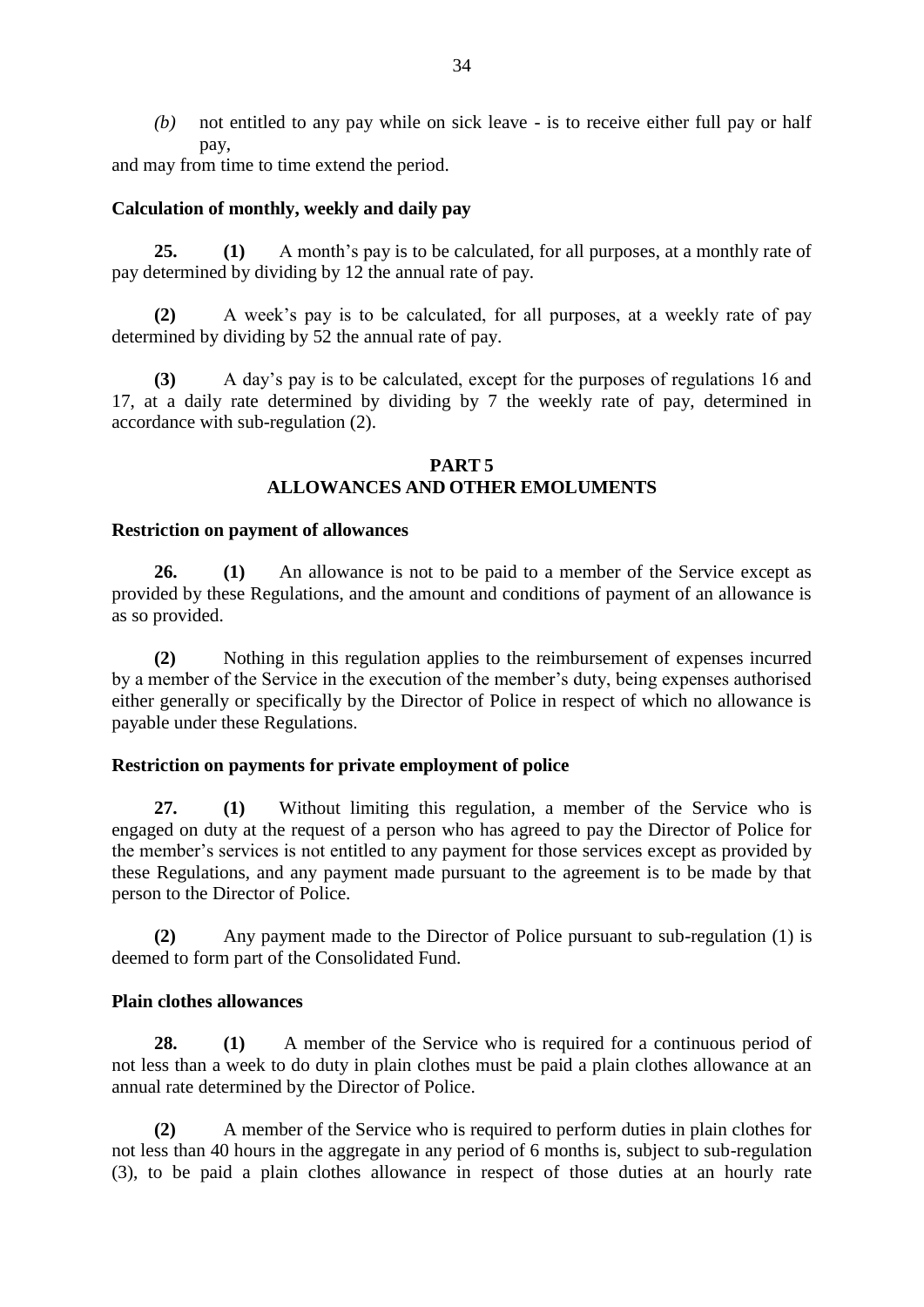determined by the Director of Police.

**(3)** For the purposes of sub-regulation (2) and the calculation of the aggregate duration of the duties there referred to—

- *(a)* if the duties were performed on an occasion falling within a continuous period of plain clothes duty as mentioned in sub-regulation (1) - no account is to be taken of those duties;
- *(b)* if the duties performed on any occasion lasted less than 4 complete hours no account is to be taken of those duties;
- *(c)* if the duties performed on any occasion lasted for a completed number of hours and a fraction of an hour - no account is to be taken of that fraction.

**(4)** Notwithstanding sub-regulation (1) or (2), if a member of the Service is provided with overalls when doing duty in plain clothes or for any other reason is, in the opinion of the Director of Police, put to substantially less or substantially more than the normal expense caused by wearing the member's own clothes, a plain clothes allowance payable to the member under sub-regulation (1) or (2) must be paid, not at the rate determined under the sub-regulation in question, but at a rate determined by the Director of Police having regard to the circumstances of the case.

# **Refreshment**

**29.** A member of the Service below the rank of Inspector who, having been retained on duty beyond his or her normal daily period of duty or engaged on duty away from his or her normal place of duty, and, by reason of being so retained or engaged, has been unable to obtain a meal in his or her usual way must be provided with adequate refreshment as determined by the Director of Police.

## **Motor vehicle allowances**

**30. (1)** An officer who is required by the Director of Police to use his or her private vehicle for purposes of the Service may be paid a mileage allowance at the current rate as set by the Government of St Helena.

**(2)** *Repealed*

**(3)** Expense claims in respect of the mileage allowance under sub-regulation (1) must be submitted monthly and certified by the officers concerned to the effect that the total mileage claimed has been incurred as a result of the use of their particular vehicles for purposes of the Service.

**(4)** No payment will be made for repairs, breakdowns, depreciation or any other charges incurred by an officer in connection with his or her vehicle.

**(5)** The Director of Police is responsible for ensuring that his or her own travelling and that of the members of the Service are conducted on the most economical lines and that the journeys made are absolutely necessary. An officer is personally liable for any unnecessary or excessive expenditure on claims that he or she has countersigned.

**(6)** A mileage allowance will not be paid for a routine journey between an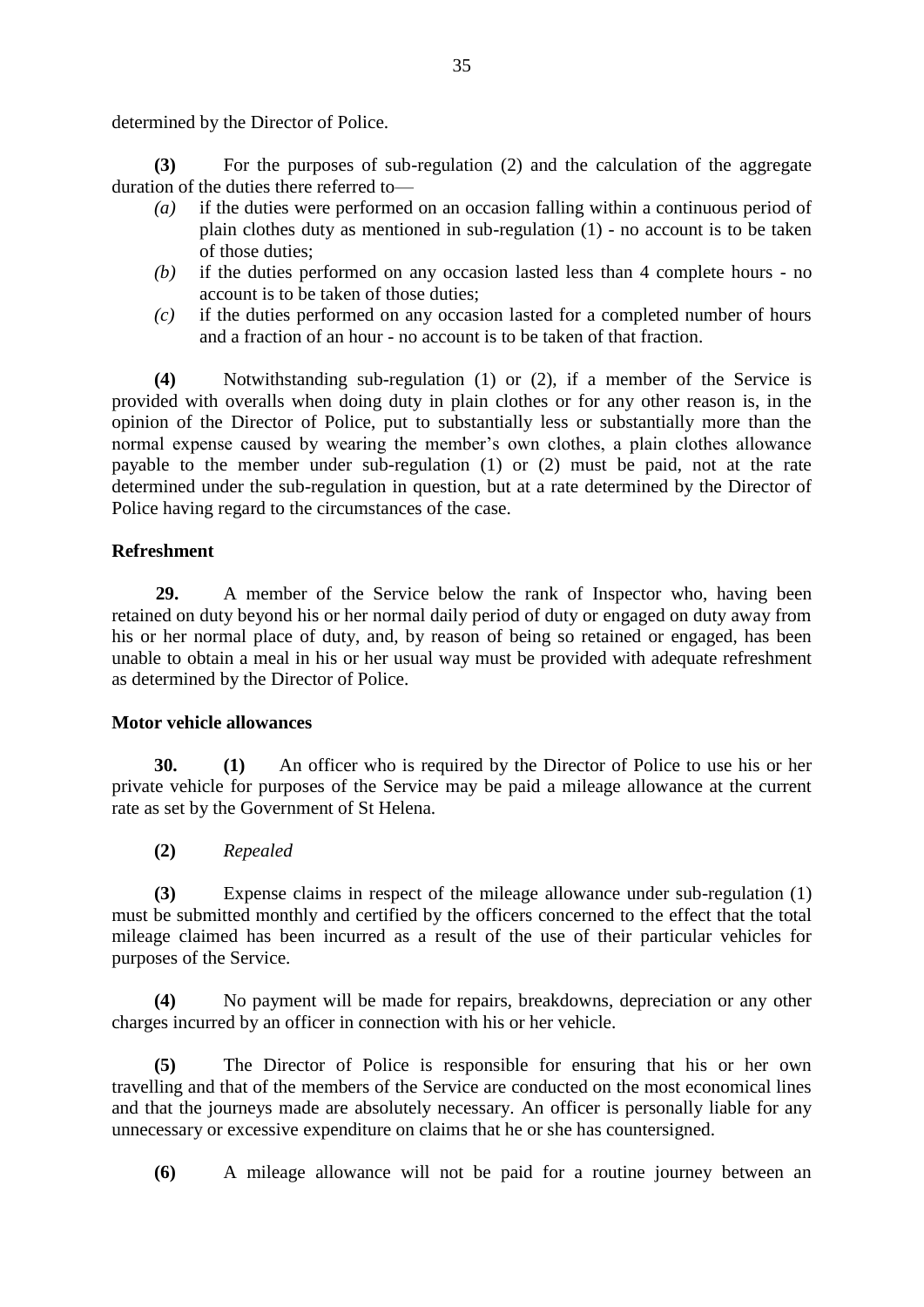officer's home and place of work. However, in special circumstances, such as being required to return to work outside of normal hours, an officer may be paid a mileage allowance.

## **Promotion examination allowances**

**31. (1)** A officer who has taken an examination or paper in consequence of which he or she obtains a pass in the qualifying examination for promotion to the rank of sergeant must be paid a promotion examination allowance of £100.

**(2)** A sergeant who has taken an examination or paper in consequence of which he or she obtains a pass in the qualifying examination for promotion to the rank of inspector must be paid a promotion examination allowance of £100.

# **Continuance of allowances when member is ill**

**32.** If a member of the Service, who is regularly in receipt of a plain clothes allowance or any allowance to meet an expense which ceases during his or her absence from duty, is on sick or maternity leave, the allowance is to be paid during his or her absence from duty up to a period of a month, but thereafter, during the remainder of his or her absence from duty, payment may be suspended at the discretion of the Director of Police.

# **Allowances in respect of periods of suspension**

**33.** The payment of an allowance in respect of a member of the Service who has been suspended may be paid or withheld at the discretion of the Director of Police.

# **PART 6 UNIFORM AND EQUIPMENT**

## **Issue of uniform and equipment**

**34.** Uniform and equipment must be issued by the Service free of charge to all members of the Service.

## **Re-issue of uniform and equipment**

**35.** *Repealed*

## **Ownership of uniform and equipment**

**36.** Subject to regulation 37, uniform and equipment issued by the Service does not become the property of the member of the Service to whom it is issued and must be handed back by the member on leaving the Service.

# **Replacement of uniform and equipment**

**37.** If an article of uniform or equipment is replaced by the Service, the original article must be handed back unless the member, with the consent of the Director of Police, buys the article at a price fixed by the Director of Police or, with the Director's consent, retains it without payment.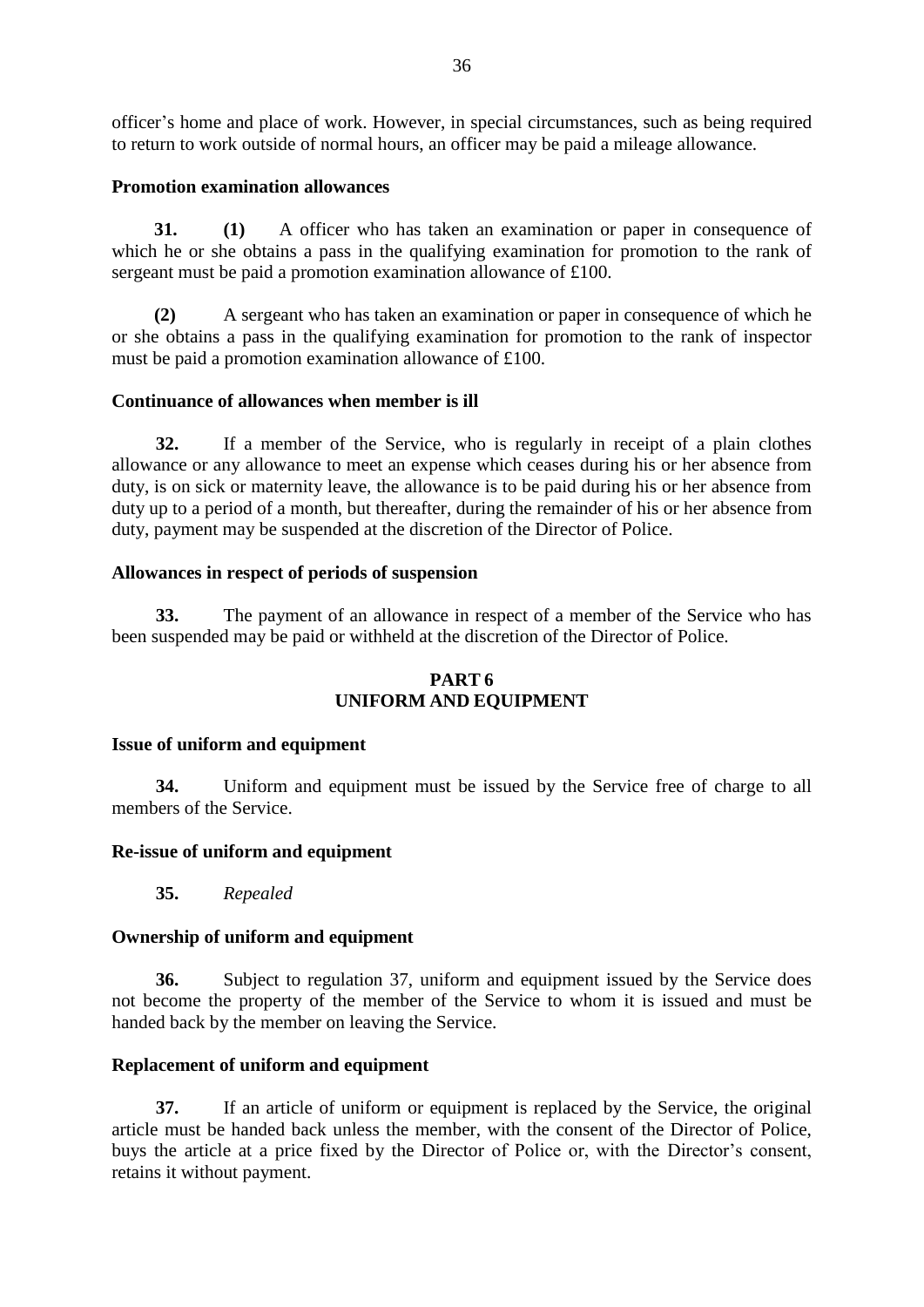## **PART 7 PROMOTION**

#### **Promotions Board**

- **38.** There is established a Promotions Board consisting of—
- *(a)* the Director of Police; and
- *(b)* 2 other persons, one of whom must be from the Human Resources department of the St Helena Government.

## **Qualification for promotion**

**39. (1**) An officer is qualified for promotion to the rank of sergeant if he or she has—

- *(a)* obtained a pass in the qualifying examination for promotion to the rank of sergeant; and
- *(b) Repealed*
- *(c)* completed his or her probationary period.
- **(2)** A sergeant is qualified for promotion to the rank of inspector if he or she—
- *(a)* obtained a pass in the qualifying examination for promotion to the rank of inspector; and
- *(b)* completed his or her probationary period in respect of his or her rank of sergeant.

**(3)** For the purpose of sub-regulations (1) and (2) **"examination"** means an examination covering the following subjects—

- *(a)* criminal law;
- *(b)* evidence and procedure in criminal courts;
- *(c)* traffic law; and
- *(d)* general police duties.

**(4)** Promotion from one rank to another is by selection by the Promotions Board, provided that any promotion to Chief Inspector and above will be subject to confirmation by the Governor.

## **Holding of examinations**

**40. (1)** An examination under this Part must be held at a time and place the Director of Police determines.

**(2)** An examination must not be held unless the Promotions Board has approved the syllabus and conditions of the examination.

**(3)** When the Promotions Board has approved the syllabus and conditions of an examination the Board must publish a notice specifying—

- *(a)* the date when it is to be held; and
- *(b)* the date by which application to enter the examination must be made.
- **(4)** A member of the Service who wishes to enter for an examination must submit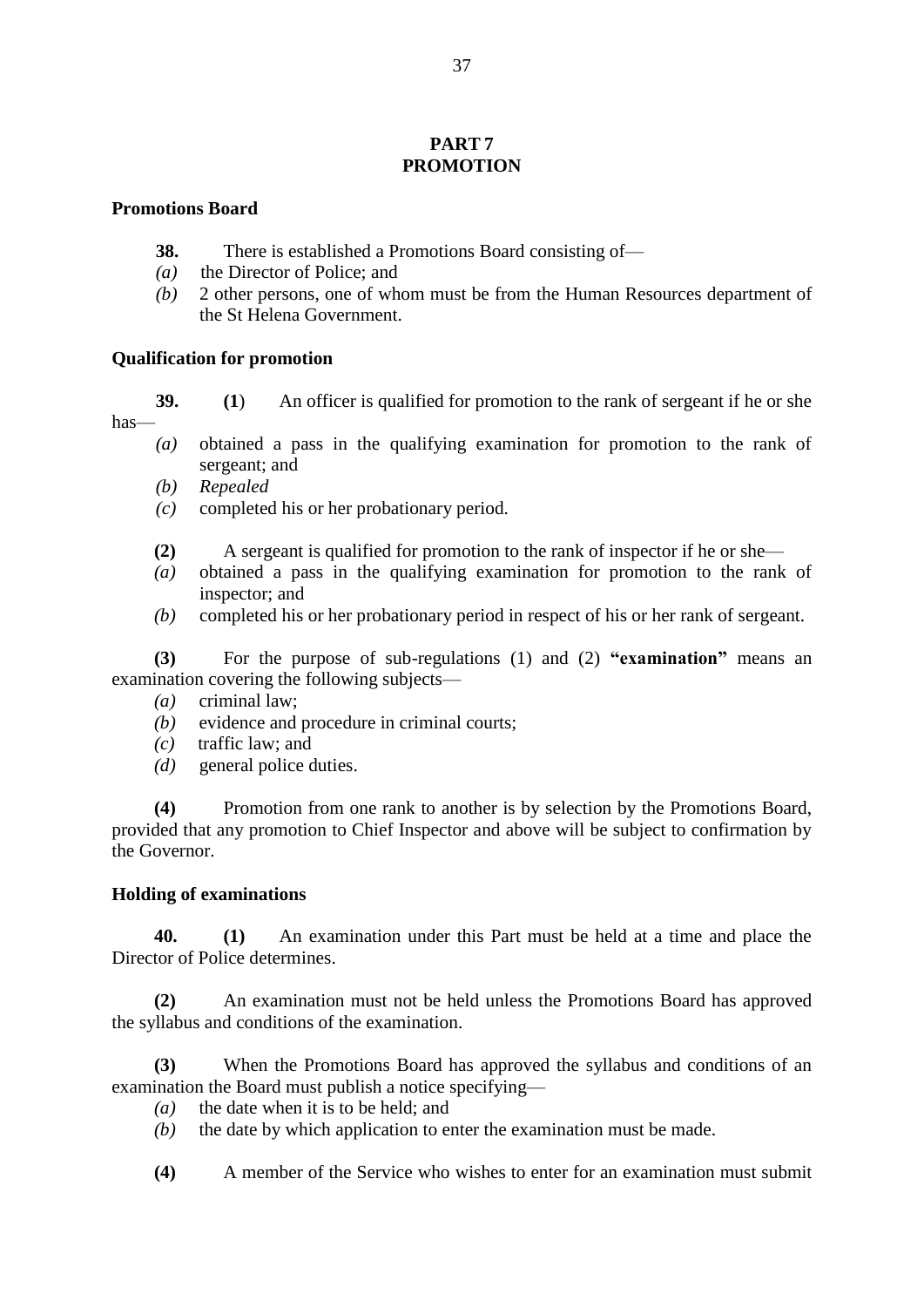his or her name to the promotions Board within the time specified in a notice published in accordance with sub-regulation (3).

## **Period of probation for officer promoted to sergeant**

**41. (1)** Subject to sub-regulation (2), a member of the Service who is promoted to the rank of sergeant must be on probation in that rank for a period of one year or for any longer period the Director of Police determines in the circumstances of the particular case.

**(2)** If the Director of Police considers that a person who is on probation in the rank of sergeant is unlikely to perform the duties of that rank satisfactorily, the Director may reduce the person to the rank of officer.

## **Temporary promotion**

**42.** A member of the Service who is required to perform the duties of a higher rank may, even if there is no vacancy for that rank, be promoted temporarily to it. Temporary promotion to the rank of sergeant or inspector must only be made if the member is qualified for such promotion under regulation 39.

# **Seeking influence prohibited**

**43.** A police officer must not seek by influence to obtain promotion or other advantage in the service.

## **SCHEDULE**

(Regulations 14(3), 19(1))

# **ANNUAL LEAVE**

## **Annual leave entitlement**

- **(1)** Annual leave is leave for which all officers appointed locally and who are employed full time are eligible.
- **(2)** An officer is entitled to such annual leave as is provided in these Regulations, but it is granted subject to the requirements of the Service.
- **(3)** The Director of Police may cancel any leave granted if it is necessary for the officer to return to duty before the expiry of the leave granted. In such case the unexpired portion of leave may be taken on a subsequent occasion.
- **(4)** The leave year for all officers eligible for annual leave runs from 1st January to 31st December, irrespective of the date of engagement. Annual leave is taken during the calendar year it is earned and except for leave taken prior to retirement is itself leave earning.

## **Rate of annual leave**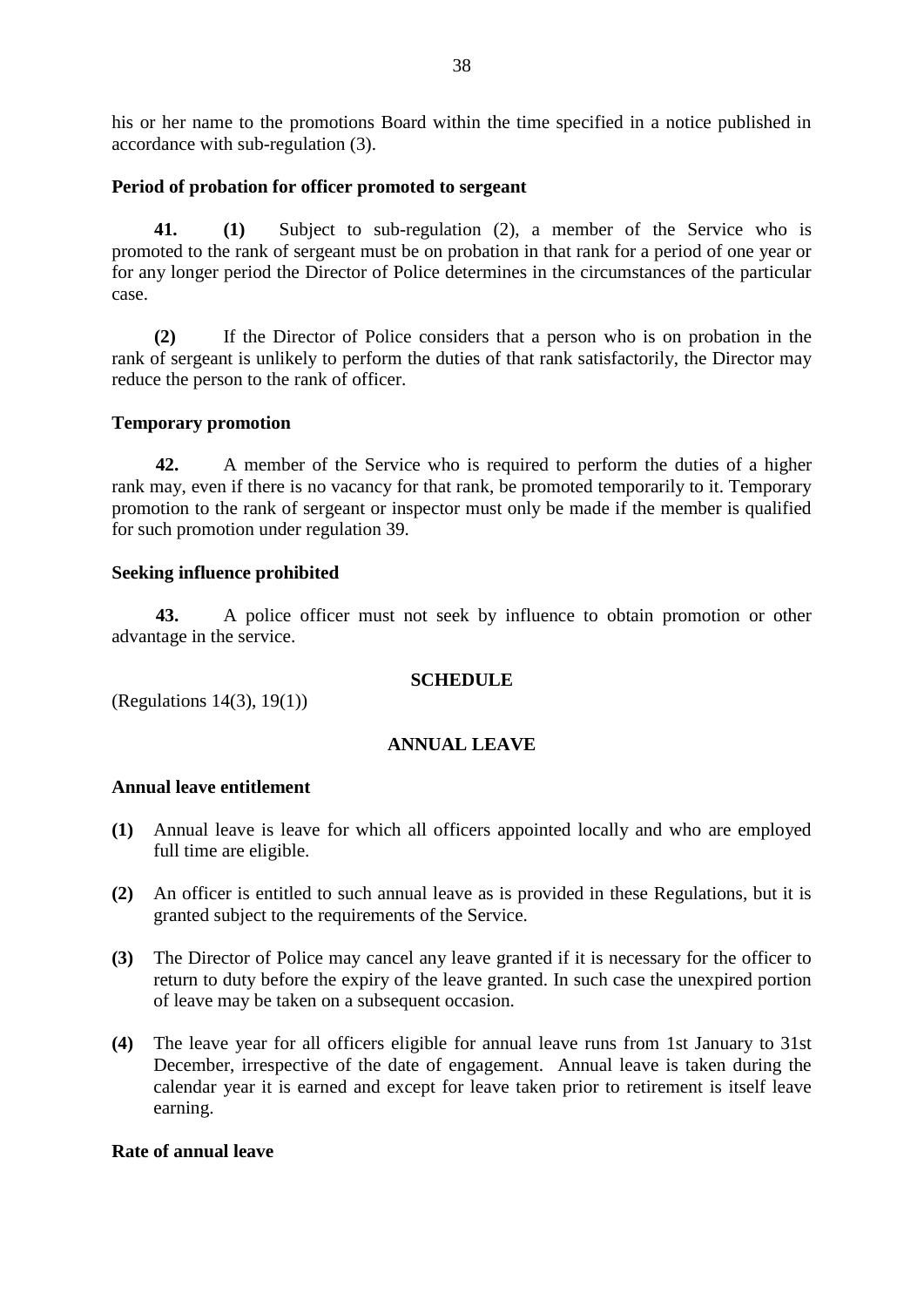**(1)** The rates of leave for which officers are eligible annually are set out in the following table—

| <b>Established Officers</b> |                                                     |
|-----------------------------|-----------------------------------------------------|
| Grade Level                 | Annual leave in working days                        |
| $8 - 9$                     | 30 days                                             |
| $5 - 7$                     | 25 days increased to 30 days after 10 years service |
| $1 - 4$                     | 25 days increased to 30 days after 15 years service |

#### **Unestablished Officers**

25 days with entitlement to accumulate up to 65 days.

- **(2)** Length of service includes for the purpose of these Regulations all probationary service.
- **(3)** In the first calendar year of service an officer accumulates leave at the rate of 1.25 working days for each completed month of service. If this results in a fraction of .25 it is to be ignored, where .5 or .75 it is to count as a whole day. Such leave may be taken as it is earned within the first calendar year.
- **(4)** Except for officers working on Ascension, the following number of leave days of the annual entitlement must be taken annually:

| Leave Entitlement | Leave days that must be taken |
|-------------------|-------------------------------|
| 30 days           | 20 days                       |
| 25 days           | 15 days                       |

Any leave, which in terms of this paragraph is required to be taken and is not taken is forfeited.

#### **Deferred leave**

- **(1)** Any balance of leave remaining at the end of a year may be accumulated and treated as deferred leave up to a maximum of 90 days.
- **(2)** Subject to the requirements of the Service deferred leave may be taken or may be required to be taken—
	- *(a)* prior to retirement;
	- *(b)* in conjunction with annual leave when an officer is taking leave overseas; or
	- *(c)* in conjunction with other leave under these Regulations when an officer would otherwise be on half pay or unpaid leave.

#### **Annual leave—Ascension Island**

- **(1)** An officer posted to Ascension may, if he or she so wishes, accumulate the whole or part his or her leave entitlement, to be treated as deferred leave on his or her return to St Helena, subject to a maximum of 90 days deferred leave.
- **(2)** Officers locally engaged on Ascension must take leave in the same manner as officers working on St Helena.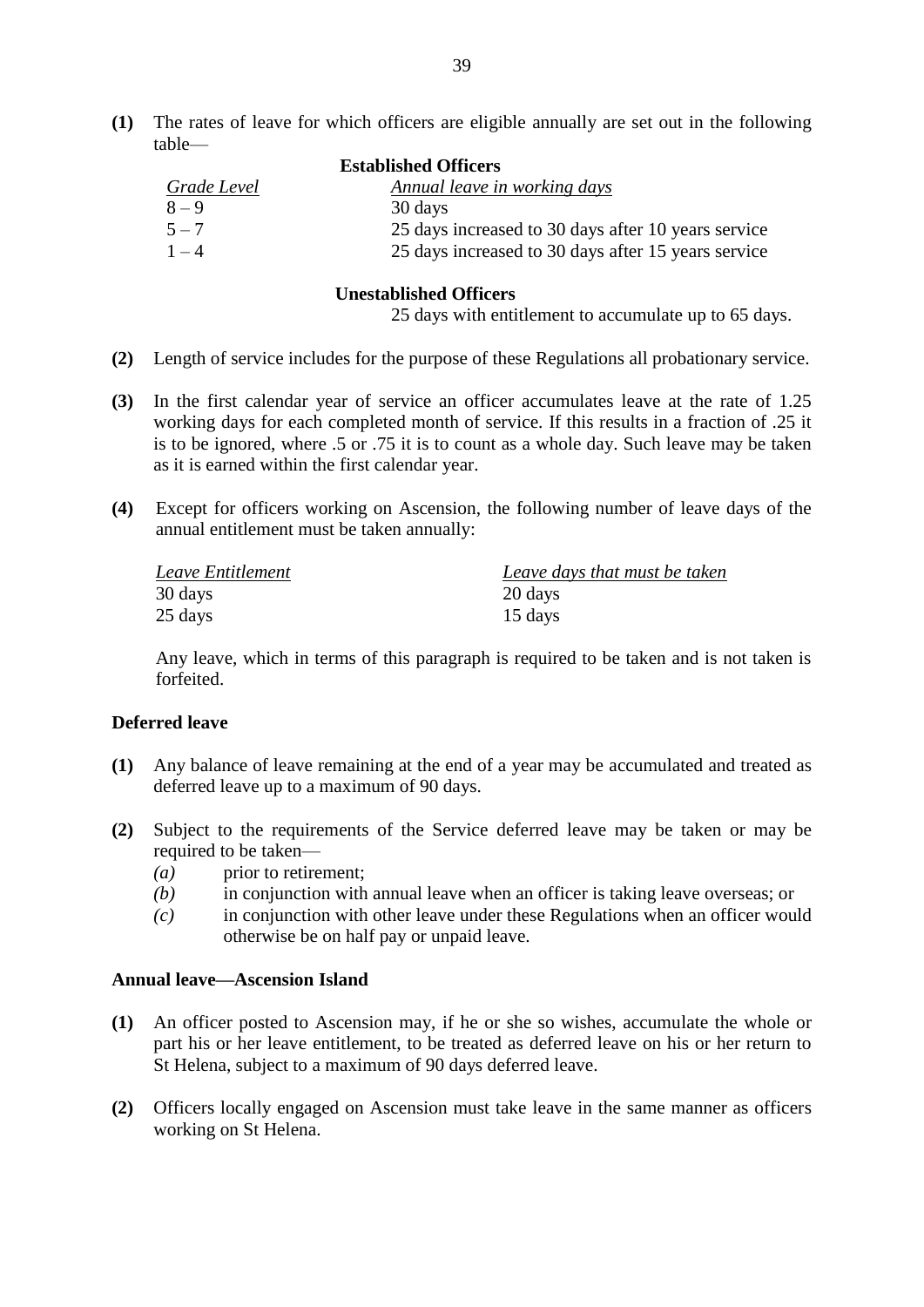#### **Leave on termination**

When the appointment of an officer is terminated on due notice or by tendering salary *in lieu* of notice, the officer is eligible for any annual or deferred leave due to him or her on the termination of his or her employment up to a total of 90 days. Notice may be given to run concurrently with any leave due to the officer.

\_\_\_\_\_\_\_\_\_\_\_\_\_\_\_\_\_\_\_\_

# **POLICE SERVICE ORDINANCE, 1975**

# THE COLONIAL SPECIAL CONSTABULARY MEDAL REGULATIONS, 1957 *Made by the Governor under clause 13 of the Royal Warrant of 1 April 1957<sup>3</sup>*

**1. (1)** The Colonial Special Constabulary Medal and its Clasps will be granted in accordance with the provisions of the Royal Warrant as a reward for long and meritorious service to a member of the St Helena Special Constabulary who has served continuously and has been in receipt of remuneration for his or her service by way of salary or allowance, or training or retaining fees, as a Special Constable in any rank for not less than 15 years in the St Helena Special Constabulary or for periods amounting in the aggregate to not less than 15 years service in that and any other Constabulary Force to which the Royal Warrant has been applied.

**(2)** No period of service as a whole time member of the permanent staff of such Force or Forces is to count as qualifying service.

 **(3)** The member must have been recommended by the Director of Police as willing and competent to discharge the duties of a Special Constable and as having performed such duty as a Special Constable as required of him or her during the qualifying period of service

 **(4)** If service has been rendered in another Special Constabulary Forces as aforesaid an interval not exceeding 12 months between any 2 periods of service is not to be regarded as breaking the continuity of such service.

**(5)** A break in service not exceeding 6 calendar months in any one such Special Constabulary Force is not to be regarded as breaking the continuity of such service.

**(6)** A Clasp will also be granted to a recipient of the Medal on the recipient's completing each further 10 years' qualifying service subsequent to the date of completion of the first 15 years aforesaid. For each Clasp so awarded a small silver rose emblem may be added to the ribbon when worn alone.

**2.** Recommendations for the award of the Medal must be submitted annually in the month of January by the Director of Police to the Governor or Officer Administering the Government. The Medal is to be awarded on the authority of the Governor or Officer

<u>.</u>

<sup>&</sup>lt;sup>3</sup> Royal Warrant dated  $1<sup>st</sup>$  April 1957, approving the creation of a medal to be designated

<sup>&</sup>quot;The Colonial Special Constabulary Medal".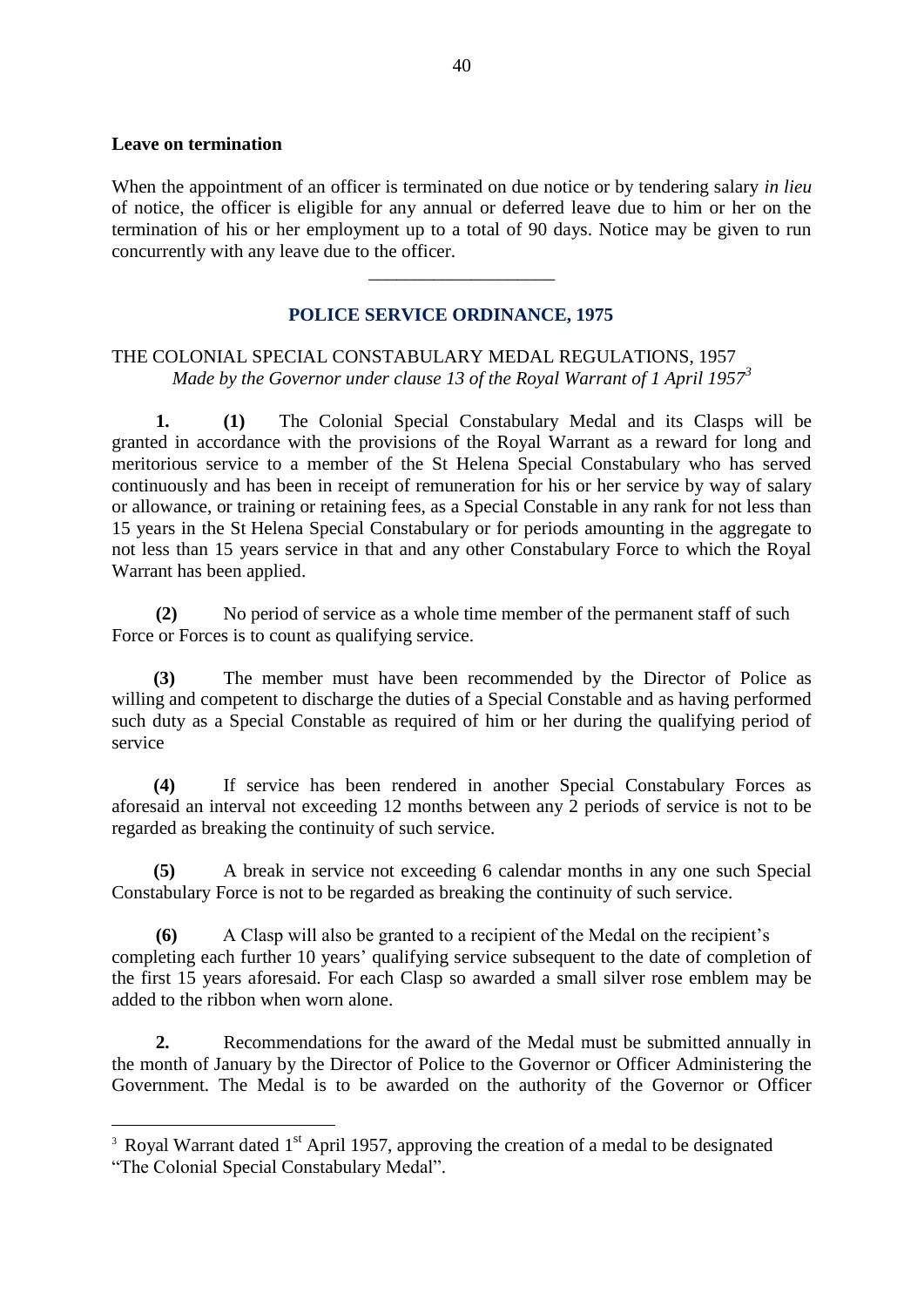Administering the Government and a notification of the award must be published in the Government *Gazette*.

**3.** *(a)* A recipient of the Medal or Clasp who is convicted of a criminal offence or is dismissed or removed from the St Helena Special Constabulary for misconduct forfeits the Medal and Clasp unless the Governor or Officer Administering the Government otherwise directs.

*(b)* A Medal or Clasp so forfeited may be restored to the recipient by the Governor at his or her discretion.

*(c)* A notice of forfeiture or restoration must in every case be published in the Government *Gazette*.

\_\_\_\_\_\_\_\_\_\_\_\_\_\_\_\_\_\_\_\_\_

# **POLICE SERVICE ORDINANCE, 1975**

COLONIAL POLICE LONG SERVICE MEDAL REGULATIONS, 1972 *Made by the Governor under clause 13 of the Royal Warrant of 12 November, 1969<sup>4</sup>*

- 1. Citation
- 2. Service required
- 3. Continuity of service
- 4. Exemplary character
- 5. Recommendations
- 6. Forfeiture and restoration

#### **Citation**

**1.** These Regulations may be cited as the Colonial Police Long Service Medal Regulations, 1972.

#### **Service required**

**2. (1)** The Colonial Police Long Service Medal will be granted as a reward for long service and good conduct to members of all ranks of the St Helena Police Service who have completed 18 years continuous service as hereinafter defined.

**(2)** A Clasp will also be granted to a recipient of the Medal on his or her completing 25 years' qualifying service, and a further Clasp on completing 30 years' qualifying service. For each Clasp so awarded a small silver rose may be added to the ribbon when worn alone.

#### **Continuity of service**

<u>.</u>

**3. (1)** Service in properly organised Police Forces in other territories under Her Majesty's protection or administration may be allowed to reckon towards the required period of qualifying service, as may also service which would reckon as qualifying service

<sup>2</sup> Royal Warrant dated 12th November 1969, approving the creation of a medal to be designated "The Colonial Police Long Service Medal".